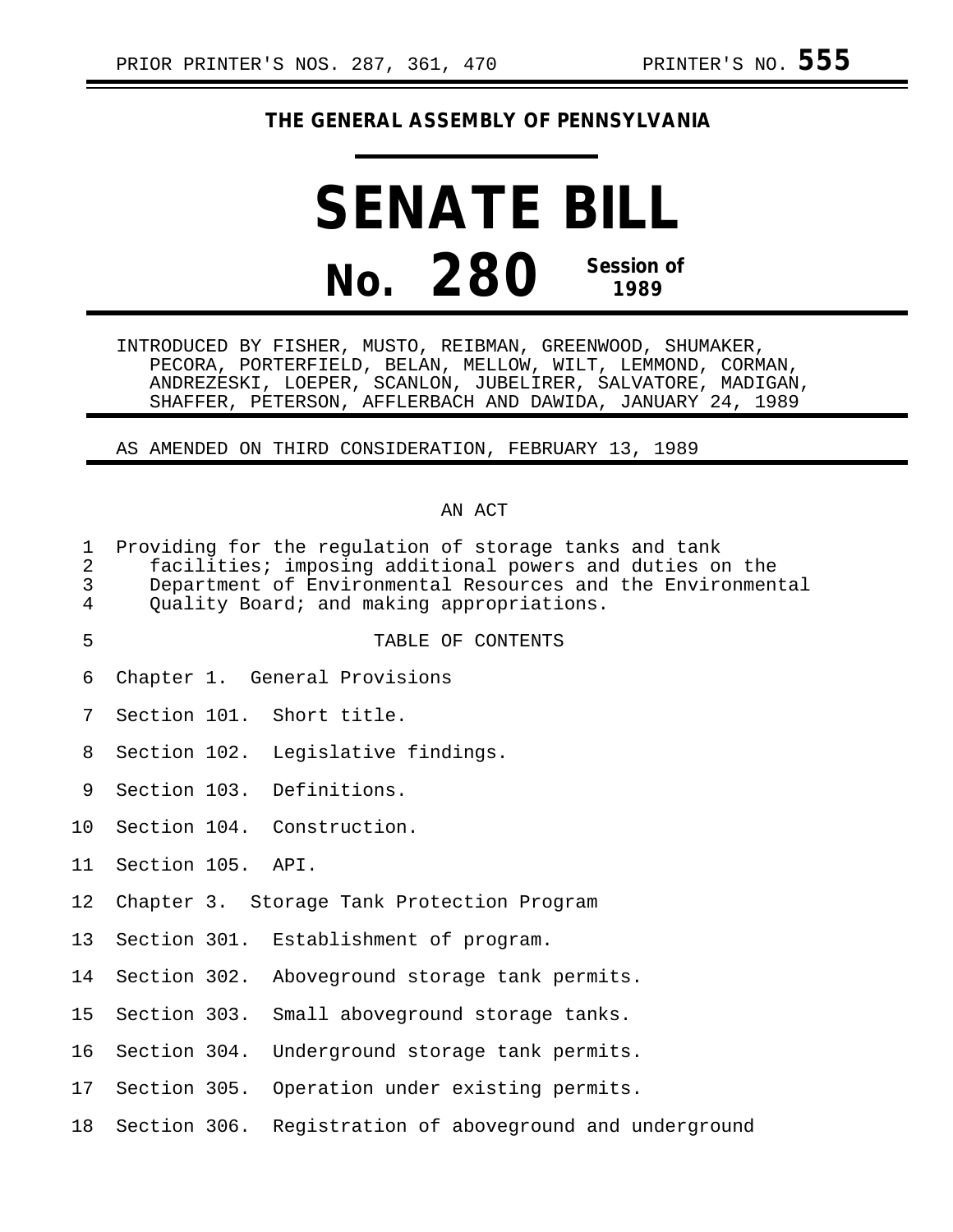| $\mathbf 1$              |              | storage tanks.                                                  |  |  |  |
|--------------------------|--------------|-----------------------------------------------------------------|--|--|--|
| 2                        | Section 307. | Inspection of aboveground storage tanks.                        |  |  |  |
| 3                        | Section 308. | Inspection and inventory records of underground                 |  |  |  |
| 4                        |              | storage tanks.                                                  |  |  |  |
| 5                        |              | Section 309. Certification of storage tank installers and       |  |  |  |
| 6                        |              | private tank inspectors.                                        |  |  |  |
| 7                        |              | Section 310. Small operator assistance program for underground  |  |  |  |
| 8                        |              | storage tanks.                                                  |  |  |  |
| 9                        |              | Section 311. Environmental Quality Board.                       |  |  |  |
| 10                       |              | Section 312. Industry Technical Advisory Board.                 |  |  |  |
| 11                       |              | Chapter 5. Spill Prevention Response Plan                       |  |  |  |
| 12 <sub>2</sub>          |              | Section 501. Submission of spill prevention response plan.      |  |  |  |
| 13                       |              | Section 502. Content of spill prevention response plan.         |  |  |  |
| 14                       |              | Section 503. Review of spill prevention response plan.          |  |  |  |
| 15                       |              | Section 504. Notification.                                      |  |  |  |
| 16                       |              | Chapter 7. Financial Provisions                                 |  |  |  |
| 17                       |              | Section 701. Financial responsibility.                          |  |  |  |
| 18                       |              | Section 702. Storage Tank Fund.                                 |  |  |  |
| 19                       | Section 703. | Underground Storage Tank Indemnification Board.                 |  |  |  |
| 20                       | Section 704. | Underground Storage Tank Indemnification Fund.                  |  |  |  |
| 21                       | Section 705. | Powers and duties of Underground Storage Tank                   |  |  |  |
| 22                       |              | Indemnification Board.                                          |  |  |  |
| 23                       | Section 706. | Eligibility of claimants.                                       |  |  |  |
| 24                       | Section 707. | Audit.                                                          |  |  |  |
| 25                       |              | Section 708. Sunset review.                                     |  |  |  |
| 26                       |              | Chapter 9. Siting of New Aboveground Storage Tank Facilities    |  |  |  |
| 27                       |              | Section 901. Siting of new aboveground storage tank facilities. |  |  |  |
| 28                       |              | Section 902. Siting criteria for aboveground tank facilities.   |  |  |  |
| 29                       |              | Chapter 11. Enforcement and Remedies                            |  |  |  |
| 30                       |              | Section 1101. Unlawful conduct.                                 |  |  |  |
| 19890S0280B0555<br>$-2-$ |              |                                                                 |  |  |  |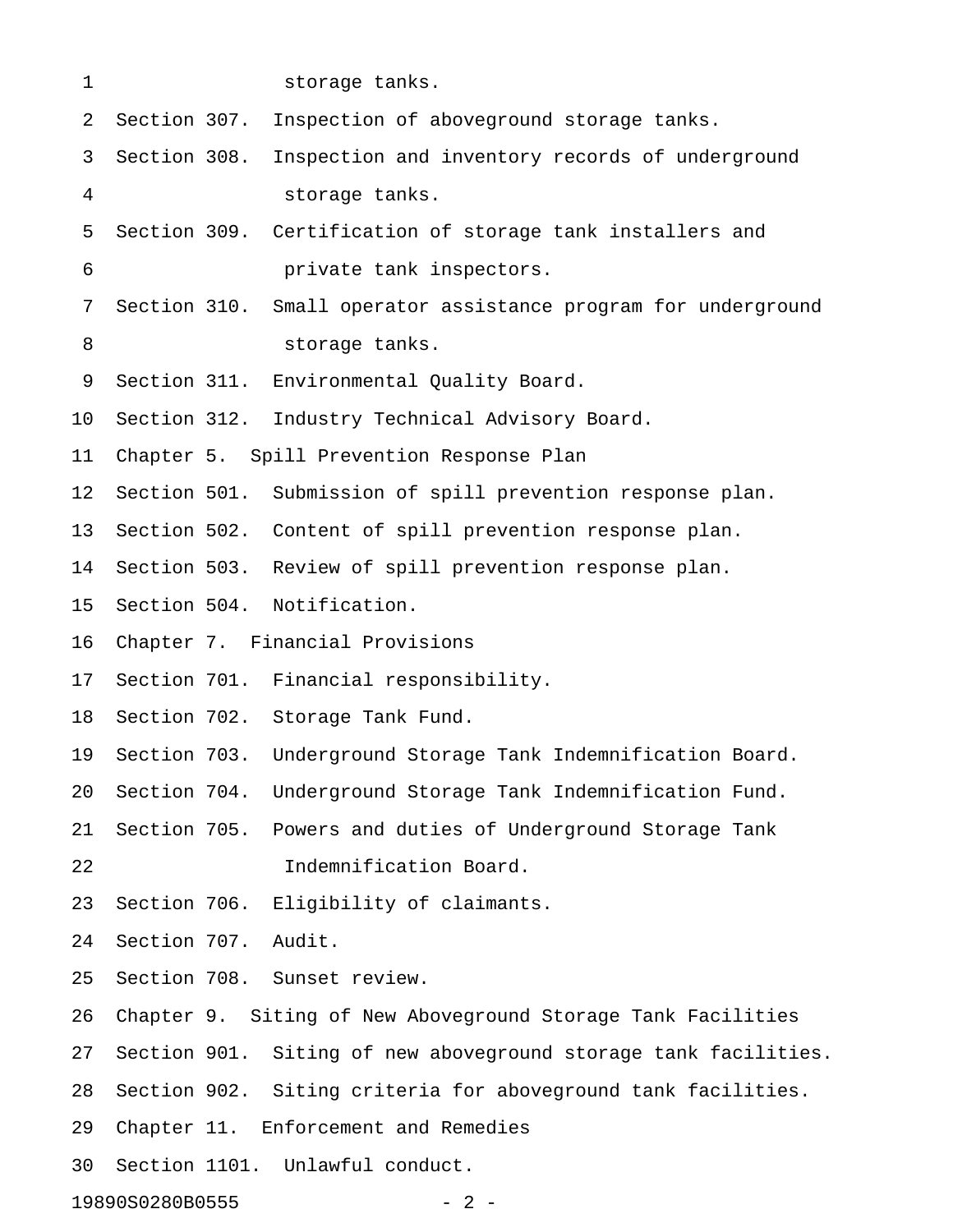| $\mathbf{1}$ |                           | Section 1102. Enforcement orders.                             |
|--------------|---------------------------|---------------------------------------------------------------|
| 2            |                           | Section 1103. Civil penalties.                                |
| 3            |                           | Section 1104. Criminal penalties.                             |
| 4            |                           | Section 1105. Production of materials; recordkeeping          |
| 5            |                           | requirements.                                                 |
| 6            |                           | Section 1106. Collection of fines, fees, etc.                 |
| 7            |                           | Section 1107. Public information.                             |
| 8            |                           | Section 1108. Relationship to other laws.                     |
| 9            |                           | Chapter 21. Miscellaneous Provisions                          |
| 10           |                           | Section 2101. Appropriations.                                 |
| 11           |                           | Section 2102. Severability.                                   |
| 12           | Section 2103. Repeals.    |                                                               |
| 13           |                           | Section 2104. Effective date.                                 |
| 14           |                           | The General Assembly of the Commonwealth of Pennsylvania      |
| 15           | hereby enacts as follows: |                                                               |
| 16           |                           | CHAPTER 1                                                     |
| 17           |                           | GENERAL PROVISIONS                                            |
| 18           | Section 101. Short title. |                                                               |
| 19           |                           | This act shall be known and may be cited as the Storage Tank  |
| 20           | and Spill Prevention Act. |                                                               |
| 21           |                           | Section 102. Legislative findings.                            |
| 22           |                           | (a) General.--The General Assembly of the Commonwealth finds  |
| 23           | and declares that:        |                                                               |
| 24           |                           | (1) The lands and waters of this Commonwealth constitute      |
| 25           |                           | a unique and irreplaceable resource from which the well-being |
| 26           |                           | of the public health and economic vitality of this            |
| 27           |                           | Commonwealth is assured.                                      |
| 28           | (2)                       | These resources have been contaminated by releases            |
| 29           |                           | and ruptures of regulated substances from both active and     |
| 30           |                           | abandoned storage tanks.                                      |
|              | 19890S0280B0555           | - 3 -                                                         |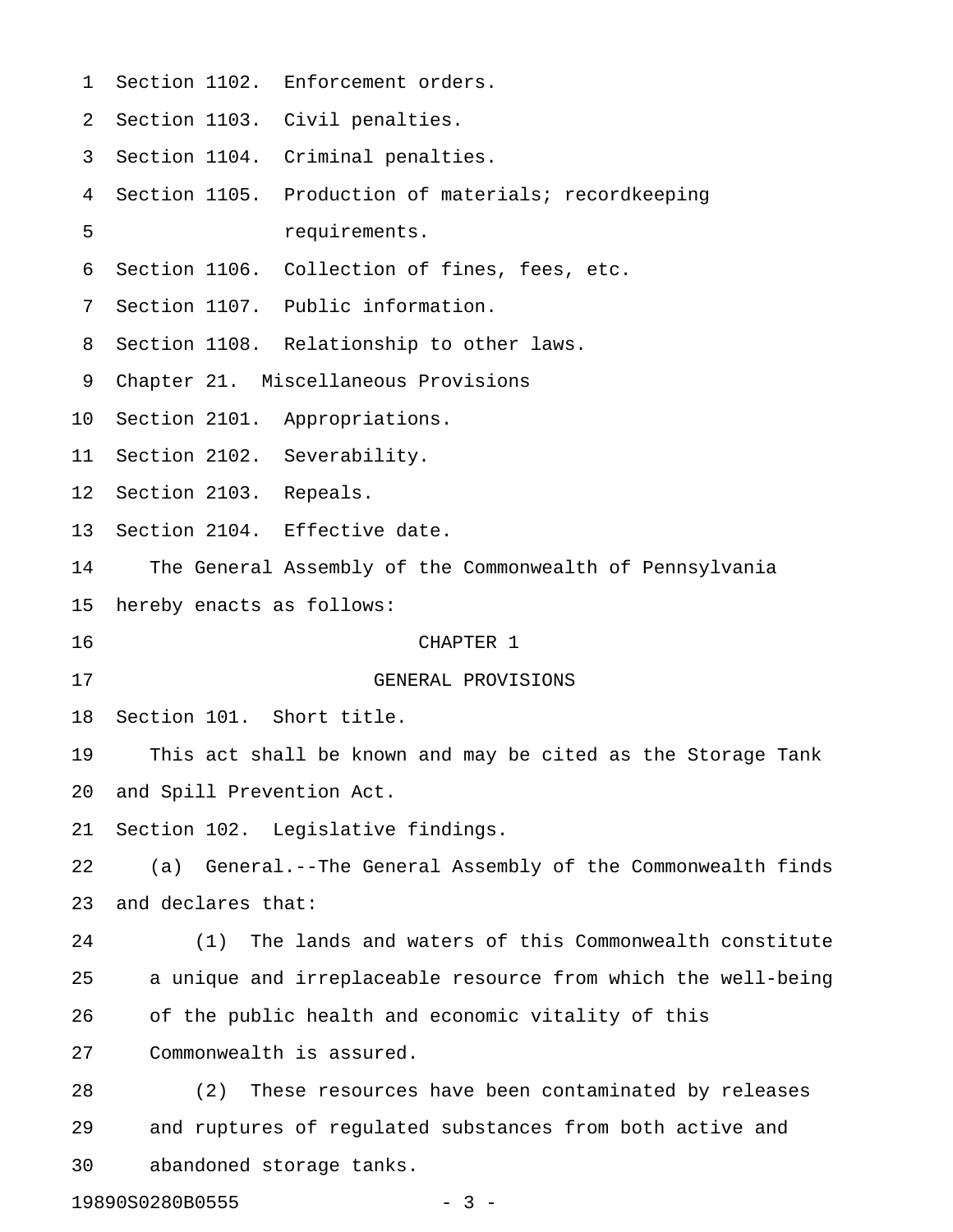1 (3) Once contaminated, the quality of the affected 2 resources may not be completely restored to their original 3 state.

4 (4) When remedial action is required or undertaken, the 5 cost is extremely high.

6 (5) Contamination of groundwater supplies caused by 7 releases from storage tanks constitutes a grave threat to the 8 health of affected residents.

9 (6) Contamination of these resources must be prevented 10 through improved safeguards on the installation and 11 construction of storage tanks.

12 (b) Declaration.--The General Assembly declares these leaks 13 to be a threat to the public health and safety of this 14 Commonwealth and hereby exercises the power of the Commonwealth 15 to prevent the occurrence of these leaks through the 16 establishment of a regulatory scheme for the storage of 17 regulated substances in new and existing storage tanks and to 18 provide liability for damages sustained within this Commonwealth 19 as a result of a discharge by requiring prompt cleanup and 20 removal of such pollution and discharged regulated substance. 21 Section 103. Definitions.

22 The following words and phrases when used in this act shall 23 have the meanings given to them in this section unless the 24 context clearly indicates otherwise:

25 "Abandoned tank." A storage tank, other than nonoperational, 26 which was no longer in use for storage of regulated substances 27 on the effective date of this act.

28 "Aboveground tank." Any stationary storage tank constructed 29 primarily of nonearthen materials which provides structured 30 support and whereby more than 90% of the tank volume is not 19890S0280B0555 - 4 -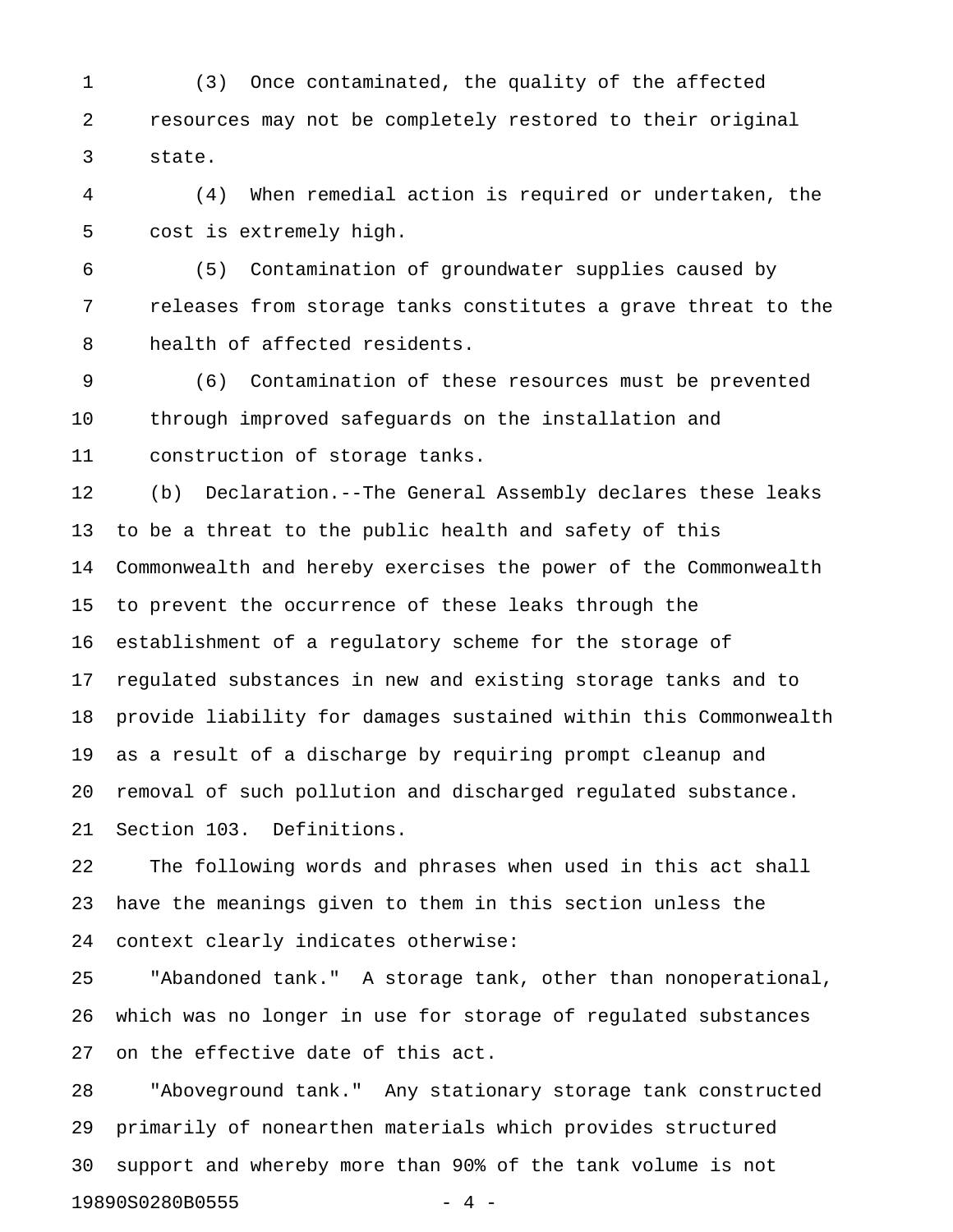1 buried below the ground surface. This definition and regulations 2 promulgated under this act shall not include:

3 (1) A farm or residential tank of 1,100 gallons or less 4 capacity used for storing motor fuel for noncommercial 5 purposes.

6 (2) Aboveground tanks regulated under the act of May 31, 7 1945 (P.L.1198, No.418), known as the Surface Mining 8 Conservation and Reclamation Act.

9 (3) Aboveground storage tanks which are used to store 10 brines, crude oil, drilling or frac fluids and similar 11 substances or materials and directly related to the 12 exploration, development or production of crude oil or 13 natural gas regulated under the act of December 19, 1984 14 (P.L.1140, No.223), known as the Oil and Gas Act.

15 (4) Septic tanks.

16 (5) Piping, surface impoundments, pits, ponds and 17 lagoons.

18 (6) Storm water or wastewater collection or treatment 19 systems.

20 (7) Process vessels and pressure vessels including oil 21 and water separators.

22 (8) A pipeline facility (including gathering lines) 23 regulated under:

24 (i) the Natural Gas Safety Act of 1968 (Public Law 25 90-481, 82 Stat. 720, 49 U.S.C. App. § 1671 et seq.); or 26 (ii) the Hazardous Liquid Pipeline Safety Act of 27 1979 (Public Law 96-129, 93 Stat. 1003, 49 U.S.C. § 2001 28 et seq.).

29 (9) An interstate or intrastate pipeline facility 30 regulated under the State laws comparable to provisions of 19890S0280B0555 - 5 -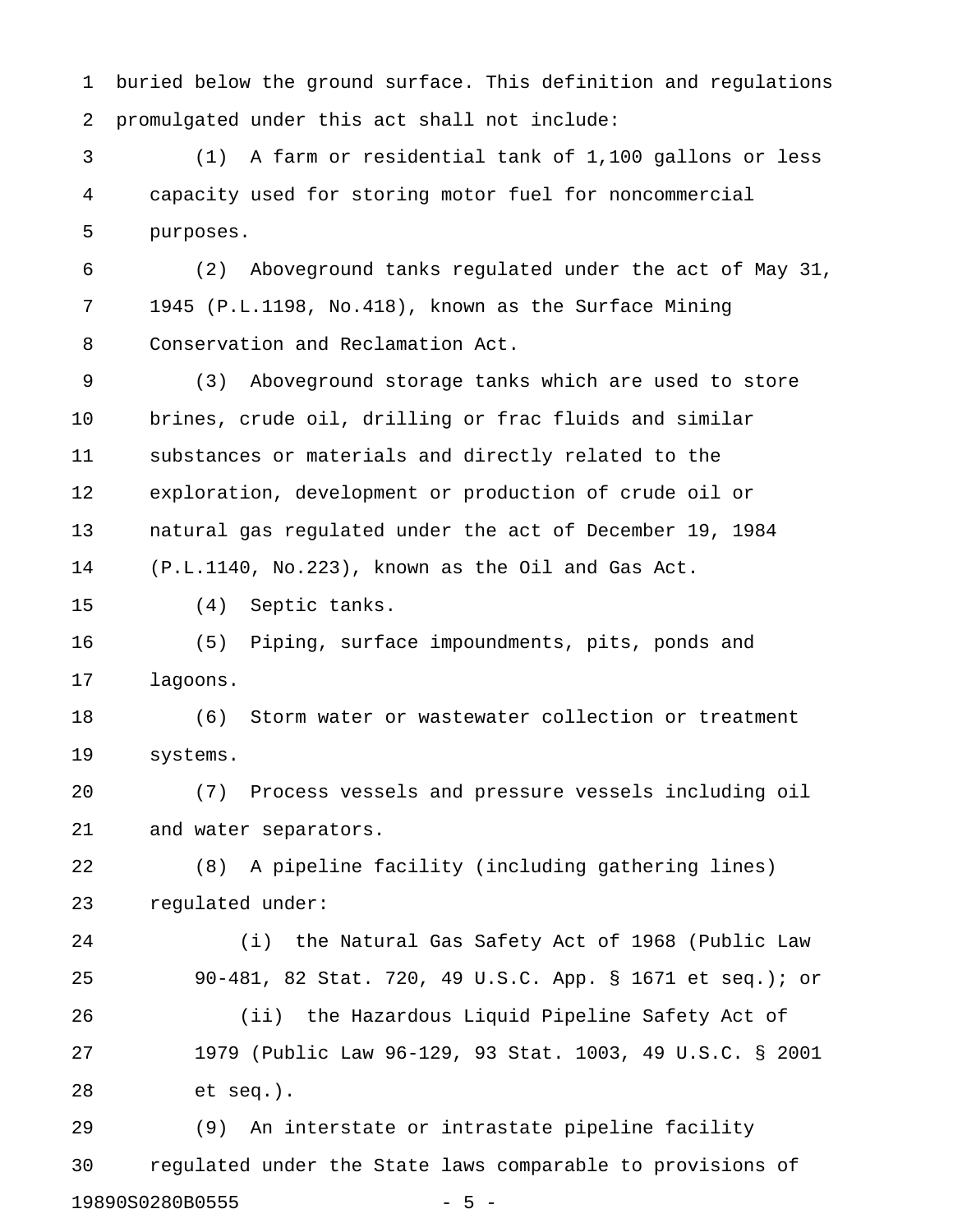1 law in paragraph (8).

2 (10) Tanks used for storage and storing heating oil for 3 consumptive use on the premises where stored.

4 (11) Nonstationary tanks, liquid traps or associated 5 gathering lines directly related to oil or gas production and 6 gathering operations.

7 (12) Sumps, drip pots and other vessels designed to 8 catch drips, spills, leaks or other releases before such 9 releases enter the environment.

10 (13) Tanks located indoors above the surface of the 11 floor.

12 (14) Tanks used for storage of products meeting the 13 United States Food and Drug Administration regulations under 14 the Federal Food, Drug, and Cosmetic Act (52 Stat. 1040, 21 15 U.S.C. § 301 et seq.).

16 (15) TANKS USED IN THE OPERATION OF FACILITIES PERMITTED < 17 PURSUANT TO THE ACT OF JULY 7, 1980 (P.L.380, NO.97), KNOWN 18 AS THE SOLID WASTE MANAGEMENT ACT, INCLUDING, BUT NOT LIMITED 19 TO, PIPING, TANKS, COLLECTION AND TREATMENT SYSTEMS USED FOR 20 LEACHATE, METHANE GAS AND METHANE GAS CONDENSATE MANAGEMENT.

21  $\left(45\right)$  (16) Any other tank excluded by regulations or  $\left(45\right)$ 22 policy promulgated pursuant to this act.

23 Unless specifically excluded, the term includes small 24 aboveground storage tanks.

25 "Cathodic protection." A technique to prevent corrosion of a 26 metal surface by making that surface the cathode of an 27 electrochemical cell, including, but not limited to, the 28 application of either galvanic anodes or impressed current. 29 "Certified tank installer." A person certified by the 30 Department of Environmental Resources to install, erect, 19890S0280B0555 - 6 -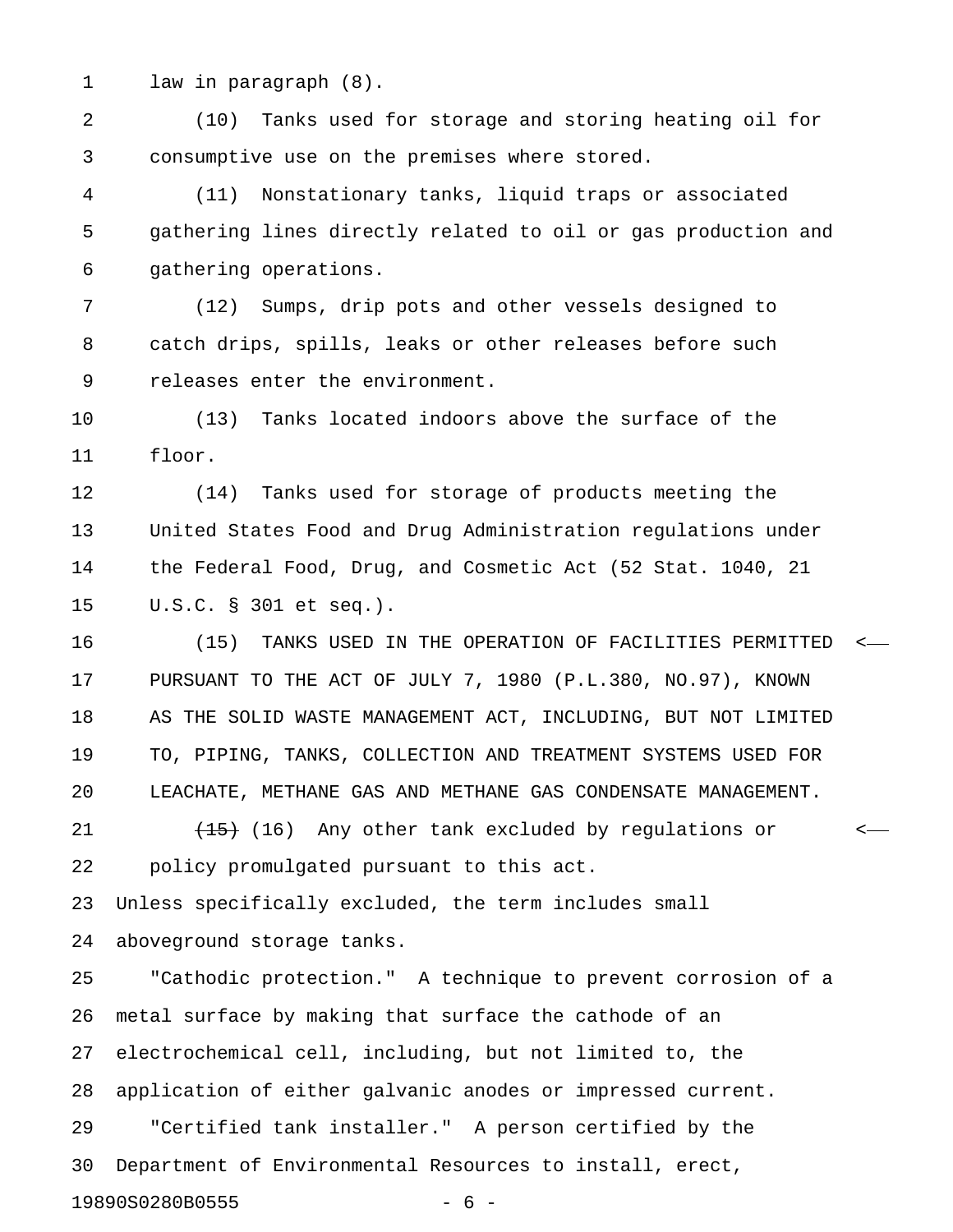1 construct, modify or remove storage tanks. The term includes an 2 employee of a tank owner or operator.

3 "Corrective action." The:

4 (1) Containment or attempted containment of a discharge <-5 RELEASE. <

6 (2) Removal or attempted removal of a discharge RELEASE. <-

7 (3) Taking of reasonable measures to prevent or mitigate 8 damages to the public health, safety or welfare, including, 9 but not limited to, public and private property, shorelines, 10 beaches, surface waters, water columns and bottom sediments, 11 soils and other affected property, including wildlife and 12 other natural resources.

13 "Corrective action costs." All costs associated with the 14 cleanup and removal of a discharge RELEASE incurred by this  $\sim$ 15 Commonwealth or its political subdivisions or their agents with 16 approval of the Department of Environmental Resources.

17 "Department." The Department of Environmental Resources of 18 the Commonwealth.

19 "Monitoring system." A system capable of detecting leaks or 20 <del>discharges</del> RELEASES in connection with an underground storage  $\sim$ 21 tank.

22 "Nonoperated tank." Any storage tank that is empty and 23 represents excess storage capacity that may be brought up to 24 standards consistent with the regulatory requirements at the 25 time the tank is brought into service.

26 "Operator." Any person in control of, or having 27 responsibility for, the daily operation of the storage tank. 28 "Owner." Any person owning a storage tank. The term shall 29 include the current owner of any underground storage tank 30 holding regulated substances on or after November 8, 1984, and 19890S0280B0555 - 7 -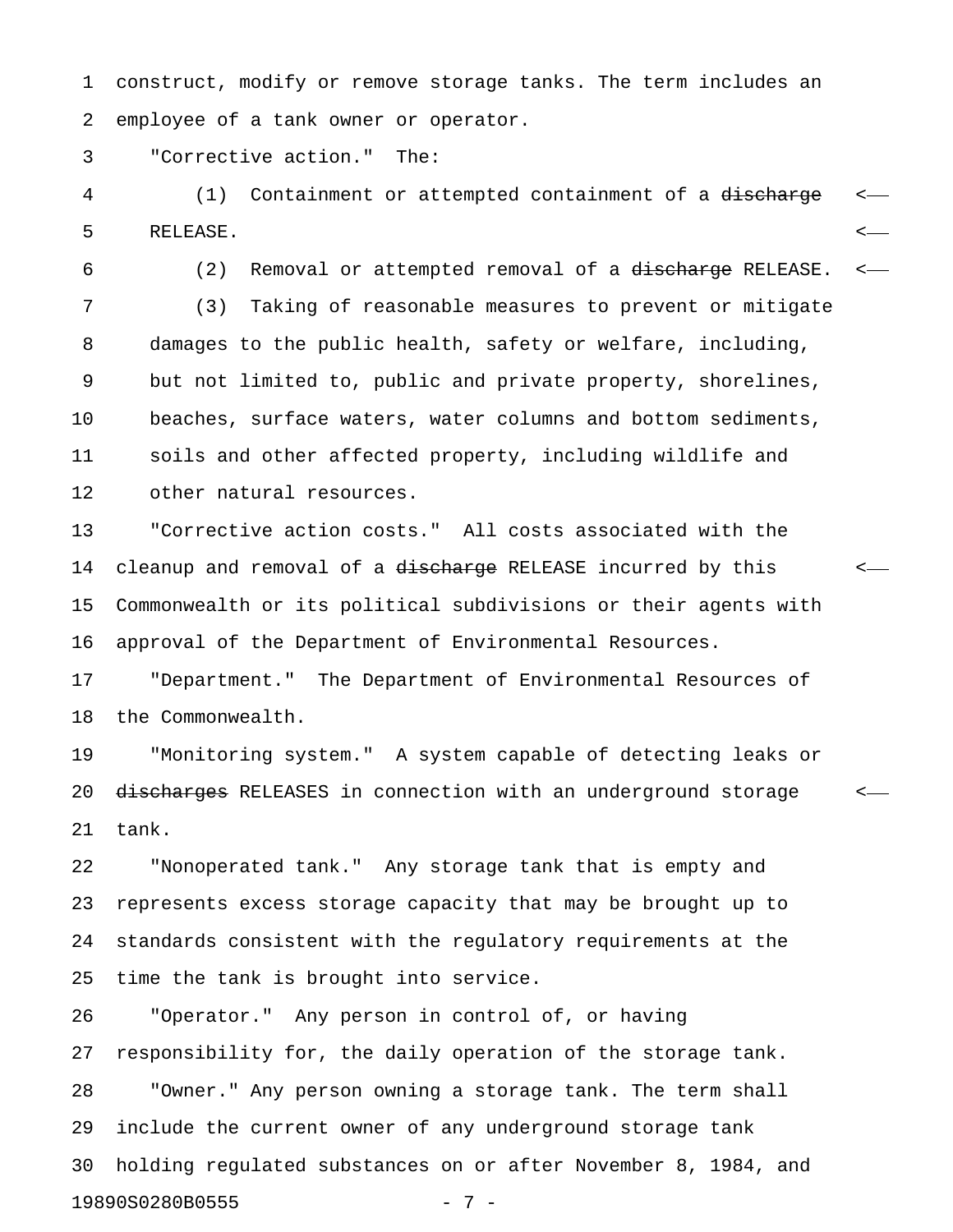1 the owner of an underground storage tank at the time all 2 regulated substances were removed when removal occurred prior to 3 November 8, 1984.

4 "Person." Any individual, partnership, corporation, 5 association, joint venture, consortium, institution, trust, 6 firm, joint-stock company, cooperative enterprise, municipality, 7 municipal authority, Federal Government or agency, Commonwealth 8 department, agency, board, commission or authority, or any other 9 legal entity whatsoever which is recognized by law as the 10 subject of rights and duties. In any provisions of this act 11 prescribing a fine, imprisonment or penalty, or any combination 12 of the foregoing, the term "person" shall include the officers 13 and directors of any corporation or other legal entity having 14 officers and directors.

15 "Pressure vessel." A vessel used in industrial processes 16 designated to withstand pressures above 15 psig.

17 "Private tank inspector." A person certified by the 18 Department of Environmental Resources to conduct environmental 19 audits and inspections of storage tanks. A private tank 20 inspector shall not be an employee of a tank owner.

21 "Process vessel." A vessel in industrial or commercial 22 operation in which, during use, there is a mechanical, physical 23 or chemical change of the contained substances taking place. The 24 industrial or commercial process may be mixing, separating, 25 chemically altering, dehydrating, extracting, refining or 26 polishing of the substances in the tank. The term "process 27 vessel" does not include tanks used to store substances prior to 28 sale or to store feedstock prior to additional processing. 29 The The Substance." An element, compound, mixture, the state of the state of the state of the state of the state of the state of the state of the state of the state of the state of the state of the state of the state of 30 solution or substance that, when released into the environment, 19890S0280B0555 - 8 -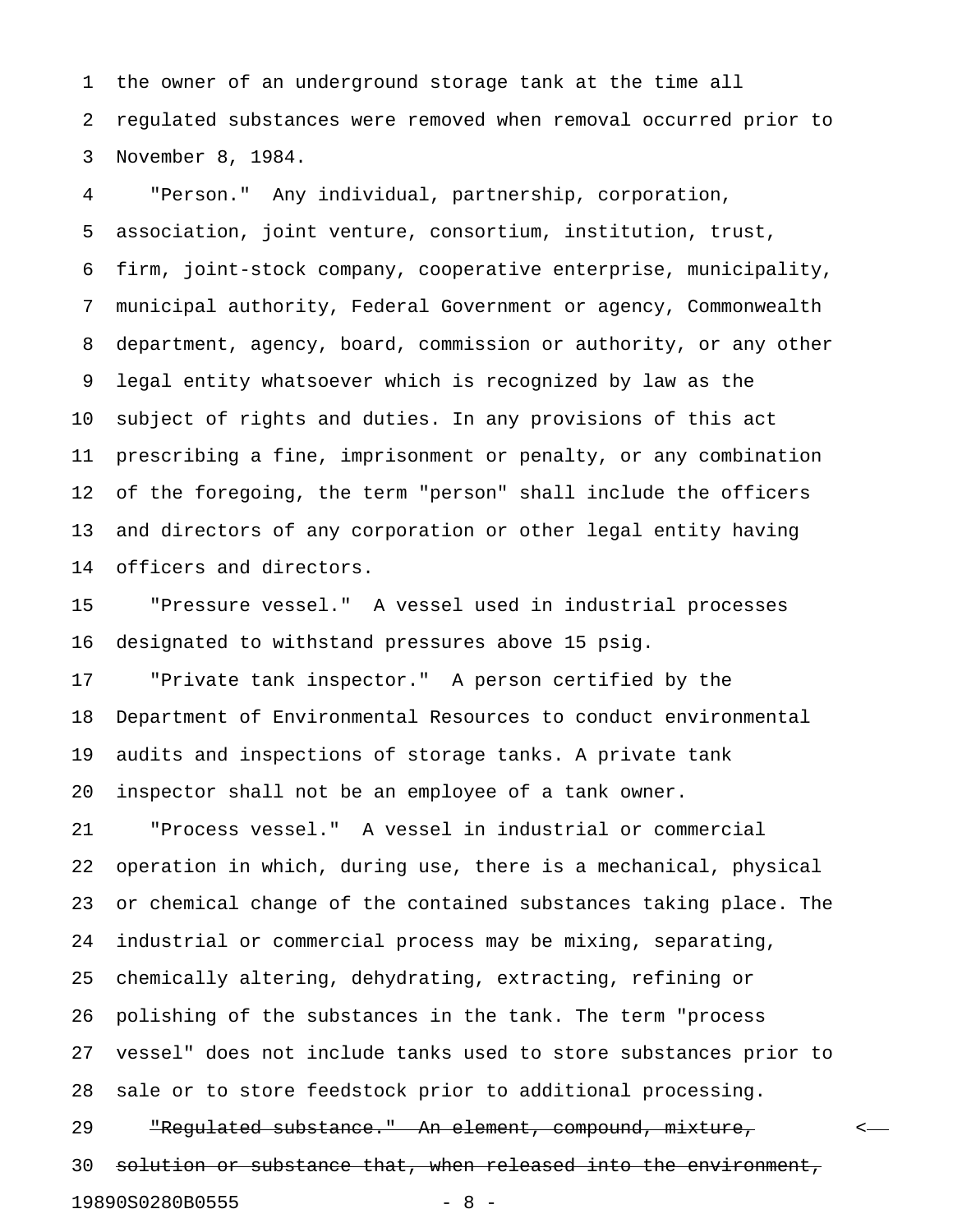1 may present substantial danger to the public health, welfare or

2 the environment. The term shall include:

3 "REGULATED SUBSTANCE." ANY ELEMENT, COMPOUND, MIXTURE, < 4 SOLUTION OR SUBSTANCE WHICH IS:

5 (1) Any substance defined in section 101(14) of the 6 Comprehensive Environmental Response, Compensation, and 7 Liability Act of 1980 (Public Law 96-510, 94 Stat. 2767), not 8 including any substance regulated as a hazardous waste under 9 Subtitle C of the Resource Conservation and Recovery Act of 10 1976 (Public Law 94-580, 42 U.S.C. § 6901 et seq.).

11 (2) Petroleum, including crude oil or any fraction 12 thereof, which is liquid at standard conditions of 13 temperature and pressure (60 degrees Fahrenheit and 14.7 14 pounds per square inch absolute), including, but not limited 15 to, oil, petroleum, fuel oil, oil sludge, oil refuse, oil 16 mixed with other wastes and crude oils, gasoline and 17 kerosene.

18 (3) Any other substance determined by the department by 19 regulation whose containment, storage, use or dispensing may 20 present a hazard to the public health and safety or the 21 environment WHEN RELEASED. <

22 The term does not include the storage or use of animal waste in 23 normal agricultural practices.

24 "Release." Any spilling, leaking, emitting, discharging, 25 escaping, leaching or disposing from a storage tank into waters 26 of this Commonwealth or subsurface soils.

27 "Secondary containment." An additional layer of impervious 28 material creating a space in which a leak of a regulated 29 substance from a storage tank may be detected before it enters 30 the environment.

19890S0280B0555 - 9 -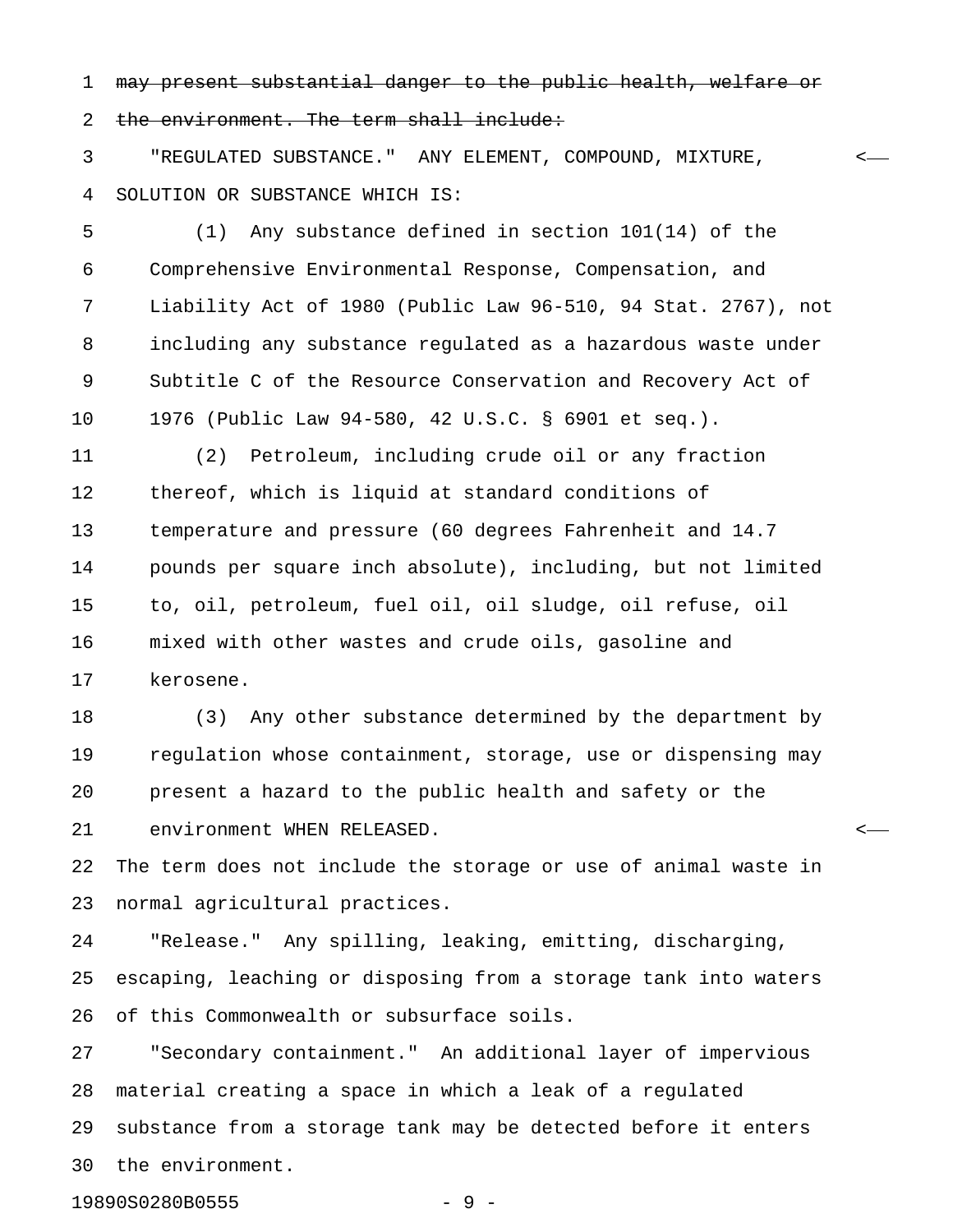1 "Secretary." The Secretary of Environmental Resources of the 2 Commonwealth.

3 "Small aboveground storage tank." Any aboveground storage 4 tank having a capacity equal to or less than 21,000 gallons. 5 "Storage tank." Any aboveground or underground storage tank 6 which is used for the storage of any regulated substance.

7 "Substantially modify." The construction, refurbishment or 8 restoration of an existing storage tank which alters the 9 physical integrity of the tank.

10 "Tank facility." An area in which one or more aboveground 11 storage tanks are located, excluding small aboveground storage 12 tanks.

13 "Underground storage tank." Any one or combination of 14 underground tanks (including underground pipes connected 15 thereto) which are used to contain an accumulation of regulated 16 substances, and the volume of which (including the volume of the 17 underground pipes connected thereto) is 10% or more beneath the 18 surface of the ground. This definition and regulations 19 promulgated under this act shall not include:

20 (1) Farm or residential tanks of 1,100 gallons or less 21 capacity used for storing motor fuel for noncommercial 22 purposes.

23 (2) Tanks used for storing heating oil for consumptive 24 use on the premises where stored.

25 (3) Septic tanks.

26 (4) A pipeline facility (including gathering lines) 27 regulated under:

28 (i) The Natural Gas Pipeline Safety Act of 1968 29 (Public Law 90-481, 82 Stat. 720).

30 (ii) The Hazardous Liquid Pipeline Safety Act of 19890S0280B0555 - 10 -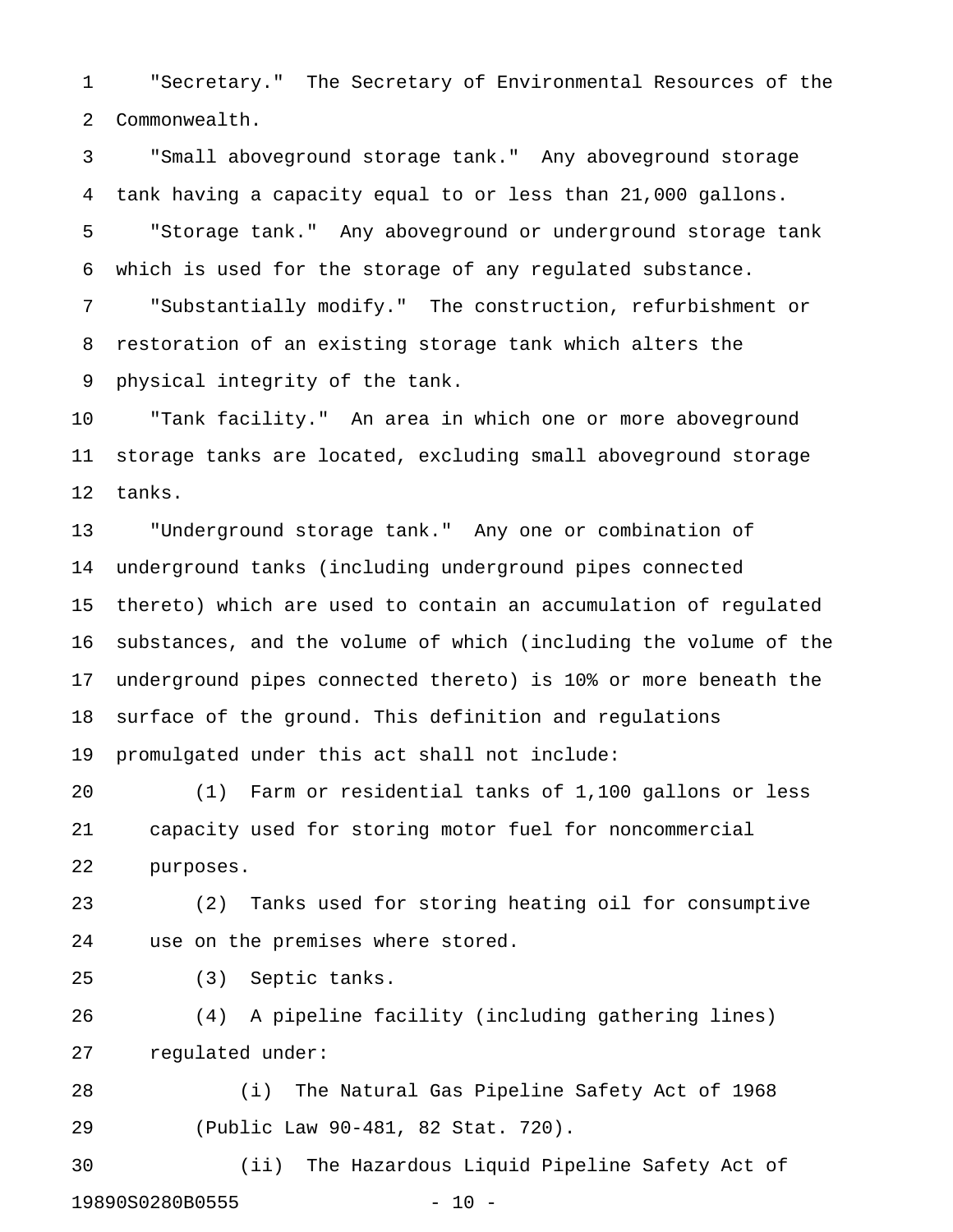1 1979 (Public Law 96-129, 93 Stat. 1003).

2 (5) An interstate or intrastate pipeline facility 3 regulated under State laws comparable to the provisions of 4 law in paragraph (4).

- 5 (6) Surface impoundments, pits, ponds or lagoons.
- 6 (7) Storm water or wastewater collection systems.

7 (8) Flow-through process tanks.

8 (9) Liquid traps or associated gathering lines directly 9 related to oil or gas production and gathering operations.

10 (10) Storage tanks situated in an underground area (such 11 as a basement, cellar, mine working, drift, shaft or tunnel) 12 if the storage tank is situated upon or above the surface of 13 the floor.

14 (11) Any underground storage tank system whose capacity 15 is 110 gallons or less.

16 (12) TANKS USED IN THE OPERATION OF FACILITIES PERMITTED < 17 PURSUANT TO THE ACT OF JULY 7, 1980 (P.L.380, NO.97), KNOWN 18 AS THE SOLID WASTE MANAGEMENT ACT, INCLUDING, BUT NOT LIMITED 19 TO, PIPING, TANKS, COLLECTION AND TREATMENT SYSTEMS USED FOR 20 LEACHATE, METHANE GAS AND METHANE GAS CONDENSATE MANAGEMENT. 21 Section 104. Construction.

22 This act and the regulations promulgated under this act shall 23 be liberally construed in order to fully protect the public 24 health, welfare and safety of the residents of this 25 Commonwealth.

26 Section 105. API.

27 A reference in this act to "API" in relation to publications 28 shall be deemed to be a reference to the appropriate technical 29 publication, including appendices, of the American Petroleum 30 Institute.

19890S0280B0555 - 11 -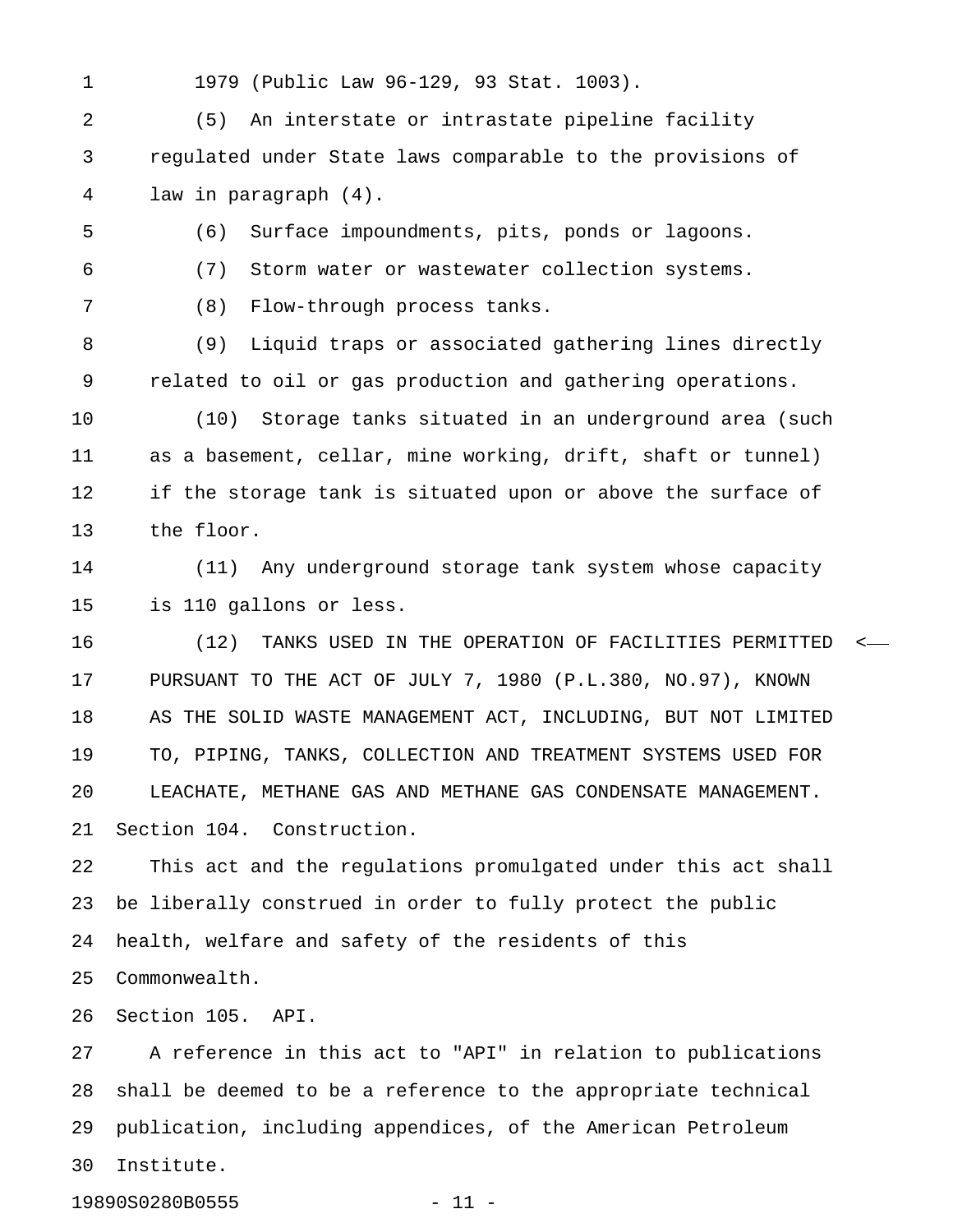| 1  | CHAPTER 3                                                        |
|----|------------------------------------------------------------------|
| 2  | STORAGE TANK PROTECTION PROGRAM                                  |
| 3  | Section 301. Establishment of program.                           |
| 4  | Authority.--The department shall establish, implement<br>(a)     |
| 5  | and administer a comprehensive program for storage tank          |
| 6  | protection by providing for regulation of the installation,      |
| 7  | location, removal and closure of storage tanks and establishing  |
| 8  | an inventory review procedure and inspection program to insure   |
| 9  | the structural integrity of existing and new storage tanks.      |
| 10 | Rules and regulations for aboveground and underground<br>(b)     |
| 11 | storage tanks.--The department shall develop separate regulatory |
| 12 | programs pursuant to provisions of sections 310 and 311          |
| 13 | governing underground storage tanks and aboveground storage      |
| 14 | tanks. Regulations governing underground storage tanks as        |
| 15 | proposed by the department and adopted by the Environmental      |
| 16 | Quality Board, shall be no more stringent than rules and         |
| 17 | regulations adopted by the Federal Environmental Protection      |
| 18 | Agency. The department shall develop regulations which are based |
| 19 | on industry practices and standards as embodied in the existing  |
| 20 | regulations governing aboveground and underground storage tanks. |
| 21 | Section 302. Aboveground storage tank permits.                   |
| 22 | General rule.--Except as provided in section 305, no<br>(a)      |
| 23 | person shall own, construct, operate, renovate, install, replace |
| 24 | or substantially modify an aboveground storage tank unless       |
| 25 | authorized by the department through policies, rules or          |
| 26 | regulations or by obtaining a permit from the department and     |
| 27 | such person has paid the necessary fees required by this act.    |
| 28 | Amended permits.--The owner or operator of an<br>(b)             |

29 aboveground storage tank shall apply to the department for an 30 amended permit whenever any one of the following factors occurs: 19890S0280B0555 - 12 -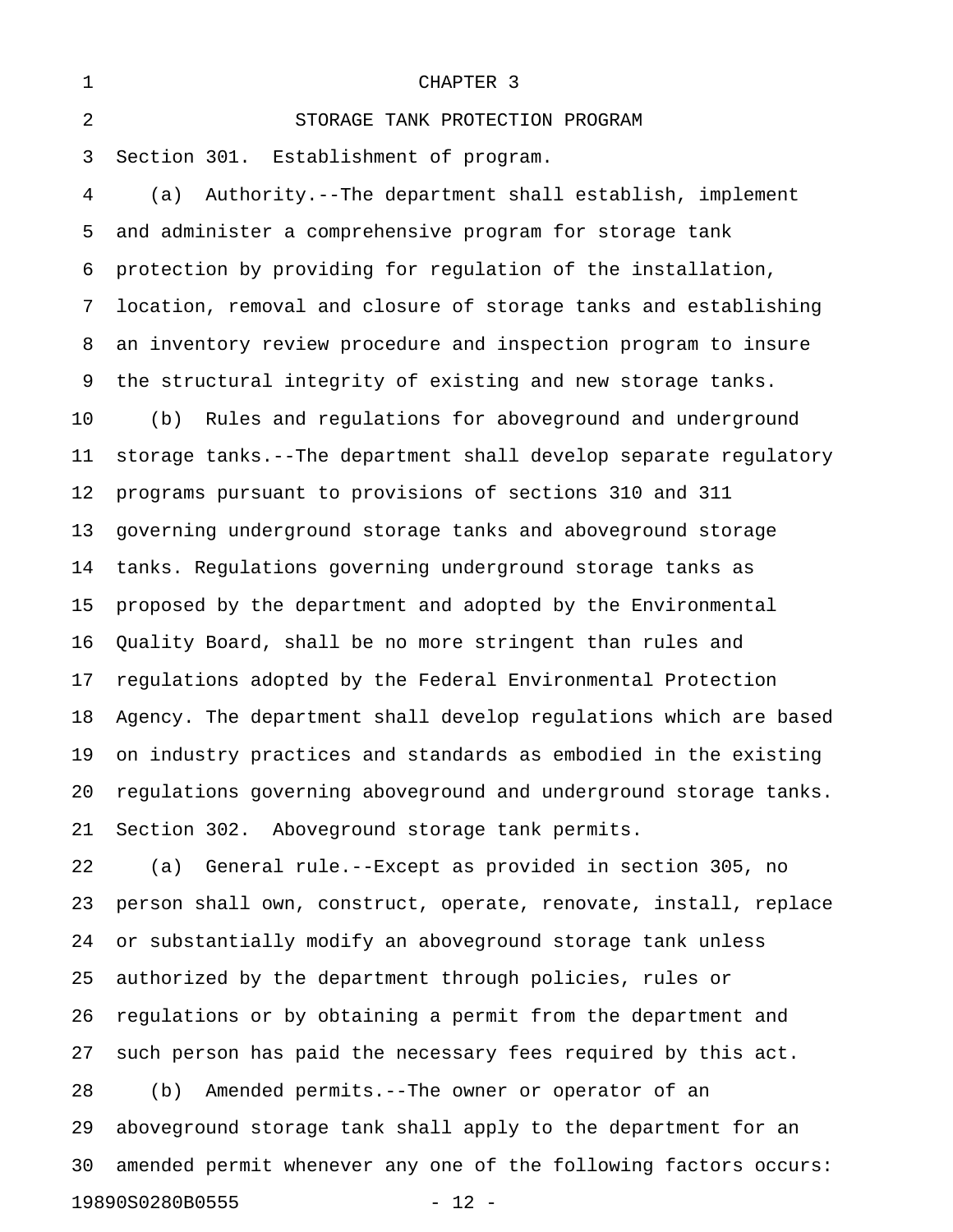1 (1) A significant change in the location, construction, 2 reconstruction or operation of a permitted aboveground 3 storage tank. For the purpose of this subsection, significant 4 change shall be defined as the disassembly and relocation of 5 the aboveground storage tank from one site to another site.

6 (2) The removal of a permitted aboveground storage tank. 7 (c) Application content.--Applications for aboveground 8 storage tank permits shall be submitted, in writing, by a 9 certified tank installer, to the department in such form and 10 with such accompanying data as shall be prescribed by 11 regulations, and shall include, to the extent that a good faith 12 effort has been made by the applicant, but not be limited to, a 13 map identifying the exact location of the tank; a description of 14 the construction of the tank, including the material out of 15 which the tank is constructed; the age and manufacturer of the 16 tank; the design of the storage tank facilities, including any 17 pumping, venting, secondary containment system and safety 18 equipment; the products to be stored in the tank; and the 19 location of the facility relative to surface water. The 20 department shall have the authority to deny permits, or include 21 in each permit general and specific conditions to insure the 22 proper operation of the aboveground storage tank.

23 (d) Review of applications.--The department shall make a 24 determination regarding whether an application is reasonably 25 complete within 45 days of the filing of an application with the 26 department and shall identify all areas in which an application 27 is incomplete when issuing a notice of deficiency. The 28 department shall review any amended application filed in 29 response to a notice of deficiency within 30 days of the filing 30 of the amended application with the department. Nothing in this 19890S0280B0555 - 13 -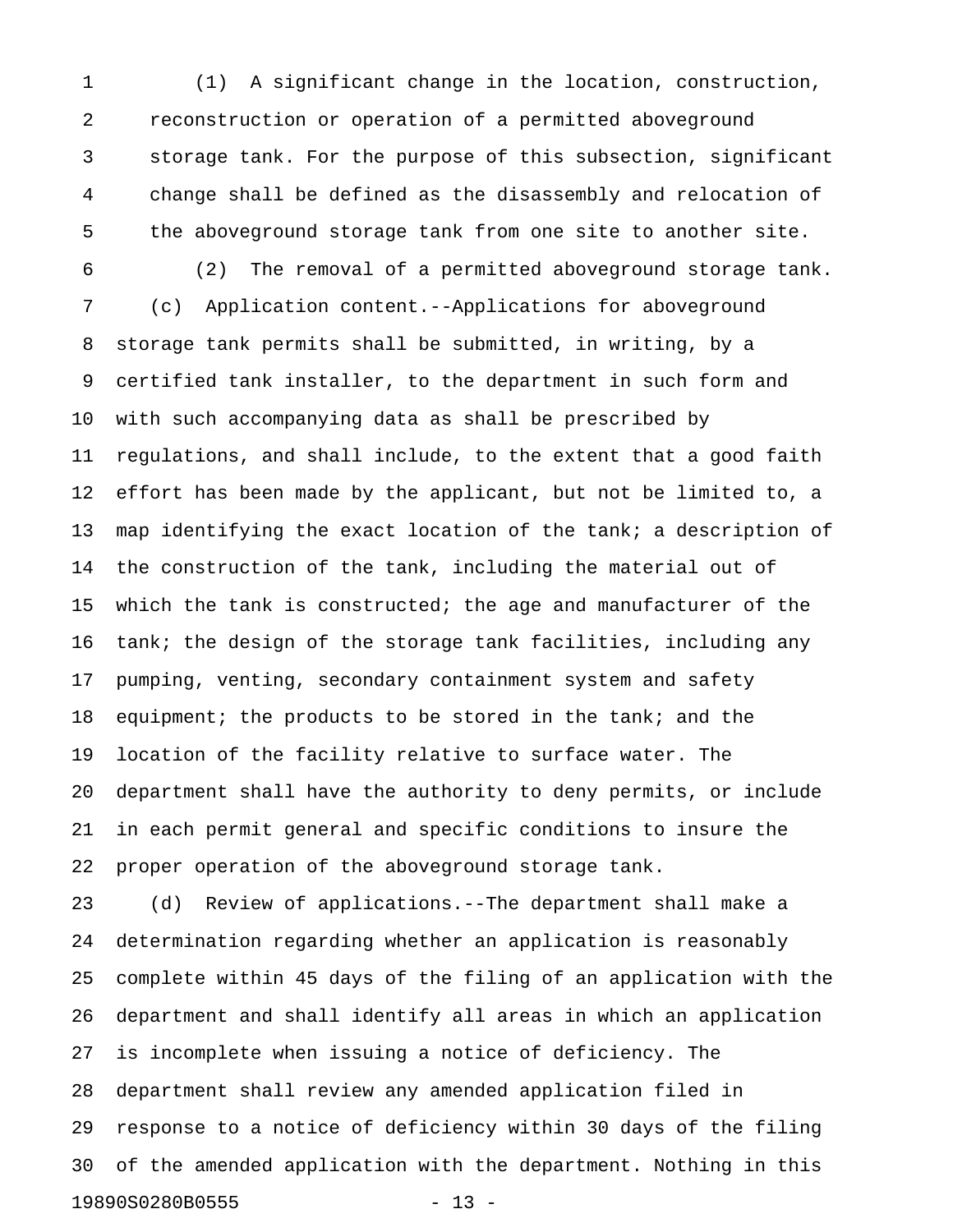1 section shall prohibit the department and the applicant from 2 agreeing to extend any deadline for action provided by this 3 section. Nothing in this section shall prohibit the department 4 from requesting and accepting supplemental information, 5 explanations and clarifications regarding the content of an 6 application prior to the deadline for department action.

7 (e) Permit fee.--Each application shall be accompanied by a 8 permit fee as established by regulations under section 311 of 9 this act.

10 (f) Transfer of permit.--Written approval by the department 11 is required for the transfer of permits.

12 (g) Renewal of permit.--A permit to operate an aboveground 13 storage tank shall be renewed every ten years.

14 (h) Inspections.--The department shall require tanks to be 15 inspected prior to operation and periodically thereafter. 16 Section 303. Small aboveground storage tanks.

17 (a) General rule.--Except as provided in section 305, no 18 person shall own, construct, operate, renovate, install, replace 19 or substantially modify any small aboveground storage tank 20 unless authorized by the department through policies, rules or 21 regulations or by obtaining a permit and such person has paid 22 the necessary fees required under this act.

23 (b) Application submittal.--The permit application or other 24 department-approved application for the installation of a small 25 aboveground storage tank after the effective date of this act 26 shall be submitted by a certified tank installer prior to 27 installation of the tank.

28 (c) Application content.--Applications for a small 29 aboveground storage tank shall be submitted, in writing, to the 30 department in such a form and with such accompanying data as 19890S0280B0555 - 14 -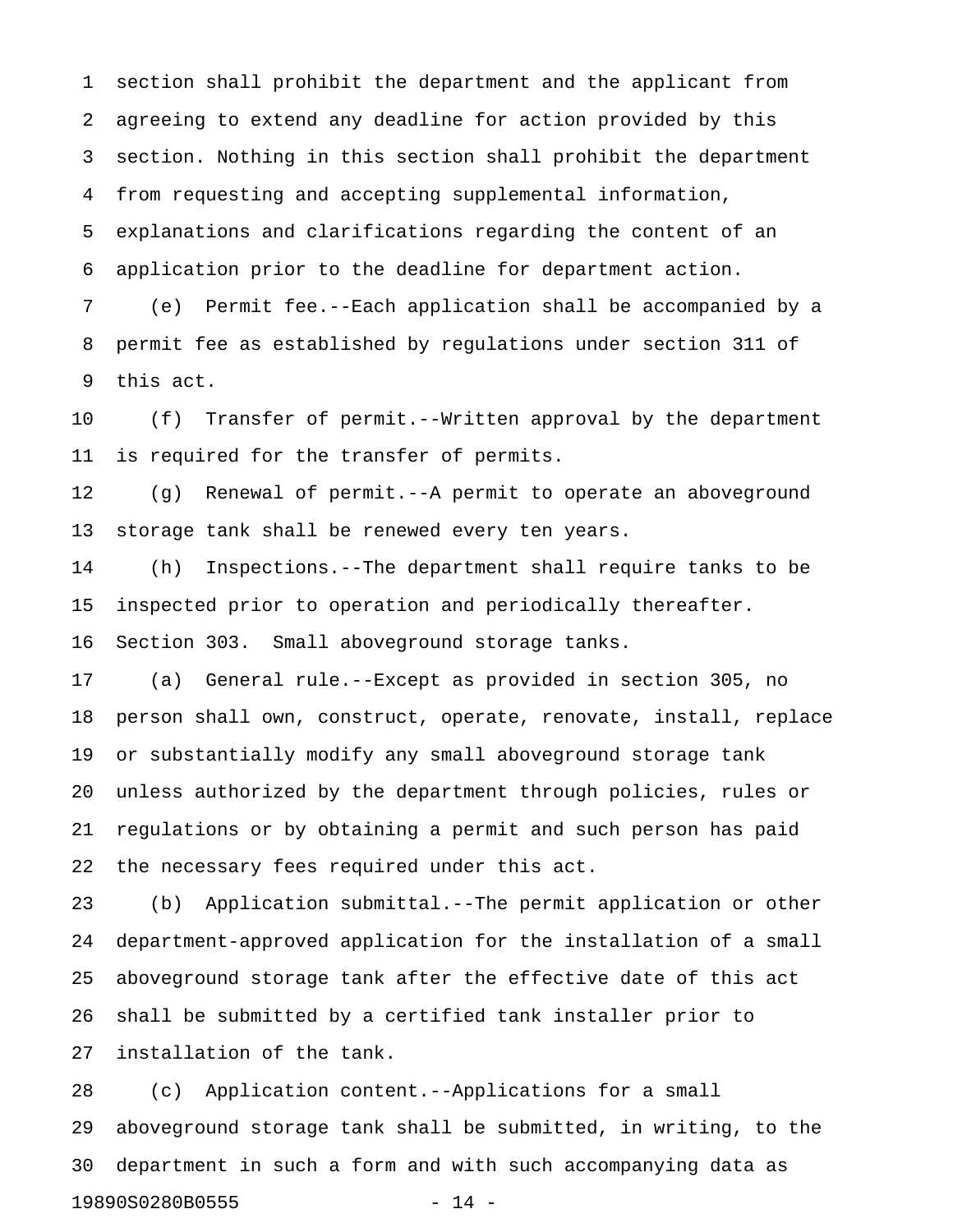1 shall be prescribed by regulation, and shall include, to the 2 extent a good faith effort has been made by the applicant, but 3 not be limited to, a description of the construction of the 4 tank, including the material out of which the tank is 5 constructed; the age and manufacturer of the tank; the design of 6 the storage tank facilities, including any pumping, venting, 7 secondary containment and safety equipment; and the products to 8 be stored in the tank.

9 (d) Review of applications.--An application submitted by a 10 certified tank installer is deemed approved by the department 11 unless the department disapproves the application within ten 12 days of submittal. The department shall review any amended 13 application filed in response to a notice of deficiency within 14 ten days of the filing of the amended application with the 15 department. Nothing in this section shall prohibit the 16 department and the applicant from agreeing to extend any 17 deadline for action provided by this section. Nothing in this 18 section shall prohibit the department from requesting and 19 accepting supplemental information, explanations and 20 clarifications regarding the content of an application prior to 21 the deadline for department action.

22 (e) Permit fee.--Each application shall be accompanied by a 23 permit fee as established under section 311 of this act.

24 (f) Transfer of permit.--Written approval by the department 25 is required for the transfer of permits.

26 (g) Inspections.--The department shall require tanks to be 27 inspected prior to operation and periodically thereafter. 28 Section 304. Underground storage tank permits.

29 (a) General rule.--Except as provided for in section 305, no 30 person shall own, construct, operate, renovate, install, replace 19890S0280B0555 - 15 -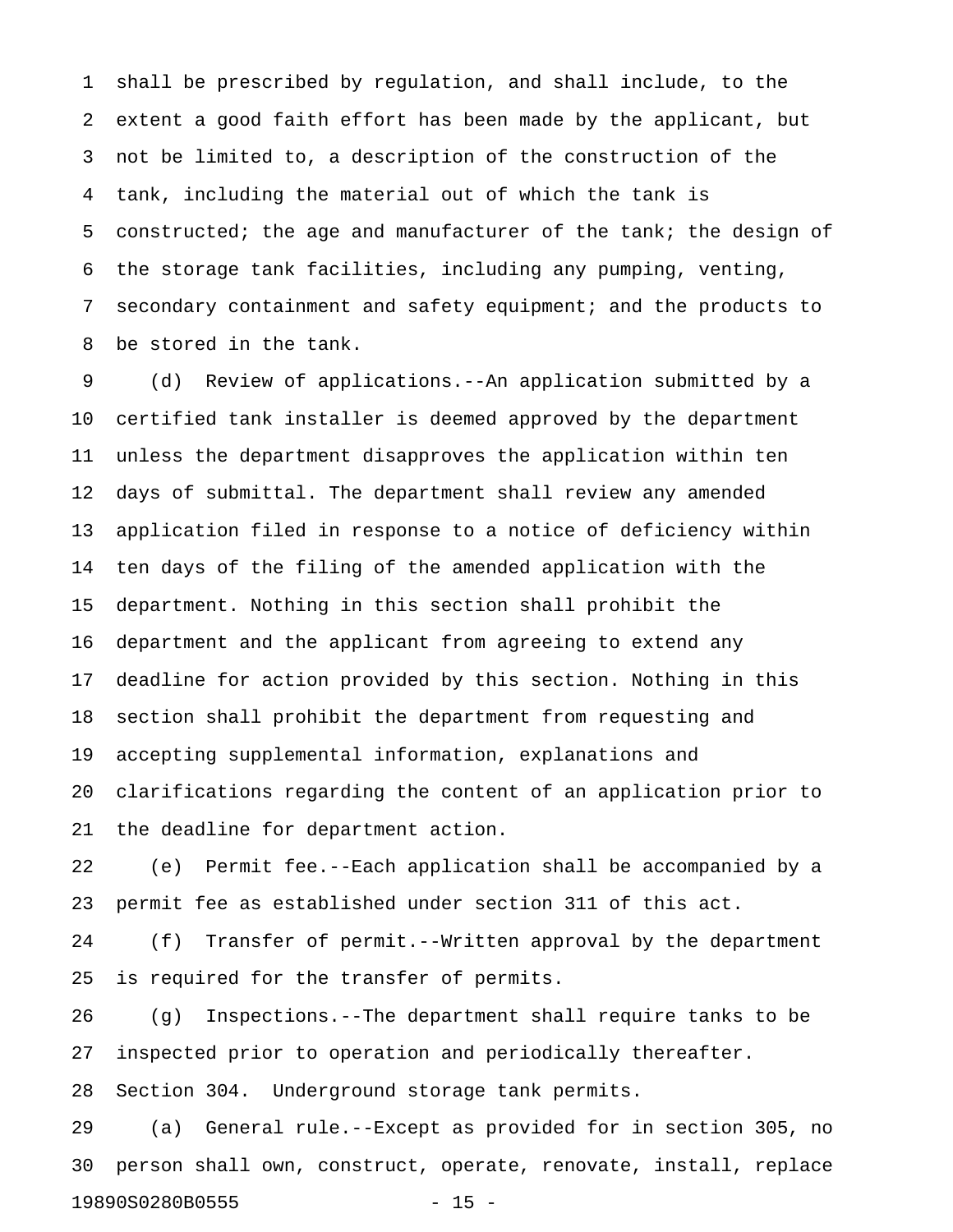1 or substantially modify any underground storage tank unless 2 authorized by the department through department policies, rules 3 or regulations or by obtaining a permit and such person has paid 4 the necessary fees required under this act.

5 (b) Application submitted.--The permit application or other 6 department-approved application for the installation of any 7 underground storage tank after the effective date of this act 8 shall be submitted by a certified tank installer prior to 9 installation of the tank.

10 (c) Application content.--Applications for underground 11 storage tank shall be submitted, in writing, to the department 12 in such form and with such accompanying data as shall be 13 prescribed by regulation, and shall include, to the extent that 14 a good faith effort has been made by the applicant, but not be 15 limited to, a description of the construction of the tank, 16 including the material out of which the tank is constructed; the 17 age and manufacturer of the tank; installation procedures; and 18 safety equipment and leak detection system. The department shall 19 have the authority to deny applications or include in each 20 application general and specific conditions based on promulgated 21 regulations to insure that any new underground storage tank and 22 existing underground storage tank meet the Federal requirements 23 and deadlines for tank construction.

24 (d) Review of applications.--An application submitted by a 25 certified tank installer is deemed approved by the department 26 unless the department disapproves the application within ten 27 days of submission. The department shall review any amended 28 application filed in response to a notice of deficiency within 29 ten days of the filing of the amended application with the 30 department. Nothing in this section shall prohibit the 19890S0280B0555 - 16 -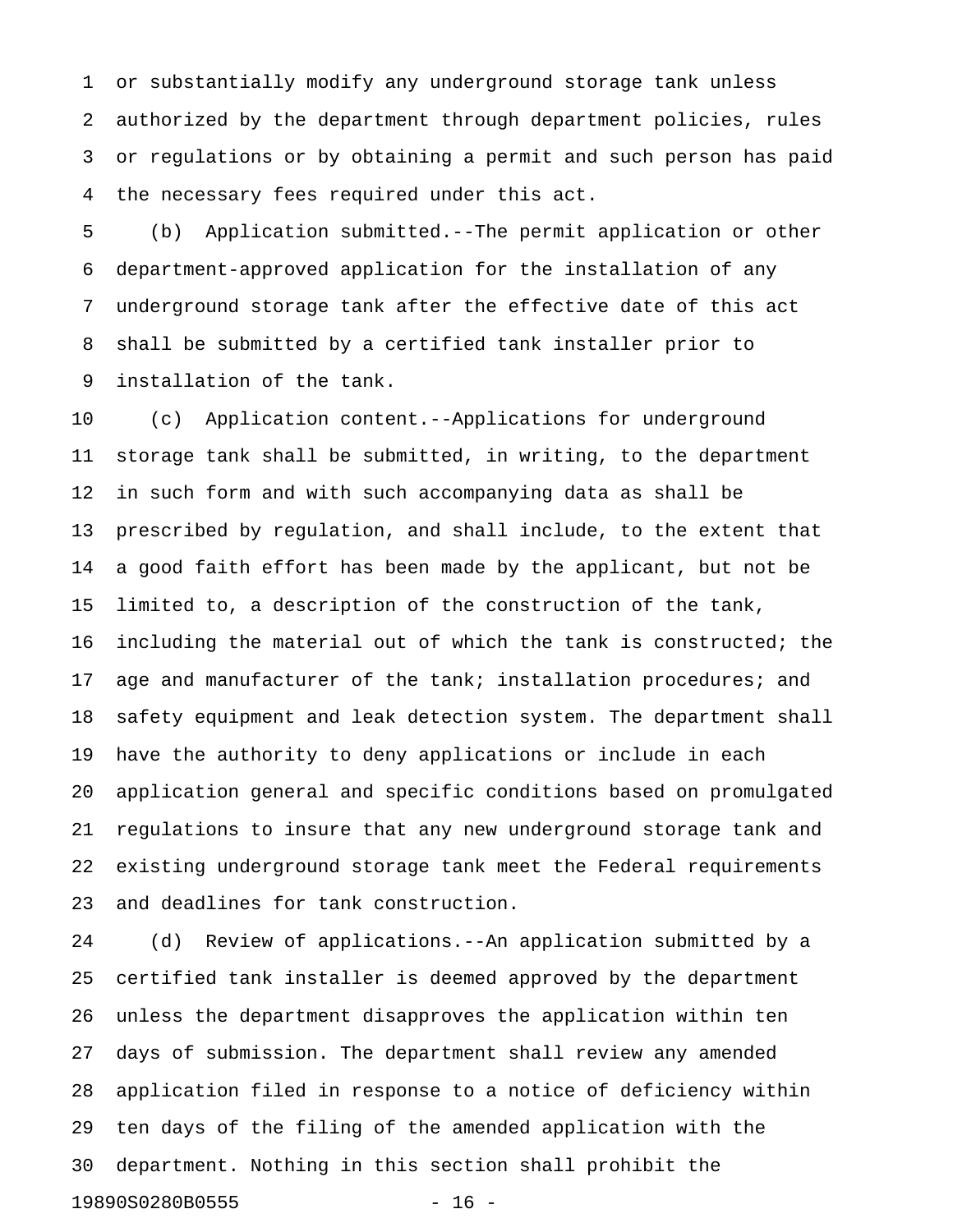1 department and the applicant from the agreeing to extend any 2 deadline for action provided by this section. Nothing in this 3 section shall prohibit the department from requesting and 4 accepting supplemental information, explanations and 5 clarifications regarding the content of an application prior to 6 the deadline for department action.

7 (e) Permit fee.--Each application shall be accompanied by a 8 permit fee as established under section 311 of this act.

9 (f) Transfer of permit.--Written approval by the department 10 is required for the transfer of permits.

11 (g) Inspections.--The department shall require tanks to be 12 inspected prior to operation and periodically thereafter.

13 Section 305. Operation under existing permits.

14 (a) General rule.--The provisions of sections 302(a), 303(a) 15 and 304(a) shall not apply to any person who was issued a valid 16 aboveground storage tank permit or a valid underground storage 17 tank permit by the State Fire Marshal under 37 Pa. Code Ch. 11 18 (relating to preliminary provisions) or 13 (relating to storage 19 and use) or by a local fire marshal in a city of the first class 20 under the act of June 8, 1911 (P.L.705, No.281), entitled "An 21 act creating the office of Fire Marshal, to be attached to the 22 Department of Public Safety in cities of the first class; 23 prescribing his duties and powers; and providing penalties for 24 violations of the provisions of the act; and providing for the 25 method of appointment, compensation, and for the maintenance of 26 his office," or a fire marshal in a county of the second class 27 under the act of July 28, 1953 (P.L.723, No.230), known as the 28 Second Class County Code, if the person holding that permit 29 fully complies with subsection (b).

30 (b) Repermitting.--

19890S0280B0555 - 17 -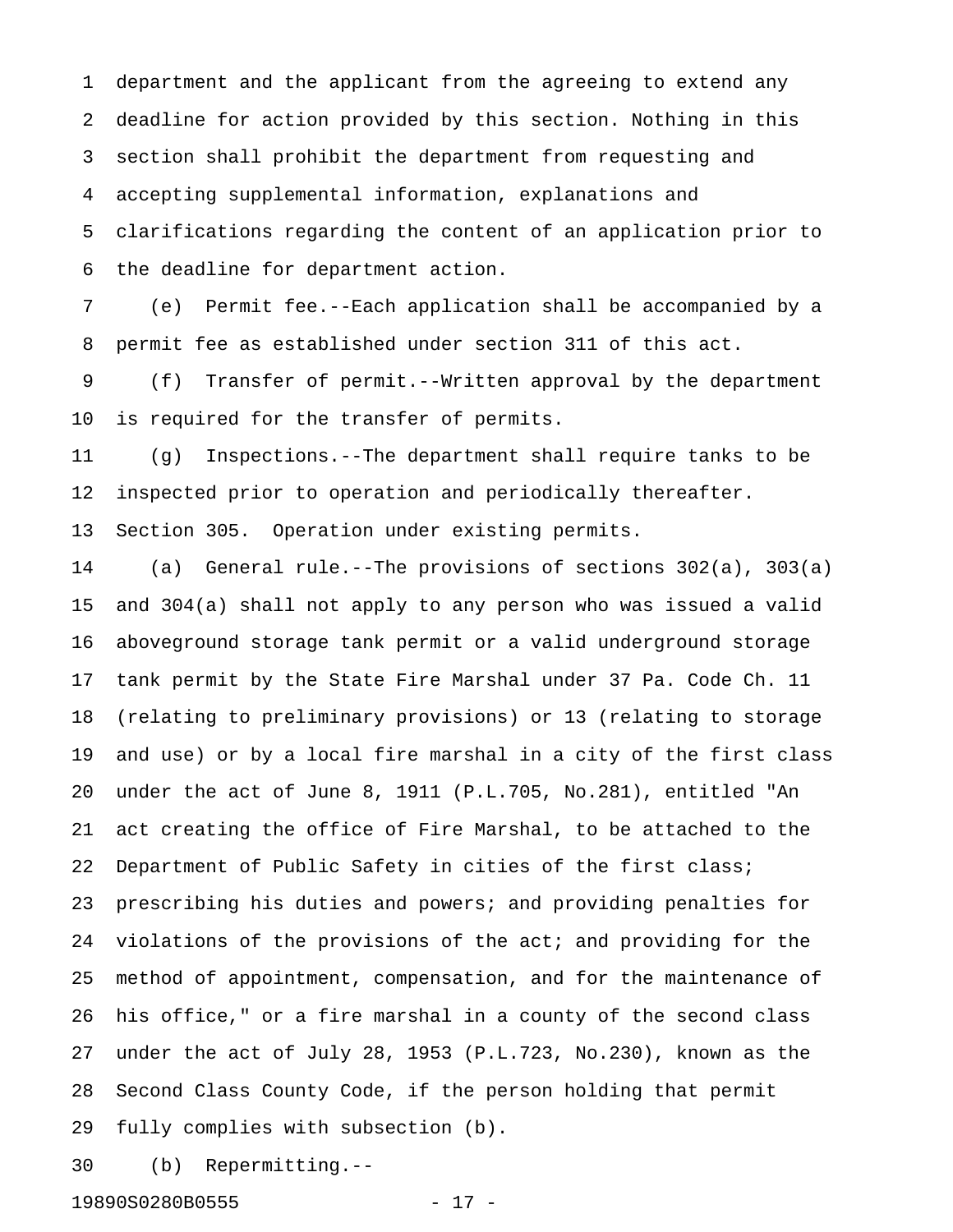1 (1) Within two years of the effective date of this act, 2 every person issued a permit under subsection (a) for any 3 aboveground storage tank, including a small aboveground 4 storage tank, which is certified by that person to be ten 5 years of age or older shall apply to the department for a new 6 permit.

7 (2) Within three years of the effective date of this 8 act, every person issued a permit under subsection (a) for 9 any aboveground storage tank, including a small aboveground 10 storage tank, which is certified by that person to be less 11 than ten years of age shall apply to the department for a new 12 permit.

13 Section 306. Registration of aboveground and underground 14 storage tanks.

15 (a) Existing aboveground storage tanks.--The owner of an 16 existing aboveground storage tank shall, within one year of the 17 effective date of this act, register each aboveground storage 18 tank with the department.

19 (b) New aboveground storage tanks.--The owner of any 20 aboveground storage tanks constructed after the effective date 21 of this act shall register the aboveground storage tank with the 22 department in addition to obtaining a permit under section 302. 23 (c) New underground storage tanks.--The owner of any new 24 underground storage tank shall register said tank with the 25 department upon applying for a permit under section 304.

26 (d) Existing underground storage tanks.--The owner of any 27 existing underground storage tank that has not registered that 28 tank with the department pursuant to Subtitle I of the Resource 29 Conservation and Recovery Act of 1976 (Public Law 94-580, 42 30 U.S.C. § 6901 et seq.) shall register said tank with the 19890S0280B0555 - 18 -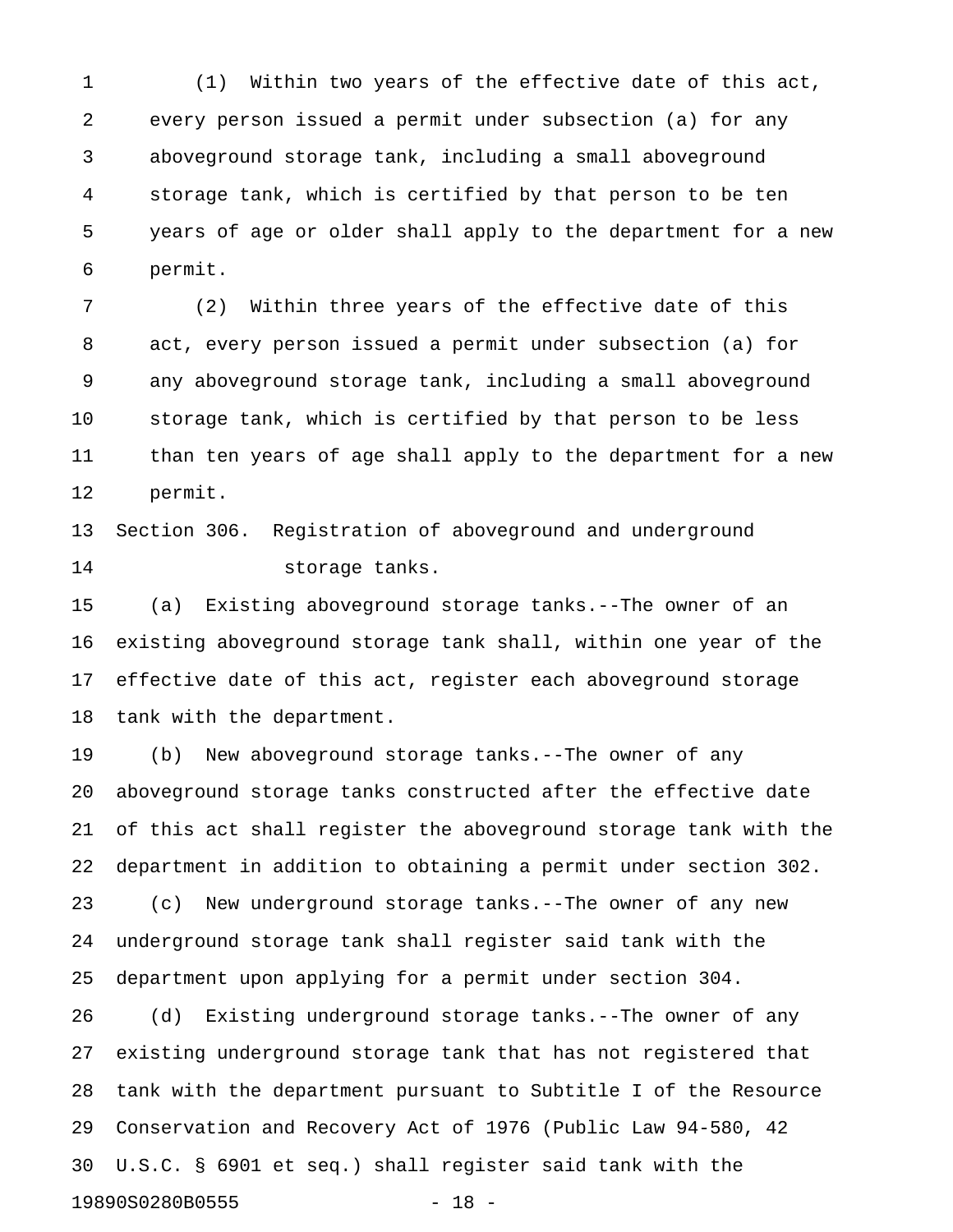1 department within 60 days of the effective date of this act. The 2 owner of any underground storage tank already registered with 3 the department pursuant to Federal law shall renew the 4 registration within one year of the effective date of this act 5 and comply with subsection (g) with regard to subsequent 6 registration renewals.

7 (e) Registration forms.--The department shall continue to 8 use the existing underground storage tank registration as 9 required by Federal law. The registration form for aboveground 10 storage tanks, including small aboveground storage tanks, shall 11 be substantially similar to the underground storage tank 12 registration form.

13 (f) Initial registration fees.--Until such time that 14 regulations on registration fees are promulgated under section 15 311, each registration application shall be accompanied with a 16 registration fee that shall be \$600 for each aboveground storage 17 tank, \$300 for each small aboveground storage tank and \$50 for 18 each underground storage tank.

19 (g) Renewal.--Each registration issued under this section 20 shall be renewed every three years as determined from the date 21 of the last registration, except underground tanks which shall 22 be renewed annually. Renewals shall continue until the time that 23 the department receives written notification from the owner that 24 the storage tank has been permanently closed.

25 Section 307. Inspection of aboveground storage tanks.

26 (a) General rule.--The department shall have the authority 27 to inspect all aboveground storage tanks in accordance with 28 procedures and standards promulgated by the department.

29 (b) Inspection report.--As a condition to operate any 30 permitted storage tank, including aboveground storage tanks, the 19890S0280B0555 - 19 -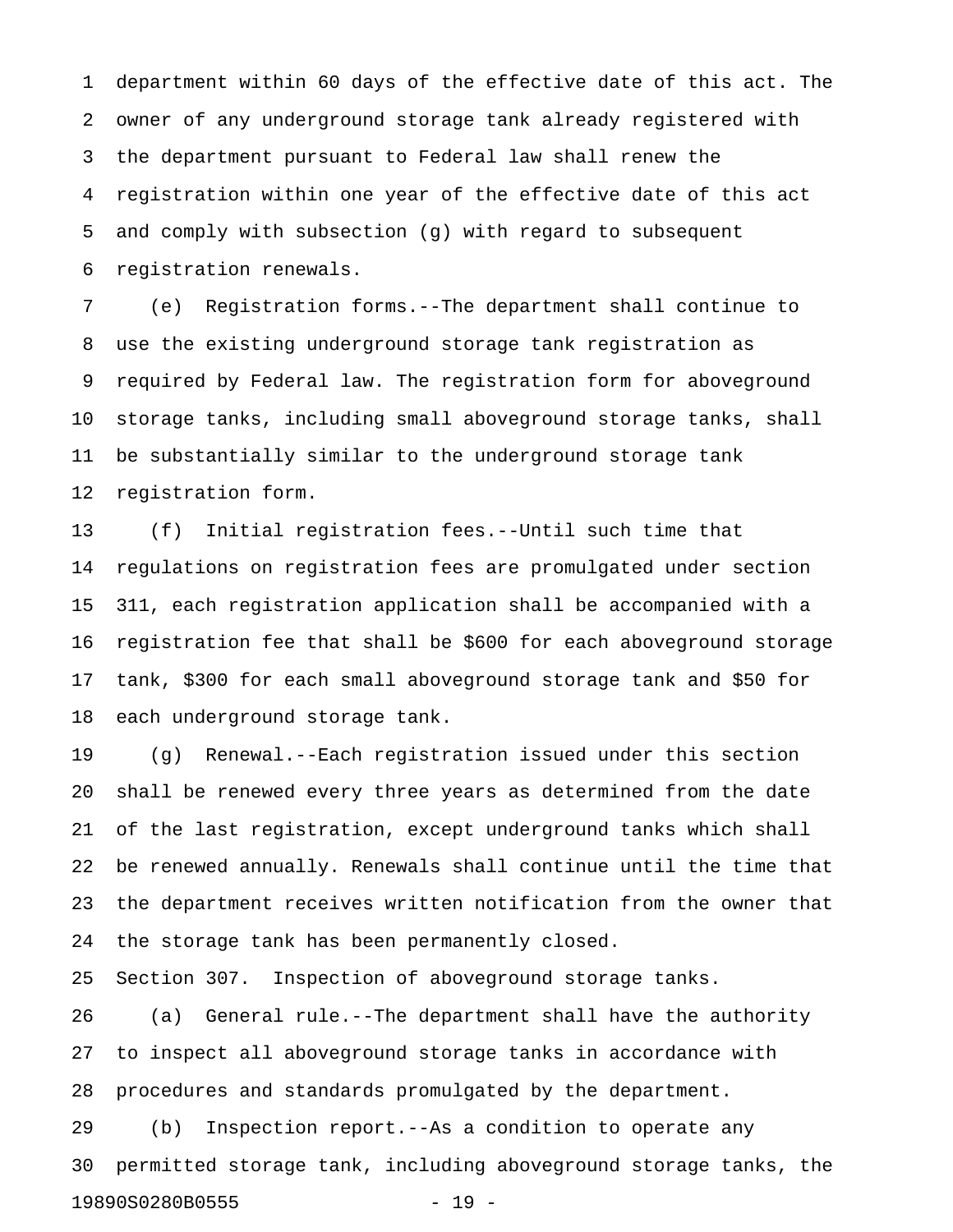1 permittee shall maintain records and complete an annual report 2 form as prescribed by the Environmental Quality Board which will 3 include, but not be limited to, the following information:

4 (1) The results of the most recent hydrostatic test. 5 (2) Any changes outside the permitted usage of the 6 system.

7 (3) Any changes in the monitoring program.

8 (4) Any unaccounted inventory occurrences.

9 (c) Aboveground storage tank testing requirements.--Any 10 owner of an aboveground storage tank, excluding a small 11 aboveground storage tank, shall conduct a hydrostatic test on 12 new aboveground storage tanks or substantially modified 13 aboveground storage tanks. Each existing aboveground storage 14 tank, excluding a small aboveground storage tank, shall undergo 15 an out-of-service inspection at least once every ten years. 16 Section 308. Inspection and inventory records of underground 17 storage tanks.

18 (a) General rule.--The department shall have the authority 19 to inspect all underground tanks in accordance with procedures 20 and standards set forth in department regulations.

21 (b) Inventory records.--The owner or operator of any 22 underground storage tanks shall maintain inventory records for 23 each underground storage tank which shall be maintained at the 24 site of the facility for at least one year.

25 (c) Monitoring systems.--The owner or operator of an 26 underground storage tank shall install, maintain and operate 27 monitoring systems in accordance with manufacturer's 28 requirements and department regulations. 29 Section 309. Certification of storage tank installers and

30 private tank inspectors.

19890S0280B0555 - 20 -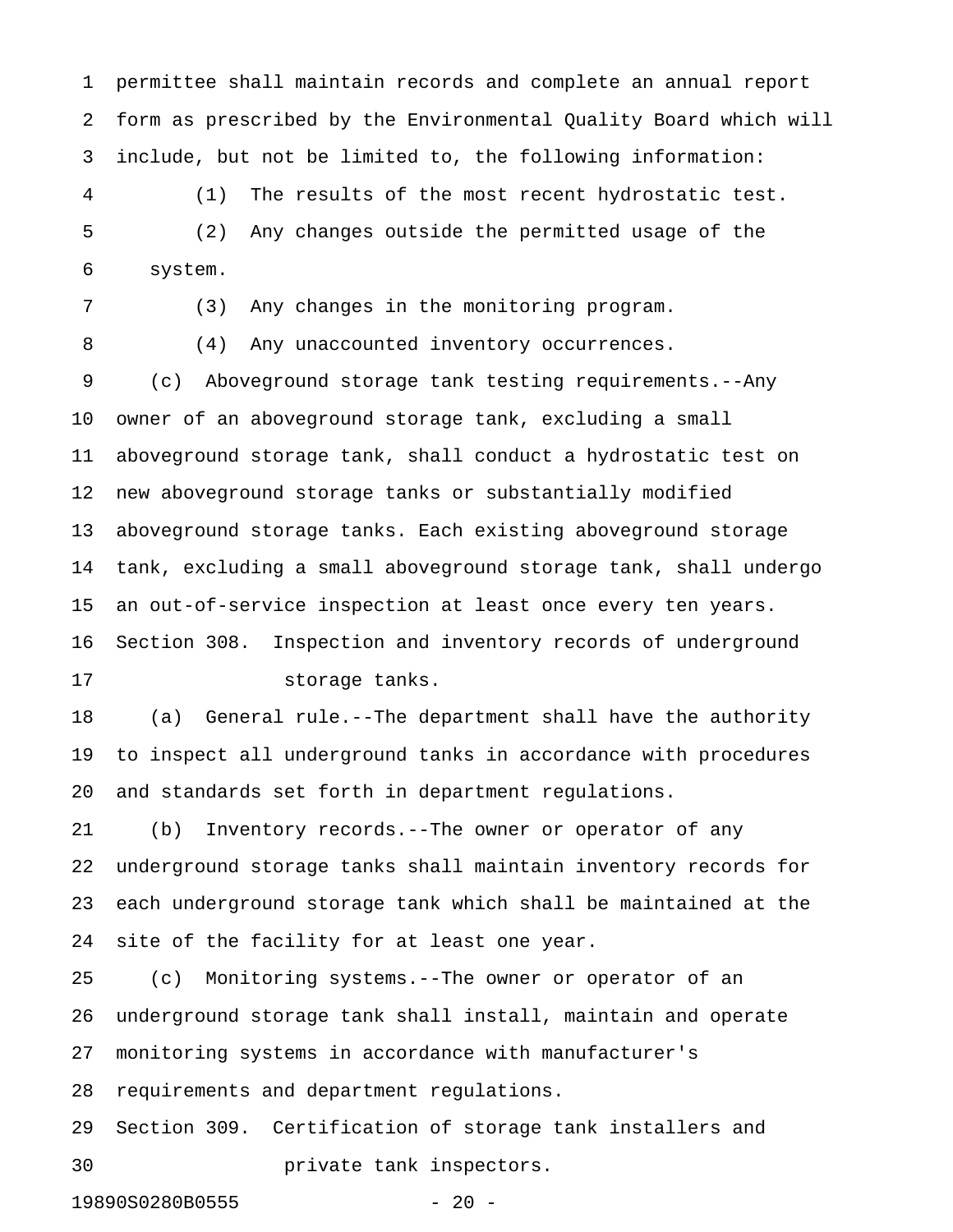1 The department shall have the authority to establish a 2 certification system for tank installers and private tank 3 inspectors by regulation. The department is authorized to 4 certify through training and testing programs and shall also be 5 empowered to revoke or suspend the certification of a tank 6 installer or private tank inspector pursuant to regulations 7 promulgated under section 311. Any certification issued by the 8 department under this section shall be valid for a period of 9 five years. THE DEPARTMENT MAY DEVELOP AN INTERIM CERTIFICATION < 10 PROGRAM BY PUBLISHING GUIDELINES WHICH SHALL EXPIRE 18 MONTHS 11 AFTER THE EFFECTIVE DATE OF THIS ACT.

12 Section 310. Small operator assistance program for underground 13 storage tanks.

14 The department shall establish, implement and administer a 15 small operator assistance program within 180 days of the 16 effective date of this act. The small operator assistance 17 program shall provide information on compliance with this act 18 and other technical assistance to small operators located in 19 rural areas who pump, on a monthly basis, less than 3,000 20 gallons retail motor fuel sales.

21 Section 311. Environmental Quality Board.

22 (a) Rules and regulations.--The Environmental Quality Board 23 shall have the power and its duty shall be to review the 24 existing regulations governing storage tanks and adopt rules and 25 regulations governing the location, siting, installation, 26 operation, monitoring, classification and permitting of storage 27 tanks as it deems necessary for the implementation of this act. 28 The Environmental Quality Board shall, in developing 29 regulations, use the recommendations and standard procedures 30 developed by the American Petroleum Institute, American Society 19890S0280B0555 - 21 -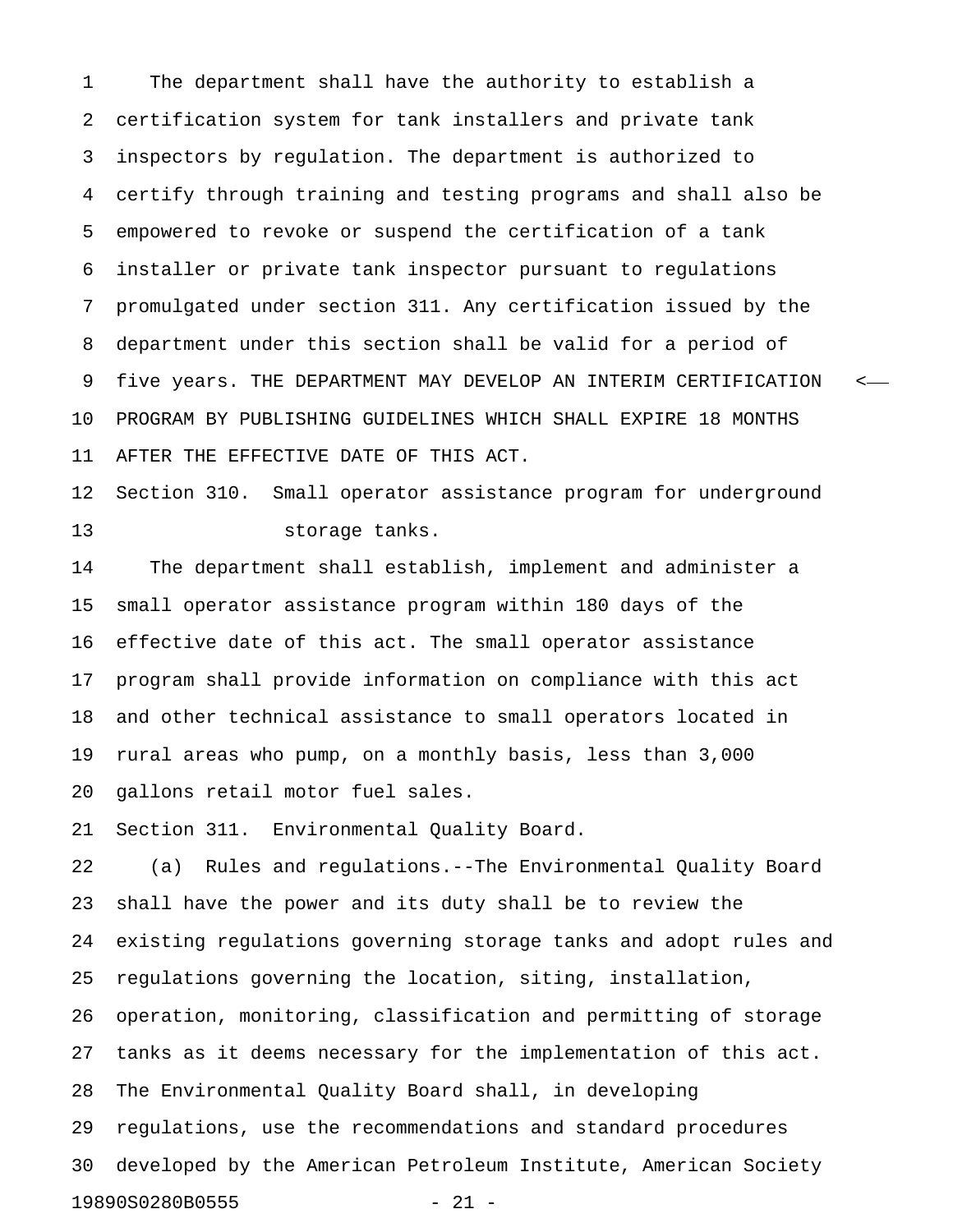1 of Testing and Materials, National Association of Corrosion 2 Engineers, National Fire Protection Association, and 3 Underwriters Laboratories. Until the Environmental Quality Board 4 adopts rules and regulations:

5 (1) The existing regulations governing the location, 6 siting, installation and operation, monitoring and permitting 7 of storage tanks set forth at 37 Pa. Code Chs. 11 (relating 8 to preliminary provisions) and 13 (relating to storage and 9 use) shall remain in effect.

10 (2) No person shall install a new or reconstructed 11 aboveground storage tank or modify an aboveground storage 12 tank unless the tank meets all applicable technical 13 requirements set forth by the American Petroleum Institute in 14 the following (including any appendices):

15 (i) API-12B - Bolted Tanks for Storage of Production 16 Liquids.

17 (ii) API-12D - Field Welded Tanks for Storage of 18 Production Liquids.

19 (iii) API-12F - Shop Welded Tanks for Storage of 20 Production Liquids.

21 (iv) API-12H - New Bottoms for Old Tanks.

22 (v) API-12P - Fiberglass Tanks for Storage of 23 Production Liquids.

24 (vi) API-620 - Large Welded Low Pressure Storage 25 Tanks.

26 (vii) API-650 - Large Welded Storage Tanks 27 (Atmospheric).

28 (3) Unless modified by the rules and regulations of the 29 department, the owner shall, along with the registration form 30 required by this act, submit a certification by a registered 19890S0280B0555 - 22 -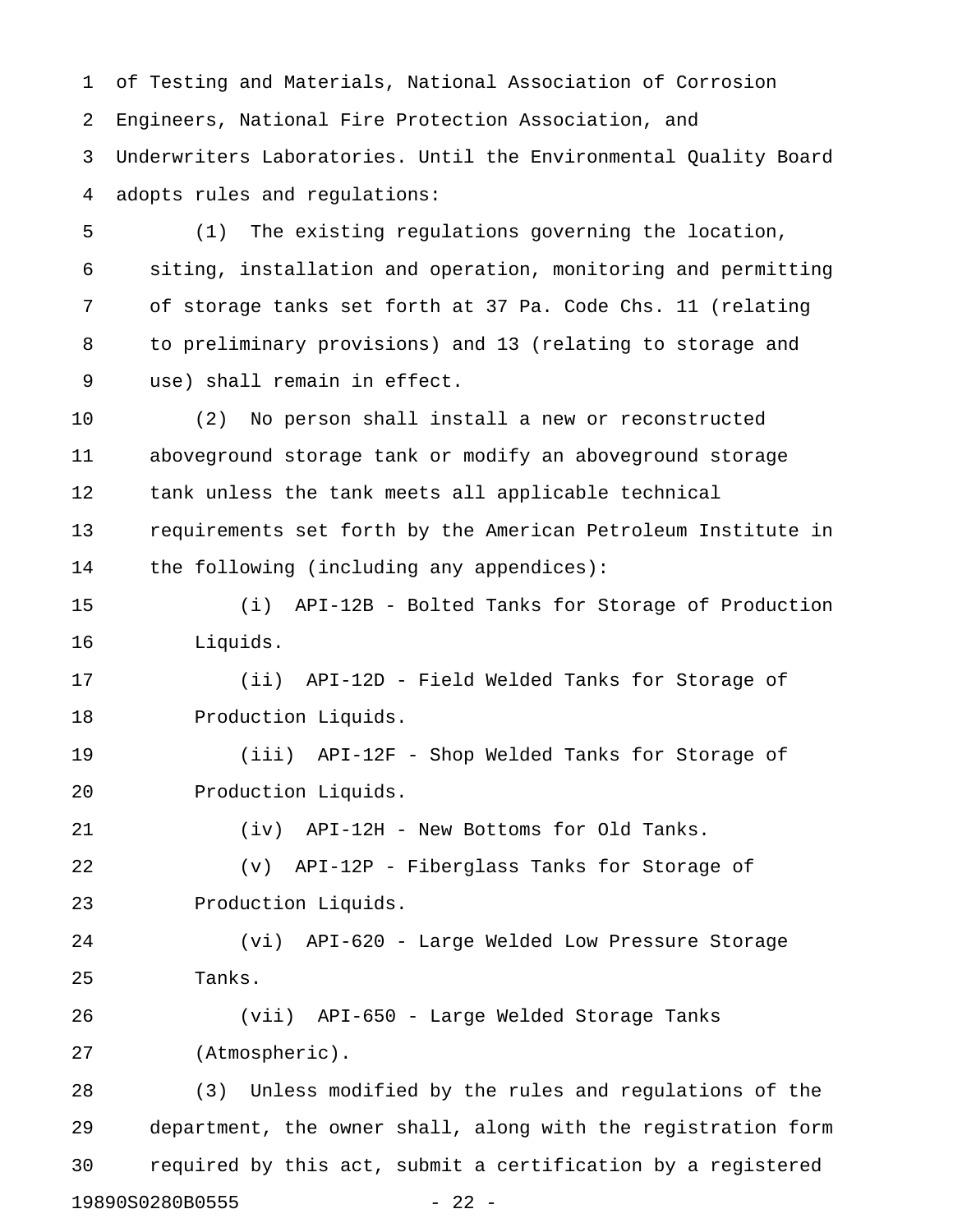1 professional engineer that the requirements of paragraph (2) 2 have been met.

3 (4) For underground tanks, no person shall install an 4 underground storage tank unless the underground storage tank 5 meets the standards promulgated by the Administrator of the 6 Environmental Protection Agency under section 9003(e) of the 7 Solid Waste Disposal Act (Public Law 89-272, 42 U.S.C. § 8 6991b(e)), including the following requirements:

9 (i) The tank is designed to prevent releases due to 10 corrosion or structural failure for the operational life 11 of the tank.

12 (ii) The tank is cathodically protected against 13 corrosion, constructed of noncorrosive material, steel 14 clad with a noncorrosive material, or designed in a 15 manner to prevent the release or threatened release of 16 any stored substance.

17 (iii) The material used in the construction or 18 lining of the tank is compatible with the substance to be 19 stored.

20 (iv) Notwithstanding subparagraphs (i), (ii) and 21 (iii), if soil tests conducted in accordance with ASTM 22 Standard G57-78, or another standard approved by the 23 Administrator of the Environmental Protection Agency, 24 show that soil resistivity in an installation location is 25 12,000 ohm/cm or more (unless a more stringent standard 26 is prescribed by the Administrator of the Environmental 27 Protection Agency by rule), a storage tank without 28 corrosion protection may be installed in that location 29 during the period referred to above.

30 (b) Requirements for aboveground storage tanks.--The 19890S0280B0555 - 23 -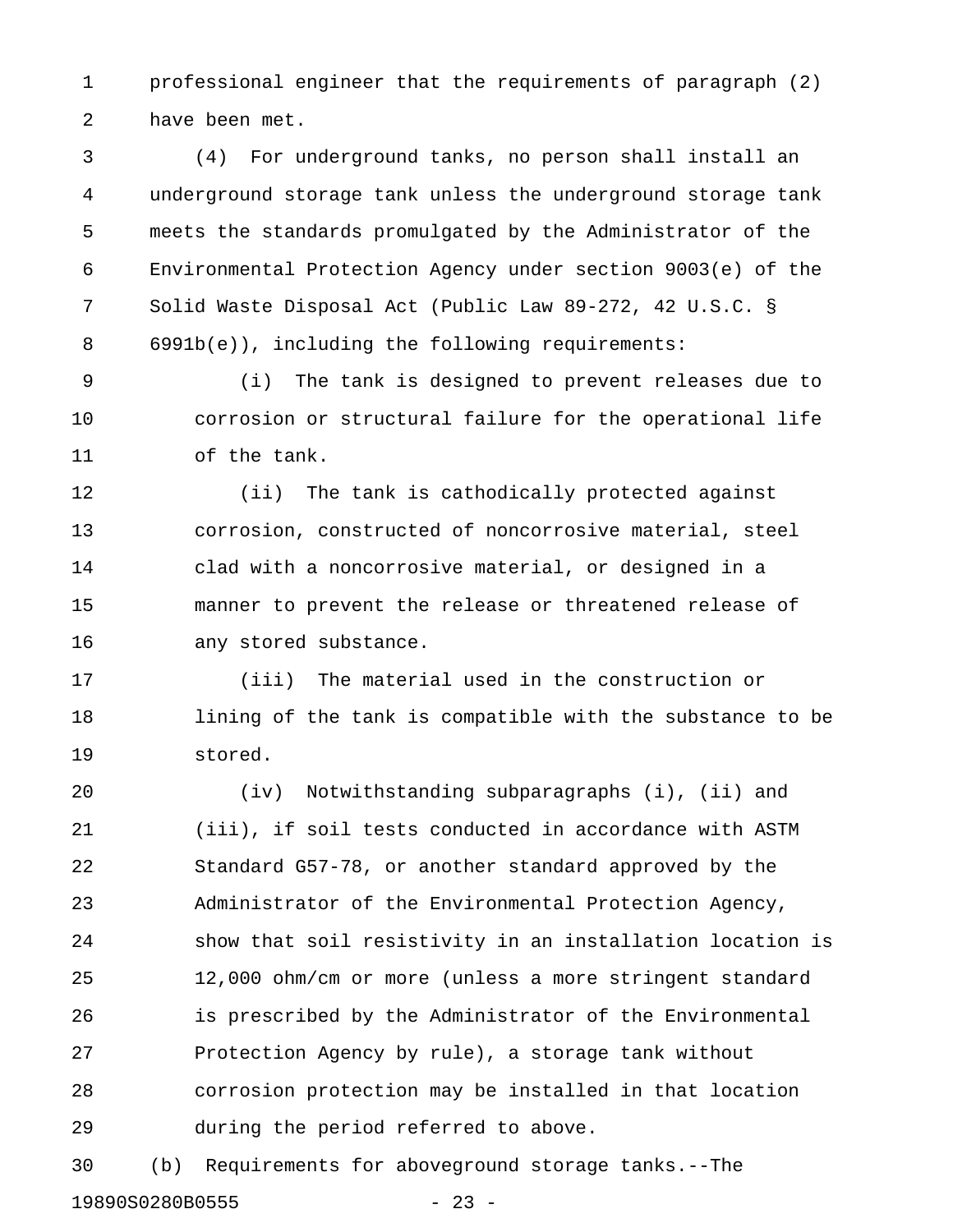1 Environmental Quality Board shall, by regulation, adopt 2 aboveground storage tank standards, excluding a small 3 aboveground storage tank, which shall include, but shall not be 4 limited to: 5 (1) Dike integrity. 6 (2) Liner requirements. 7 (3) Steel thickness based on storage capacity. 8 (4) Testing requirements for new and substantially 9 modified aboveground storage tanks. 10 (5) Closure requirements. 11 (6) Corrosion control features. 12 (7) Monitoring standards. 13 (8) Recordkeeping requirements. 14 (9) Performance and design standards for new and 15 substantially modified aboveground storage tanks. 16 (10) Inspection requirements for existing aboveground 17 storage tanks. 18 (11) Standards to protect against fire and explosion 19 hazards. 20 (c) Requirements for small aboveground storage tanks.--The 21 board shall, by regulation, adopt small aboveground storage tank 22 standards which shall include, but not be limited to: 23 (1) Testing requirements for new and substantially 24 modified small aboveground storage tanks. 25 (2) Performance and design standards consistent with the 26 manufacturer's specifications for the small aboveground 27 storage tank model. 28 (3) Monitoring standards consistent with the 29 manufacturer's specifications for the small aboveground 30 storage tank model.

19890S0280B0555 - 24 -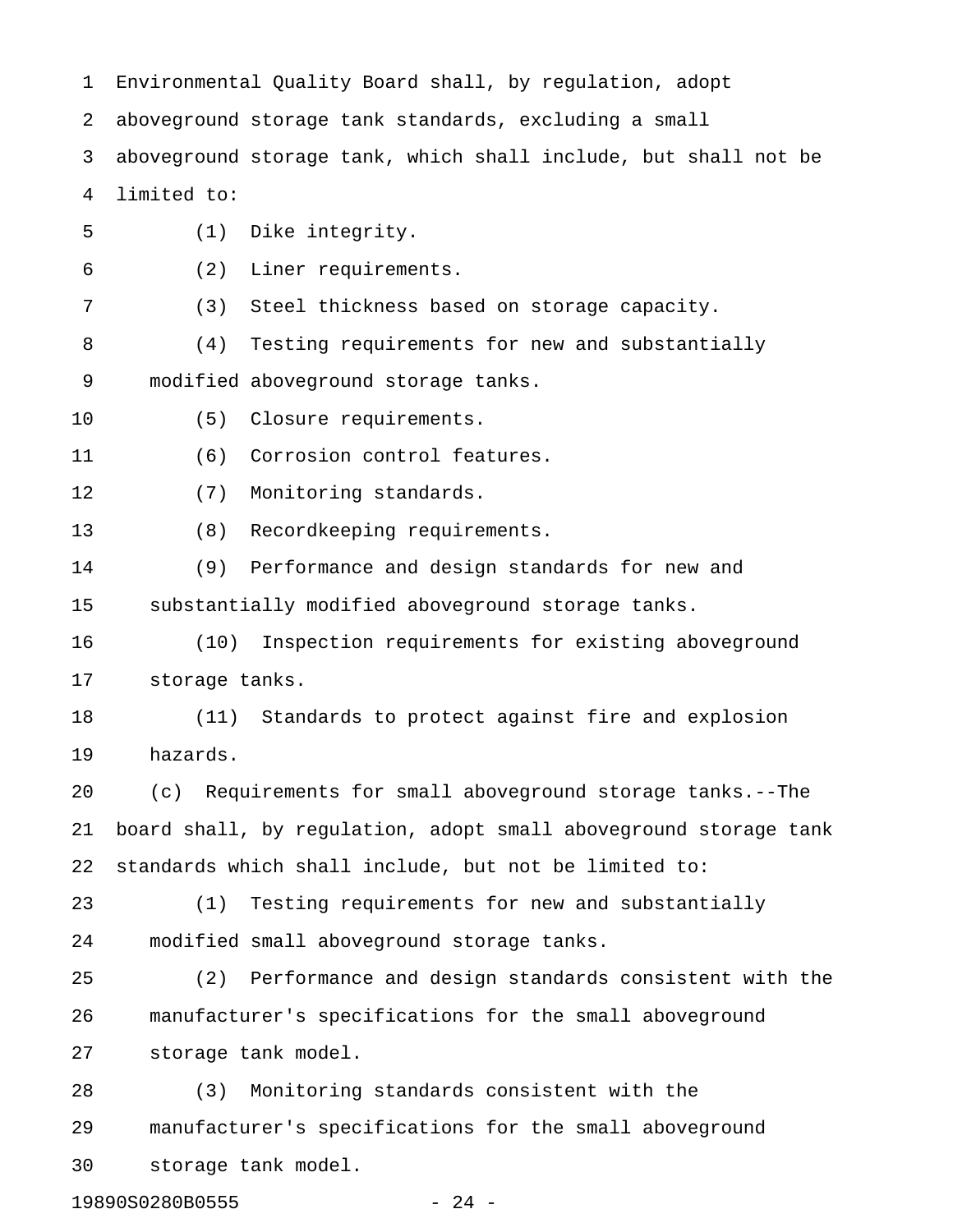- 
- 1 (4) Requirements for closure.

2 (5) Recordkeeping requirements.

3 (6) Inspection requirements for existing small 4 aboveground storage tanks.

5 (7) Standards to protect against fire and explosion 6 hazards.

7 (d) Fees.--The board shall establish separate fees for 8 aboveground storage tanks, small aboveground storage tanks and 9 underground storage tanks for:

10 (1) Permit applications and amendments.

11 (2) Registration applications and transfers.

12 (3) Inspections.

13 (4) Certification fees for tank installers and private 14 tank inspectors.

15 (e) Regulations governing underground storage tanks.--The 16 board shall, by regulation, adopt underground storage tank 17 design and safety standards which shall be consistent with, and 18 not more stringent than, the Federal regulations governing 19 underground storage tanks. The regulations shall include:

20 (1) Corrosion control features, including cathodic 21 protection.

22 (2) Monitoring standards and monitoring systems 23 including electric or mechanical devices, monitoring wells, 24 tank testing or other methods of monitoring approved by the 25 department.

26 (3) Recordkeeping requirements of any monitoring or leak 27 detection systems, inventory control system or underground 28 storage tank testing system.

29 (4) Tank testing requirements pursuant to paragraph (2) 30 for underground storage tanks which considers such factors as 19890S0280B0555 - 25 -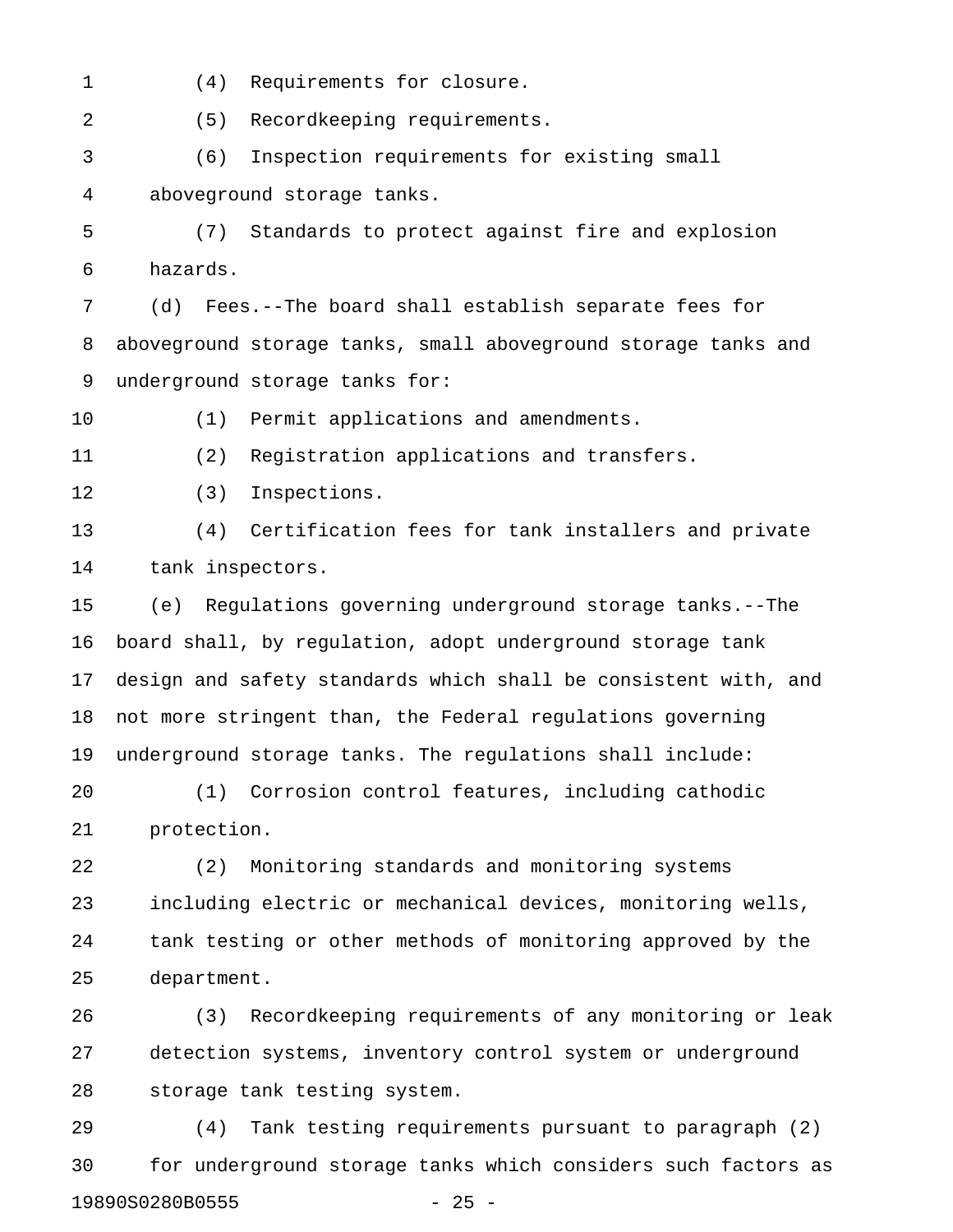1 the regulated substance stored, proximity of the underground 2 storage tank to potable water supplies and soil conditions.

3 (5) Testing schedule requirements for the periodic 4 testing of structural integrity of the underground storage 5 tank without a monitoring system.

6 (6) Procedures for reporting of any release and the 7 corrective action taken in response to a discharge from an 8 underground storage tank.

9 (7) Requirements for corrective action in response to a 10 release from an underground storage tank by the owner or 11 operator of the underground storage tank.

12 (8) Performance standards for new and substantially 13 modified existing underground storage tanks including design 14 construction, installation and release detection standards.

15 (9) Standards to protect against fire and explosion 16 hazards.

17 Section 312. Industry Technical Advisory Board.

18 (a) Establishment.--There shall be created as an 19 administrative board within the department the Industry 20 Technical Advisory Board. The board shall consist of nine 21 members, all of whom shall be chosen by the Governor and shall 22 be residents of this Commonwealth. Three members shall be 23 qualified persons experienced in storage tank design and 24 installation with three years of experience in this 25 Commonwealth. One member shall be an owner or operator of an 26 aboveground storage tank. One member shall be an owner or 27 operator of an underground storage tank. One member shall be a 28 registered professional engineer with three years of experience 29 in this Commonwealth. One member shall be an engineer with three 30 years of experience in design and installation of aboveground 19890S0280B0555 - 26 -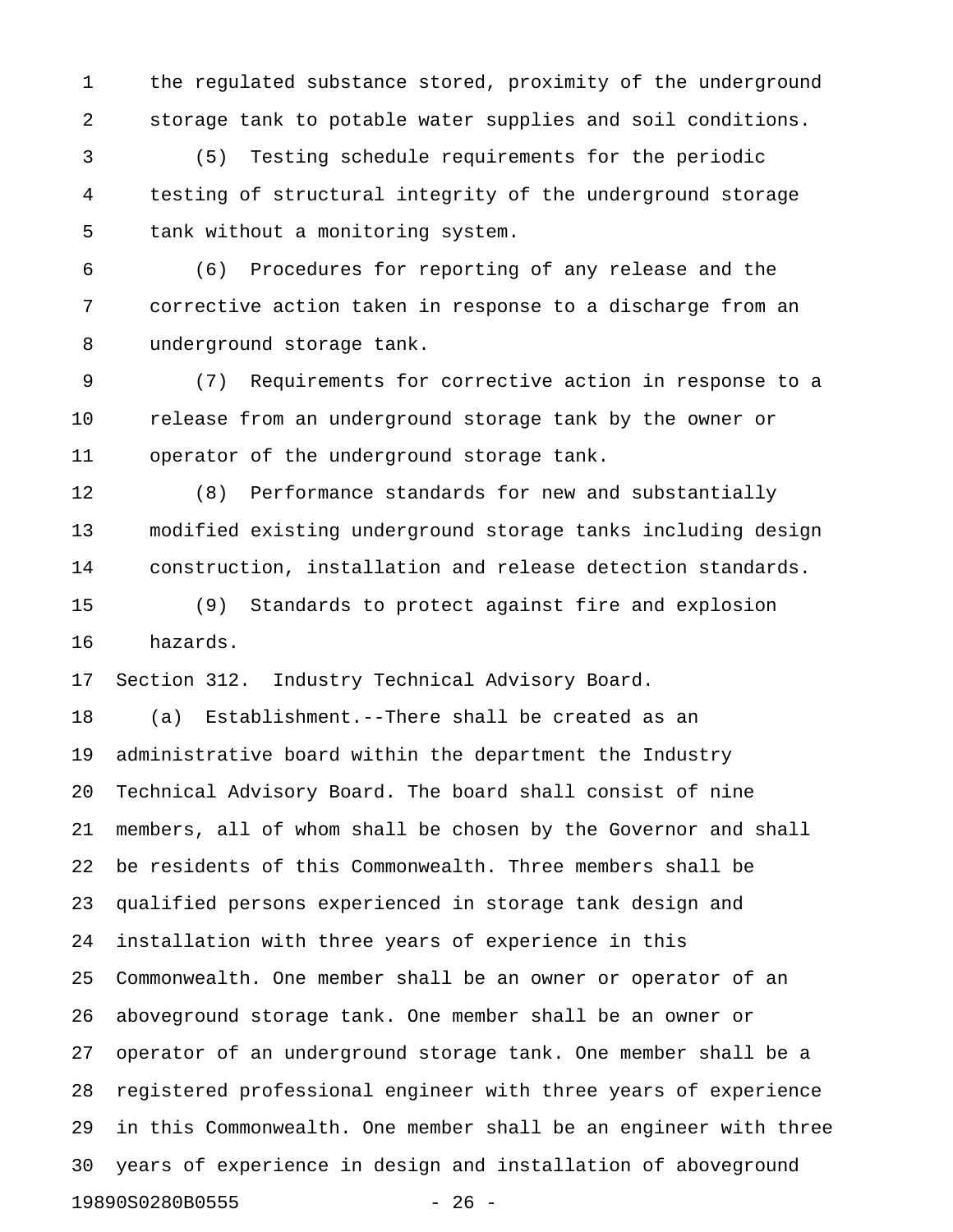1 storage tanks in this Commonwealth, who shall be chosen from a 2 list of three names submitted by the Citizens Advisory Council 3 to the Governor and who shall sit as a representative of the 4 public interest. One member shall be a representative of local 5 government. One member shall be a representative of county 6 government.

7 (b) Expenses.--Advisory board members shall not receive a 8 salary but shall be reimbursed for all necessary expenses 9 incurred in the performance of their duties.

10 (c) Procedure.--All actions of the advisory board shall be 11 by majority vote. The advisory board shall meet upon the call of 12 the secretary, but not less than semiannually, to carry out its 13 duties under this act. The board shall select a chairman and 14 such other officers as it deems appropriate.

15 (d) Consultation.--The department shall consult with the 16 advisory board in the formulation, drafting and presentation 17 stages of all regulations of a technical nature promulgated 18 under this act. The advisory board shall be given a reasonable 19 opportunity to review and comment on all regulations of a 20 technical nature prior to submission to the Environmental 21 Quality Board for initial consideration. The written report of 22 the board shall be presented to the Environmental Quality Board 23 with any regulatory proposal. The chairman of the advisory board 24 shall be invited to participate in the presentation of all 25 regulations of a technical nature before the Environmental 26 Quality Board to the extent allowed by procedures of the 27 Environmental Quality Board. Nothing herein shall preclude any 28 member of the advisory board from filing a petition for 29 rulemaking with the Environmental Quality Board in accordance 30 with procedures established by the Environmental Quality Board. 19890S0280B0555 - 27 -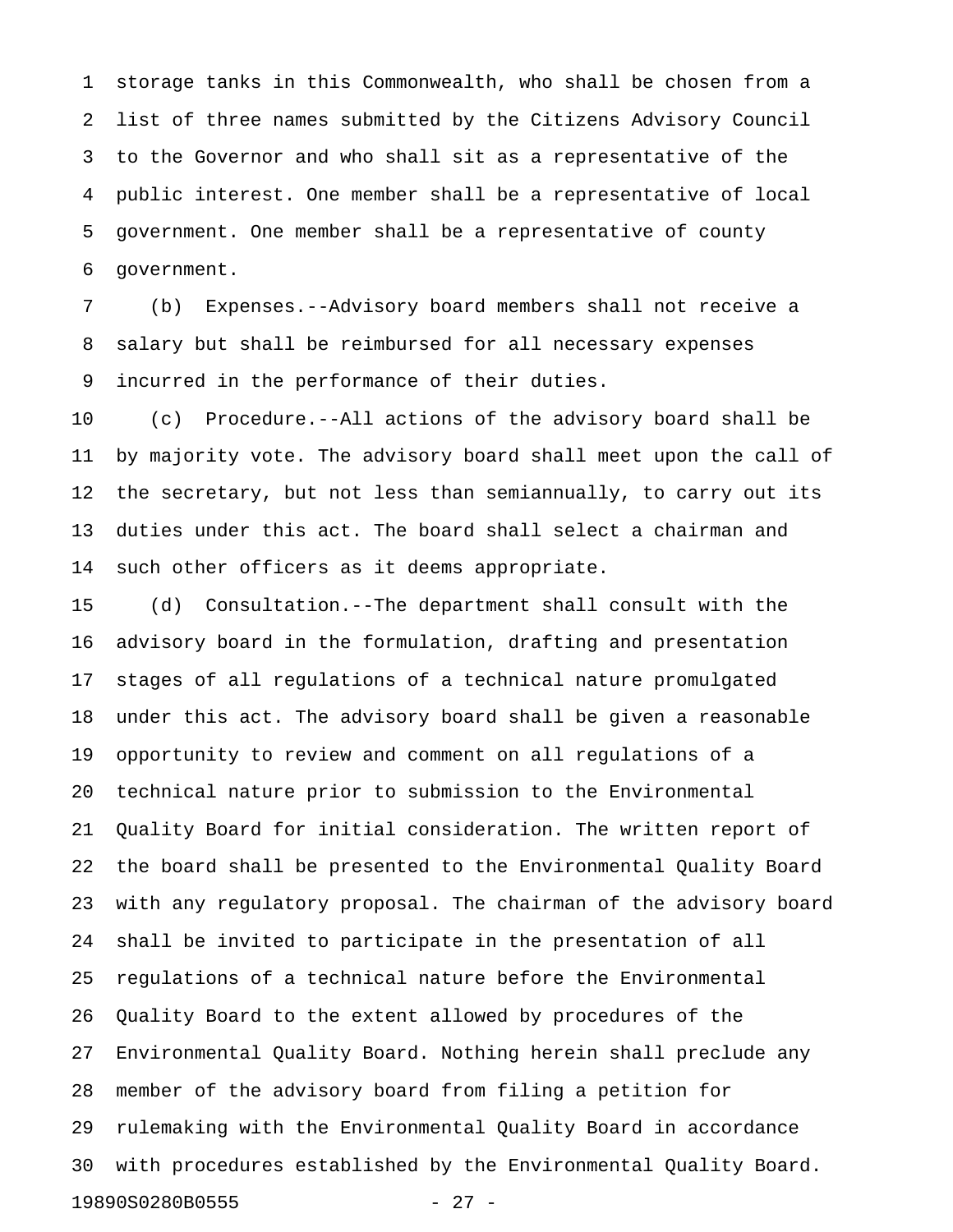| $\mathbf 1$    | CHAPTER 5                                                        |
|----------------|------------------------------------------------------------------|
| $\overline{2}$ | SPILL PREVENTION RESPONSE PLAN                                   |
| 3              | Section 501. Submission of spill prevention response plan.       |
| 4              | Schedule.--Accompanying the registration form as set<br>(a)      |
| 5              | forth in section 306, each owner of an aboveground storage tank  |
| 6              | or tank facility shall submit to the department within one year  |
| 7              | of the effective date of this act a plan for each aboveground    |
| 8              | storage tank or tank facility. Each plan shall be site-specific  |
| 9              | and be consistent with the requirements of this act. This        |
| 10             | chapter shall not apply to small aboveground storage tanks.      |
| 11             | Plan revisions.--Each owner of an aboveground storage<br>(b)     |
| 12             | tank or tank facility with an approved spill prevention response |
| 13             | plan shall submit a revised plan or addendum to the plan to the  |
| 14             | department in accordance with the requirements of this act if    |
| 15             | any of the following occur:                                      |
| 16             | Substantial changes in design, construction,<br>(1)              |
| 17             | operation, maintenance of the storage tank or tank facility      |
| 18             | or other circumstances that increase the potential for fires,    |
| 19             | explosions or releases of regulated substances.                  |
| 20             | Substantial changes in emergency equipment at the<br>(2)         |
| 21             | facility.                                                        |
| 22             | Substantial changes in tank facility emergency<br>(3)            |
| 23             | organization.                                                    |
| 24             | Revision of applicable department regulations.<br>(4)            |
| 25             | (5)<br>Failure of the plan in an emergency.                      |
| 26             | (6)<br>The removal or the addition of any storage tank or        |
| 27             | storage tanks.                                                   |
| 28             | Otherwise deemed necessary by the department.<br>(7)             |
| 29             | Existing plans.--All existing plans covering storage<br>(c)      |
| 30             | tanks approved by the department pursuant to the act of June 22, |

19890S0280B0555 - 28 -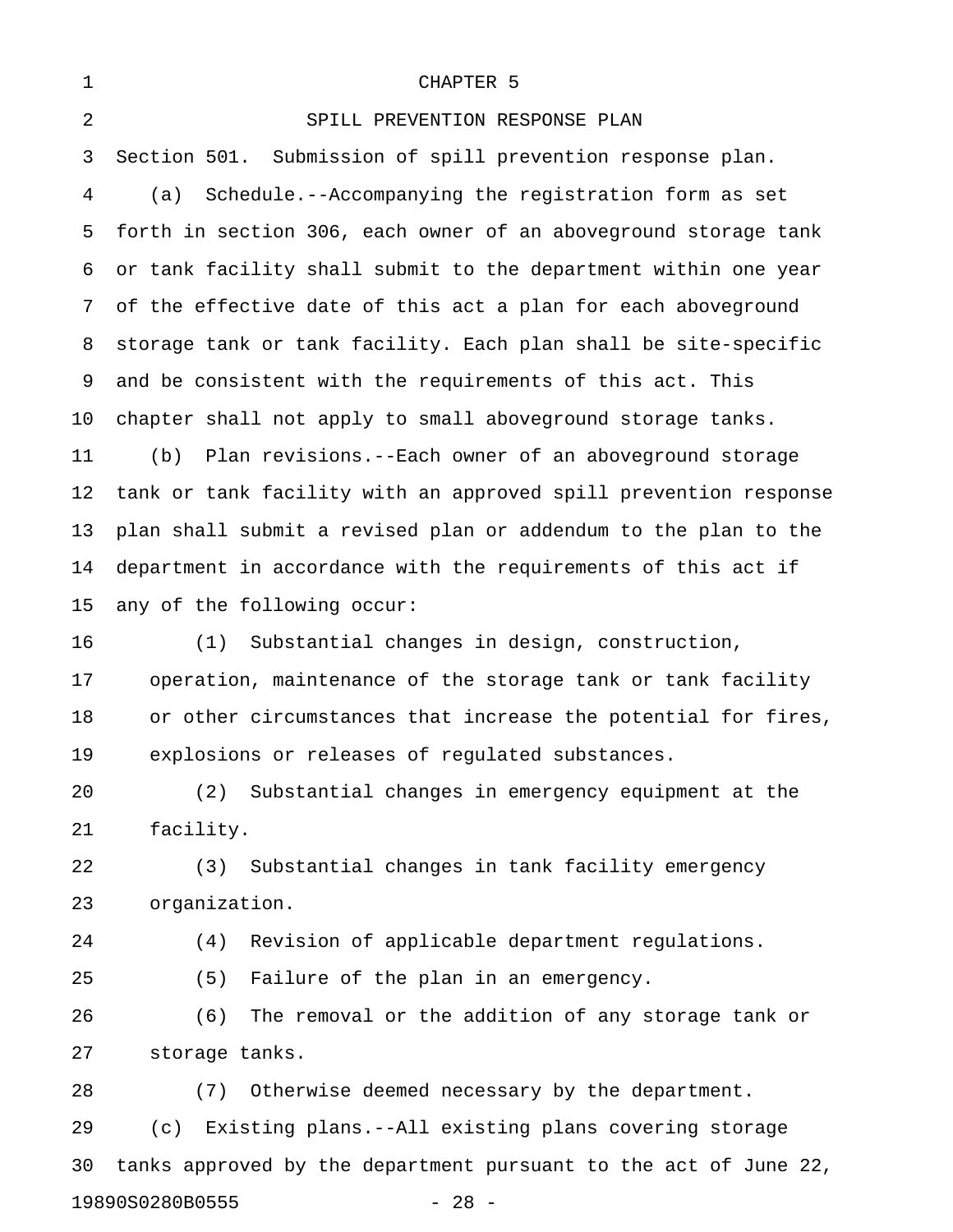1 1937 (P.L.1987, No.394), known as The Clean Streams Law, and 2 known as preparedness, prevention and contingency plans must be 3 revised within one year of the effective date of this act. 4 Section 502. Content of spill prevention response plan.

5 (a) Description of facility.--The plan shall identify and 6 describe the industrial or commercial activity which occurs at 7 the site, including a specific listing and inventory of all 8 types of products stored, amount of products stored and wastes 9 generated which are stored at the aboveground storage tank or 10 tank facility. The plan shall include drawings of the 11 aboveground storage tank facility, including location of all 12 drainage pipes and water outlets.

13 (b) Plan implementation at facility, including emergency 14 response contractors.--The plan shall identify all individuals 15 and their duties and responsibilities for developing, 16 implementing and maintaining the plan. The plan shall describe 17 in detail the chain of command at the aboveground storage tank 18 or storage tank facility and list and describe how the owner or 19 operator will notify and coordinate spill response with off-site 20 spill response agencies and the local emergency response 21 agencies.

22 (c) Spill leak prevention and response.--The plan shall 23 provide a preventive maintenance program that includes 24 monitoring and inspection procedures, including identification 25 of stress points, employee training program and security system. 26 (d) Countermeasure.--The plan shall explain in detail the

27 specific response that emergency personnel shall take upon the 28 occurrence of any release at the facility.

29 (e) Emergency spill control network.--The plan shall include 30 information obtained by the owner of the aboveground storage 19890S0280B0555 - 29 -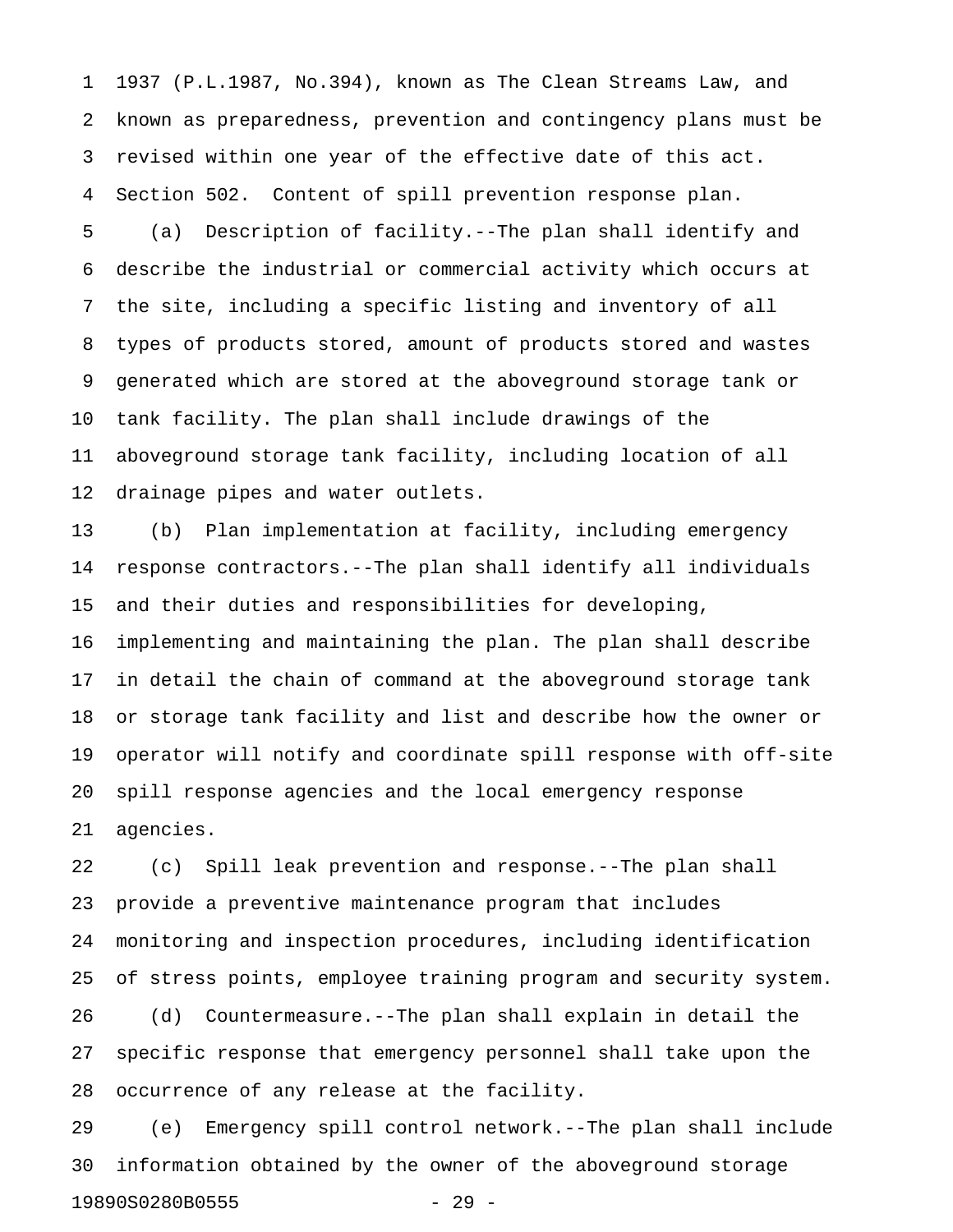1 tank facility from the county and municipal emergency management 2 agencies.

3 (f) Other information.--The owner shall provide the 4 department with all other information required by the department 5 to carry out its duties under this act.

6 Section 503. Review of spill prevention response plan.

7 (a) Written notice.--The owner of the aboveground storage 8 tank facility located adjacent to surface waters shall provide 9 public notice to all downstream municipalities, downstream water 10 companies and downstream industrial users within 20 miles of the 11 aboveground storage tank facility site and the local 12 municipality and county in which the facility is located upon 13 submission of the plan to the department. All comments must be 14 submitted to the department within 30 days.

15 (b) Review and comment.--Upon receipt of the plan, the 16 department shall forward copies to the Pennsylvania Emergency 17 Management Agency, the Pennsylvania Fish Commission and the 18 local and county emergency management agencies for review and 19 comment. All comments must be submitted within 90 days.

20 (c) Department action.--Within 30 days after completion of 21 the comment period, the department shall approve the plan or 22 disapprove the plan and provide the owner of the storage tank or 23 tank facility with specific reasons for the disapproval. The 24 owner of the storage tank or tank facility shall submit a 25 revised plan to the department which the department shall act 26 upon within 30 days.

27 Section 504. Notification.

28 (a) Procedure.--Upon the occurrence of a release at the 29 aboveground storage tank, the owner or operator of a storage 30 tank shall immediately notify the department, the Pennsylvania 19890S0280B0555 - 30 -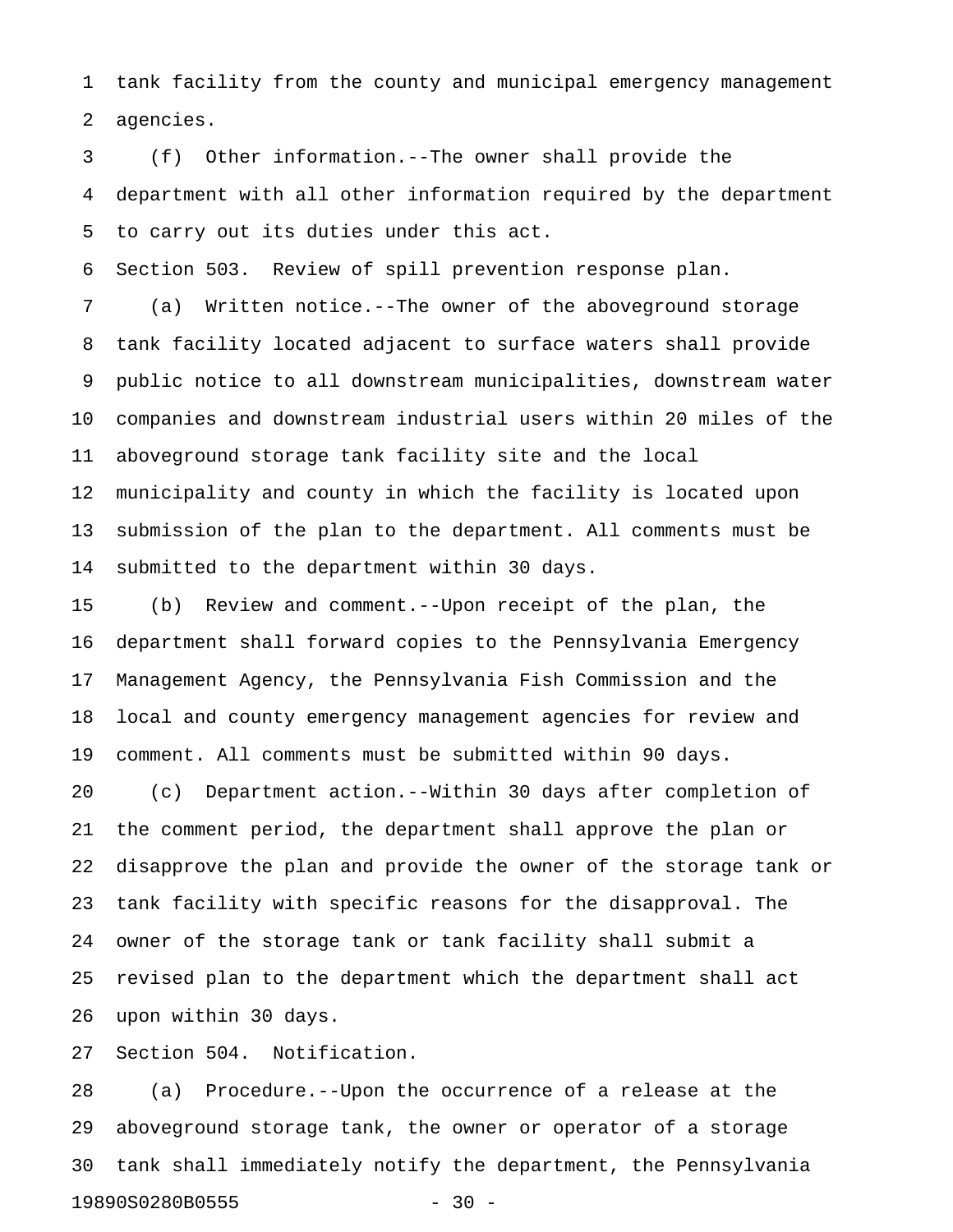1 Emergency Management Agency and the local emergency management 2 agency. All downstream water companies, downstream 3 municipalities and downstream industrial users within 20 miles 4 of the aboveground storage tank located adjacent to surface 5 waters shall be notified on a priority basis based on the 6 proximity of the release by the owner or operator or the agent 7 of the owner or operator of the aboveground storage tank within 8 two hours of any release which enters a water supply or which 9 threatens the water supply of downstream users.

10 (b) Notification list.--The owner of the aboveground storage 11 tank or tank facility located adjacent to surface waters shall 12 annually obtain and annually update a list from the local 13 emergency management agency of all downstream municipal water 14 users, water companies and industrial users within 20 miles of 15 the tank facility.

16 (c) State agency.--Notwithstanding any Federal law to the 17 contrary, the department is hereby designated as the State 18 agency empowered to direct emergency cleanup efforts at a 19 release site upon the occurrence of a release.

20 (d) Other emergency response plans.--Notwithstanding Chapter 21 5 to the contrary, the spill prevention response plan shall be 22 developed by the owner of the aboveground storage tank and 23 approved by the department consistent with the emergency 24 management plans developed by local emergency management 25 agencies under Title III of the Superfund Amendments and 26 Reauthorization Act of 1986 (Public Law 99-499, 100 Stat. 1613). 27 CHAPTER 7 28 FINANCIAL PROVISIONS

29 Section 701. Financial responsibility.

30 (a) Regulations of department.--The department is authorized 19890S0280B0555 - 31 -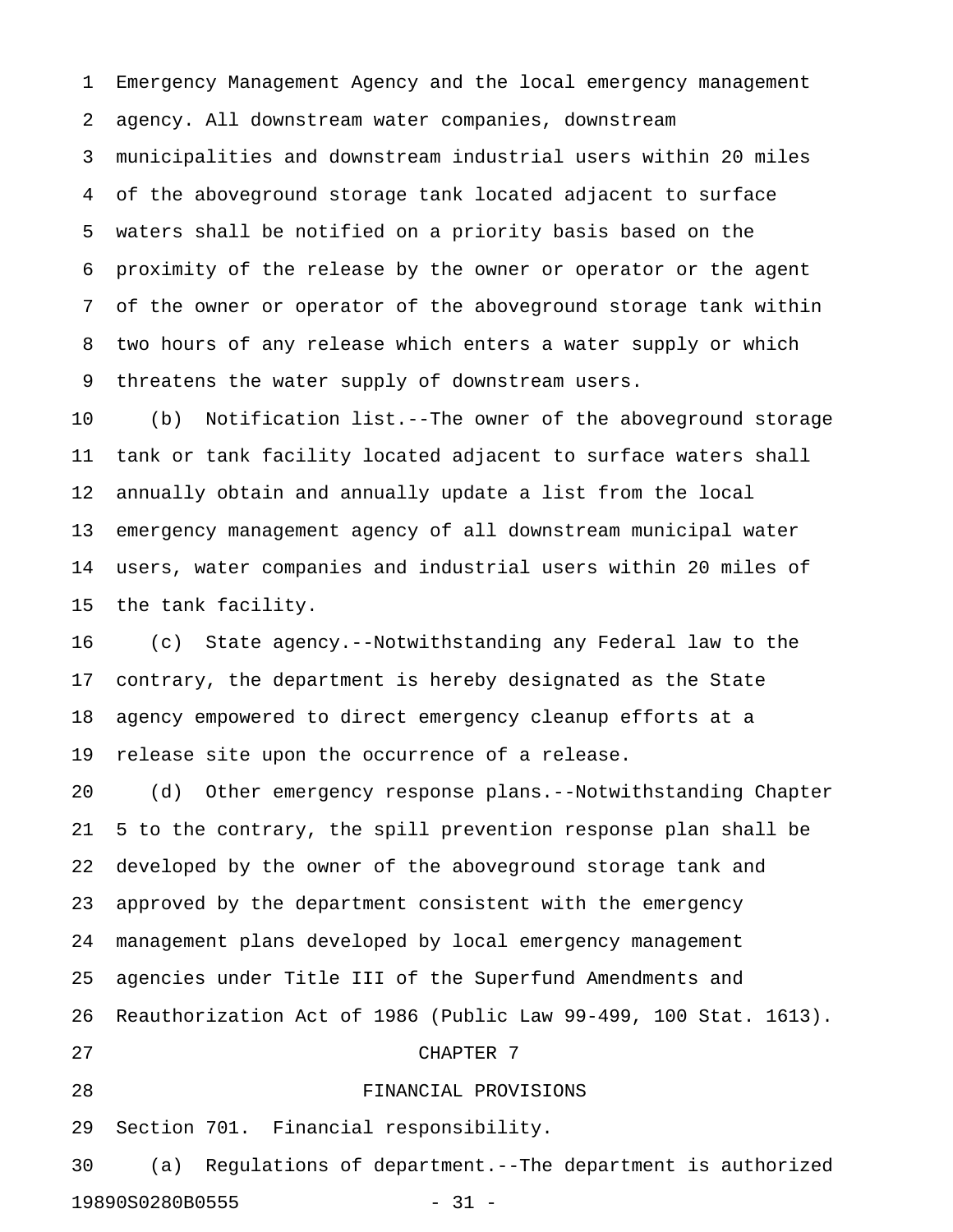1 to establish, by regulation, requirements for maintaining 2 evidence of financial responsibility as deemed necessary and 3 desirable, for taking corrective action and for compensating 4 third parties for bodily injury and property damage caused by 5 sudden and nonsudden releases arising from operation of a 6 storage tank. Standards for underground storage tanks shall be 7 identical to the coverage provided by the Underground Storage 8 Tank Indemnification Fund in sections 704, 705 and 706. Every 9 owner or operator shall meet the financial responsibility 10 requirements established by the department.

11 (b) Methods of obtaining financial responsibility.-- 12 Financial responsibility required by this section may be 13 established in accordance with regulations promulgated by the 14 department by any one, or any combination of the following: 15 insurance, guarantee, surety bond, letter of credit, 16 qualification as a self insurer, indemnity contract, risk 17 retention coverage, or any other method deemed satisfactory by 18 the department. Owners of underground tanks must meet these 19 requirements by complying with sections 704, 705 and 706. In 20 regulations or policy under this section, the department is 21 authorized to specify policy or other contractual terms, 22 conditions, or defenses which are necessary or acceptable in 23 establishing such evidence of financial responsibility. 24 (c) Bankruptcy of owner or operator.--In any case where the 25 owner or operator is in bankruptcy, reorganization, or 26 arrangement pursuant to the Federal Bankruptcy Code or where

27 with reasonable diligence jurisdiction in any State court or the 28 Federal courts cannot be obtained over an owner or operator 29 likely to be insolvent at the time of judgment, any claim 30 arising from conduct for which evidence of financial

19890S0280B0555 - 32 -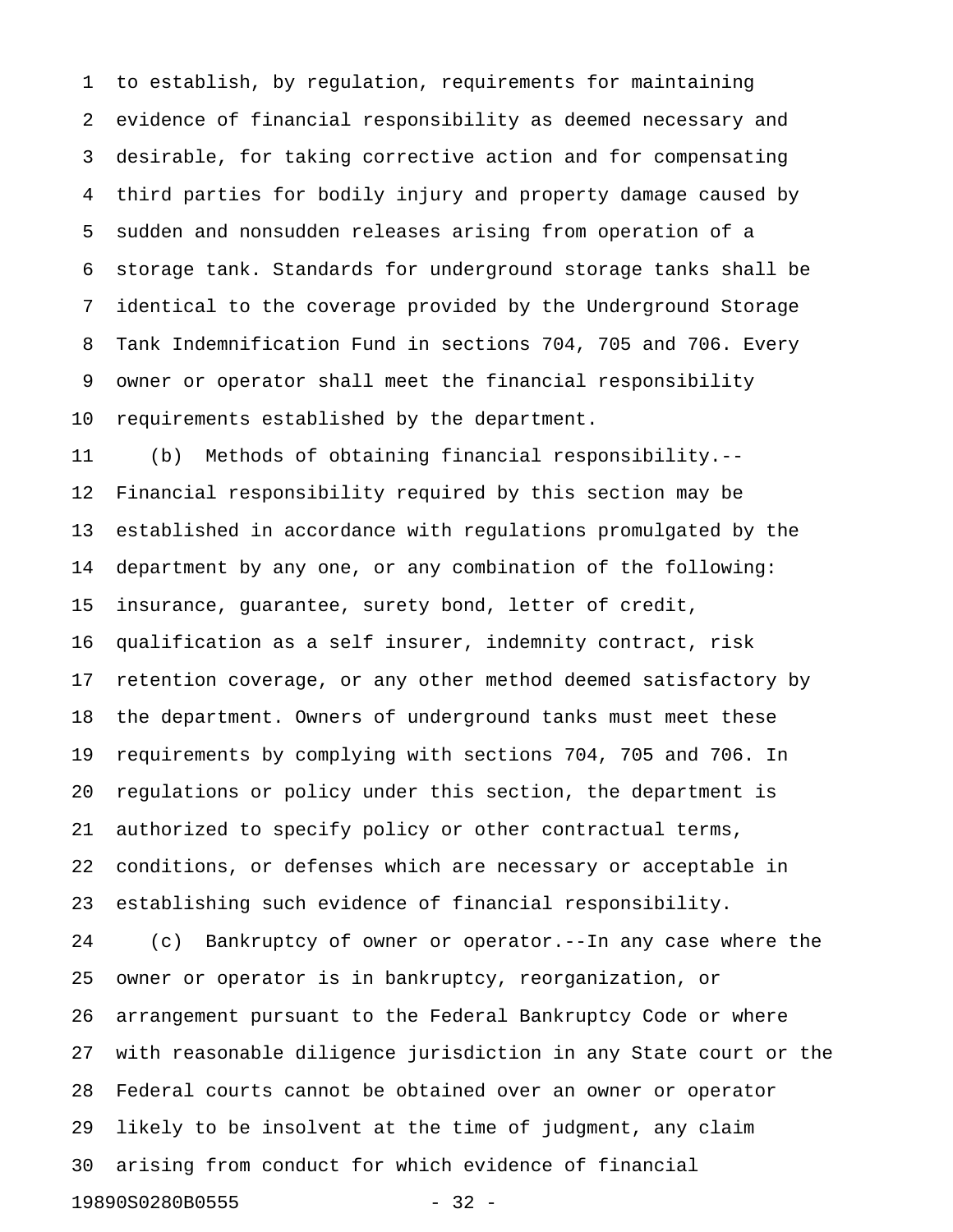1 responsibility must be provided under this subsection may be 2 asserted directly against the guarantor providing such evidence 3 of financial responsibility. In the case of any action pursuant 4 to this subsection, such guarantor shall be entitled to invoke 5 all rights and defenses which would have been available to the 6 owner or operator if any action had been brought against the 7 owner or operator by the claimant and which would have been 8 available to the guarantor if an action had been brought against 9 the guarantor by the owner or operator.

10 (d) Guarantor liability.--The total liability of any 11 guarantor shall be limited to the aggregate amount which the 12 guarantor has provided as evidence of financial responsibility 13 to the owner or operator under this section. Nothing in this 14 subsection shall be construed to limit any other State or 15 Federal statutory, contractual or common law liability of a 16 guarantor to its owner or operator, including, but not limited 17 to, the liability of such guarantor for bad faith either in 18 negotiating or in failing to negotiate the settlement of any 19 claim. Nothing in this subsection shall be construed to diminish 20 the liability of any person under section 107 or 111 of the 21 Comprehensive Environmental Response, Compensation and Liability 22 Act of 1980 or other applicable statutes.

23 (e) Definition.--As used in this subsection, the term 24 "guarantor" means any person, other than the owner or operator, 25 who provides evidence of financial responsibility for an owner 26 or operator under this subsection.

27 Section 702. Storage Tank Fund.

28 (a) Establishment of fund.--There is hereby created a 29 special nonlapsing fund in the State Treasury to be known as the 30 Storage Tank Fund. All fees, fines, judgments, bond forfeitures 19890S0280B0555 - 33 -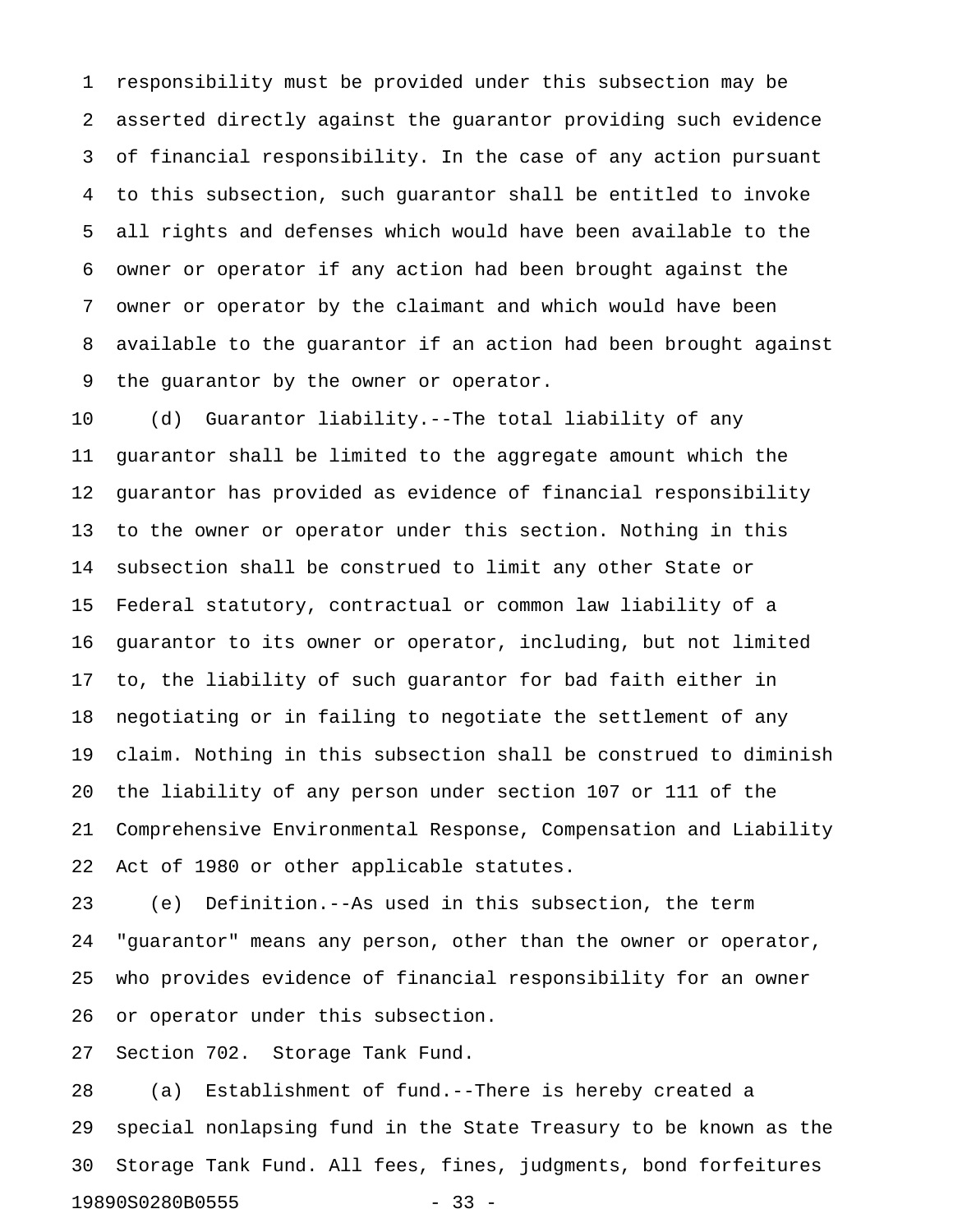1 and recovered costs collected by the department under this act 2 shall be paid into the Storage Tank Fund. All moneys placed in 3 the Storage Tank Fund are hereby appropriated to the department 4 for the costs of operating the aboveground and underground 5 storage tank programs, including activities necessary for the 6 elimination of releases from storage tanks and any other 7 activities necessary to meet the requirements of this act. The 8 fund shall also be available to pay third party claims as 9 required under section 701(a) where the owner or operator of an 10 aboveground tank has not complied with the requirements of 11 section 701. No more than 75% of the fund shall be available for 12 departmental administration costs for this act.

13 (b) Supplements to fund.--The Storage Tank Fund may be 14 supplemented by appropriations from the General Assembly, the 15 Federal, State or local government or from any private source. 16 (c) Liability for costs.--Whenever costs have been incurred 17 by the Commonwealth for taking corrective action or paying 18 damages pursuant to section 701(a) with respect to a storage 19 tank regulated by this act, any person who has caused a release 20 of a regulated substance from such tank shall be strictly 21 liable, without fault, to the Commonwealth for such costs, 22 subject to the defenses set forth as follows:

23 (1) An act or omission caused by war.

24 (2) An act or omission caused by sabotage.

25 (3) An act of God.

26 (d) Effect of liability on property.--Any costs incurred by 27 the Commonwealth for taking corrective action or paying damages 28 pursuant to section 701(a) with respect to a release from a 29 storage tank regulated under this act shall constitute in each 30 instance a debt of the owner or operator, as may be appropriate, 19890S0280B0555 - 34 -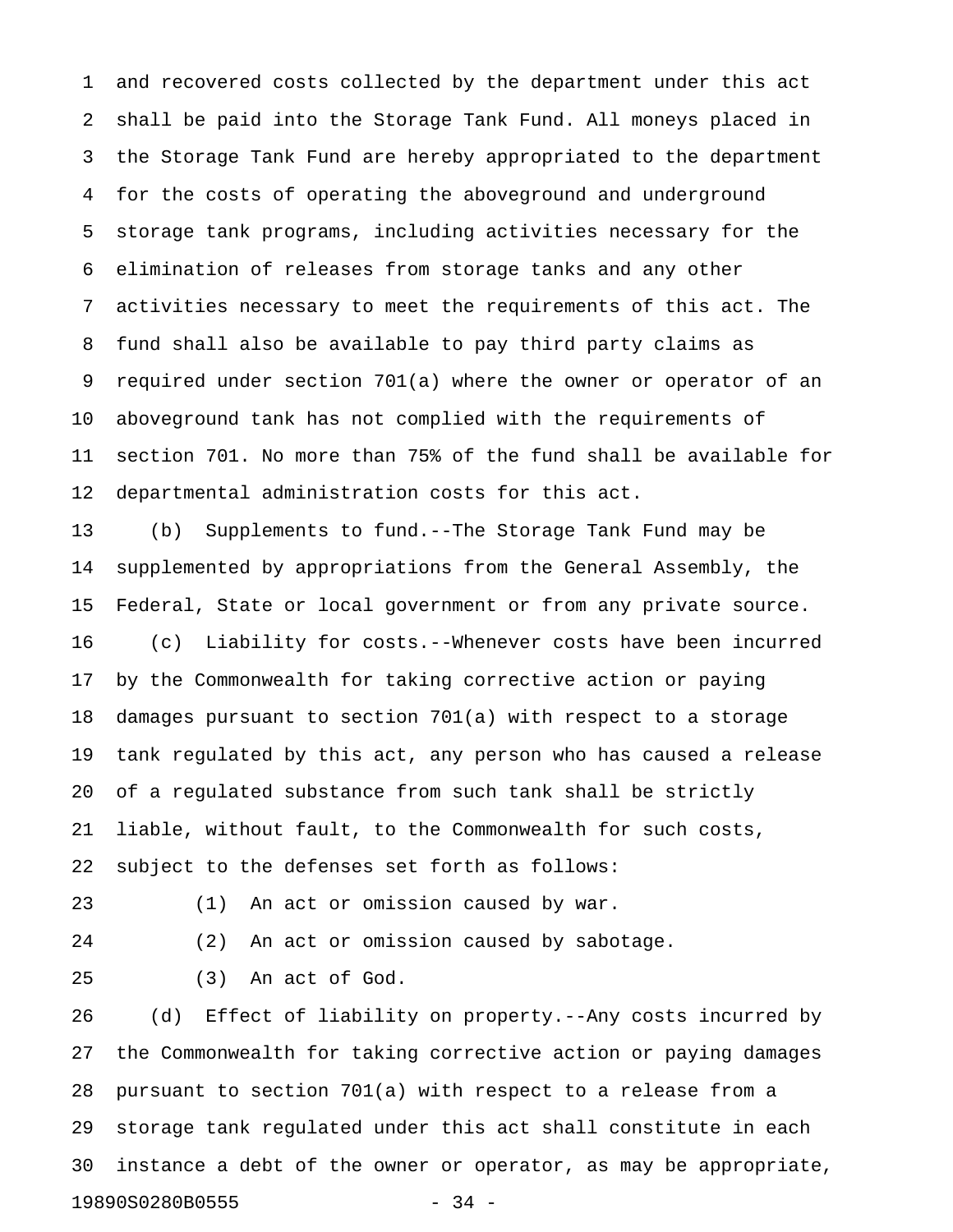1 to the Storage Tank Fund. The debt shall constitute a lien on 2 all property owned by said owner or operator when a notice of 3 lien incorporating a description of the property of the owner or 4 operator subject to the action and an identification of the 5 amount of expenditure from the fund is duly filed with the 6 prothonotary of the court of common pleas where the property is 7 located. The prothonotary shall promptly enter upon the civil 8 judgment or order docket the name and address of the owner or 9 operator, as may be appropriate, and the amount of the lien as 10 set forth in the notice of lien. Upon entry by the prothonotary, 11 the lien shall attach to the revenues and all real and personal 12 property of the owner or operator, whether or not the owner or 13 operator is solvent. The notice of lien filed pursuant to this 14 subsection which affects the property of the owner or operator 15 shall create a lien with priority over all subsequent claims or 16 liens which are filed against the owner or operator.

17 (e) Third party claims against the fund.--

18 (1) Claims shall be filed with the department not later 19 than two years after the date of discovery of damages or not 20 later than five years after the date of the incident which 21 caused the damage. The department shall develop forms and 22 procedures for such claims.

23 (2) The department shall inform all affected parties 24 within ten days of receipt of the claim.

25 (3) Any person who knowingly gives false information as 26 part of a claim, in addition to other penalties in this act, 27 commits a misdemeanor of the third degree, punishable by a 28 fine not to exceed \$10,000.

29 (4) The department shall attempt to promote and arrange 30 settlement between the claimant and the person responsible 19890S0280B0555 - 35 -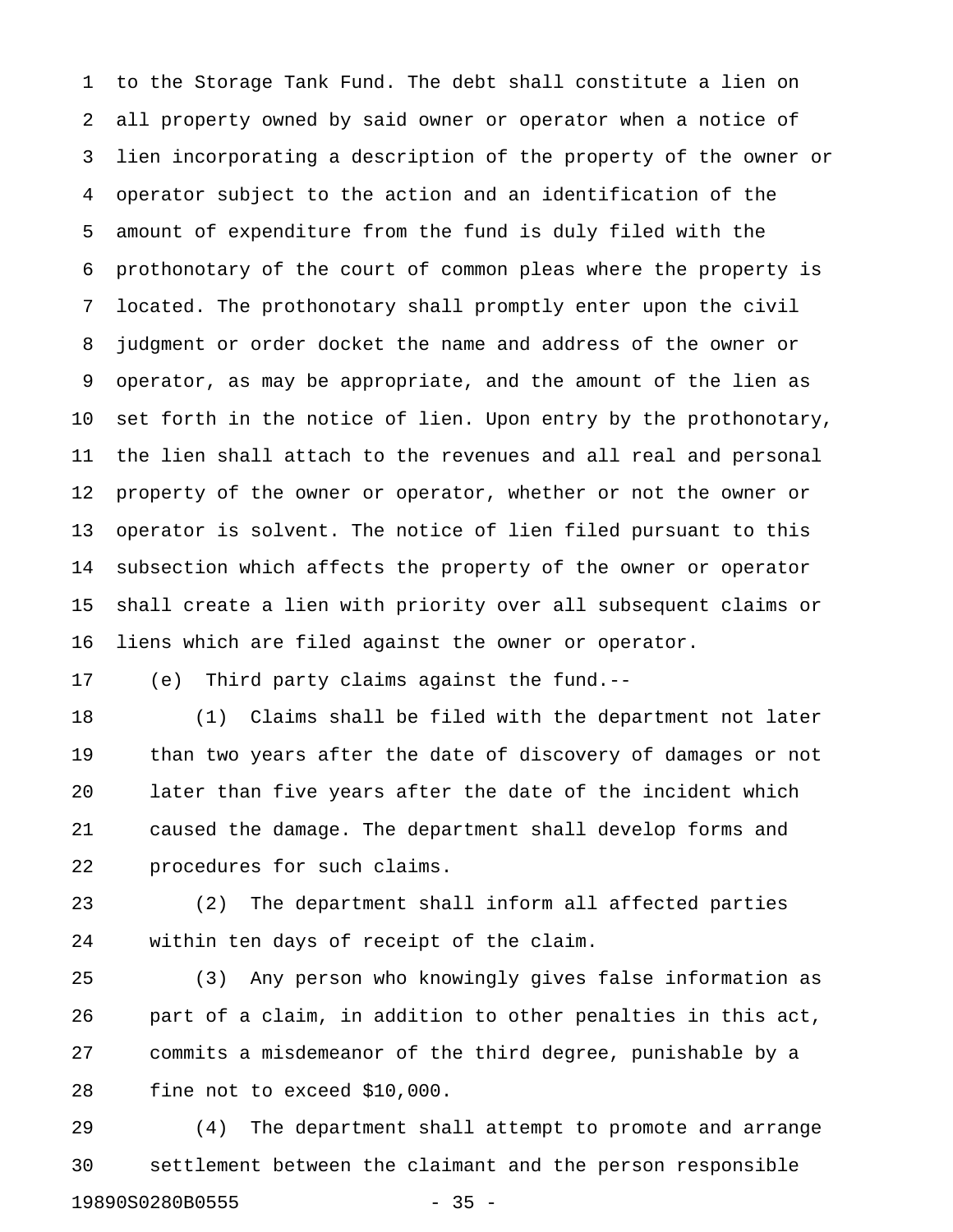1 for the release. If the parties fail to agree upon a 2 settlement then the claim shall be resolved by binding 3 arbitration with a three-member panel chosen by the 4 department and based on the information filed by both 5 parties.

6 (f) Status of fund.--The Storage Tank Fund shall not be 7 subject to 42 Pa.C.S. Ch. 37 Subch. C (relating to Judicial 8 Computer System).

9 Section 703. Underground Storage Tank Indemnification Board. 10 (a) Establishment of board, appointment and terms.--There is 11 hereby created the Underground Storage Tank Indemnification 12 Board which shall consist of seven members. The Insurance 13 Commissioner and the Secretary of the Department of 14 Environmental Resources shall be ex officio members. Five 15 members shall be appointed by the Governor, as follows:

16 (1) Three members who shall be persons with particular 17 expertise in the management of underground petroleum storage 18 tanks. Two of these members shall be appointed for terms of 19 four years and one shall be appointed for a term of three 20 years. The Governor shall appoint the members, one each from 21 a list of nominees provided by each of the following:

22 (i) The Associated Petroleum Industries of 23 Pennsylvania.

24 (ii) The Pennsylvania Petroleum Association.

25 (iii) The Service Station Dealers and Automotive 26 Repair Association of Pennsylvania and Delaware and the 27 Petroleum Retailers and Auto Repair Association, Inc. 28 The Governor may reject any or all of the nominees contained 29 on the lists provided above, and may request that additional 30 lists of nominees be provided to him.

19890S0280B0555 - 36 -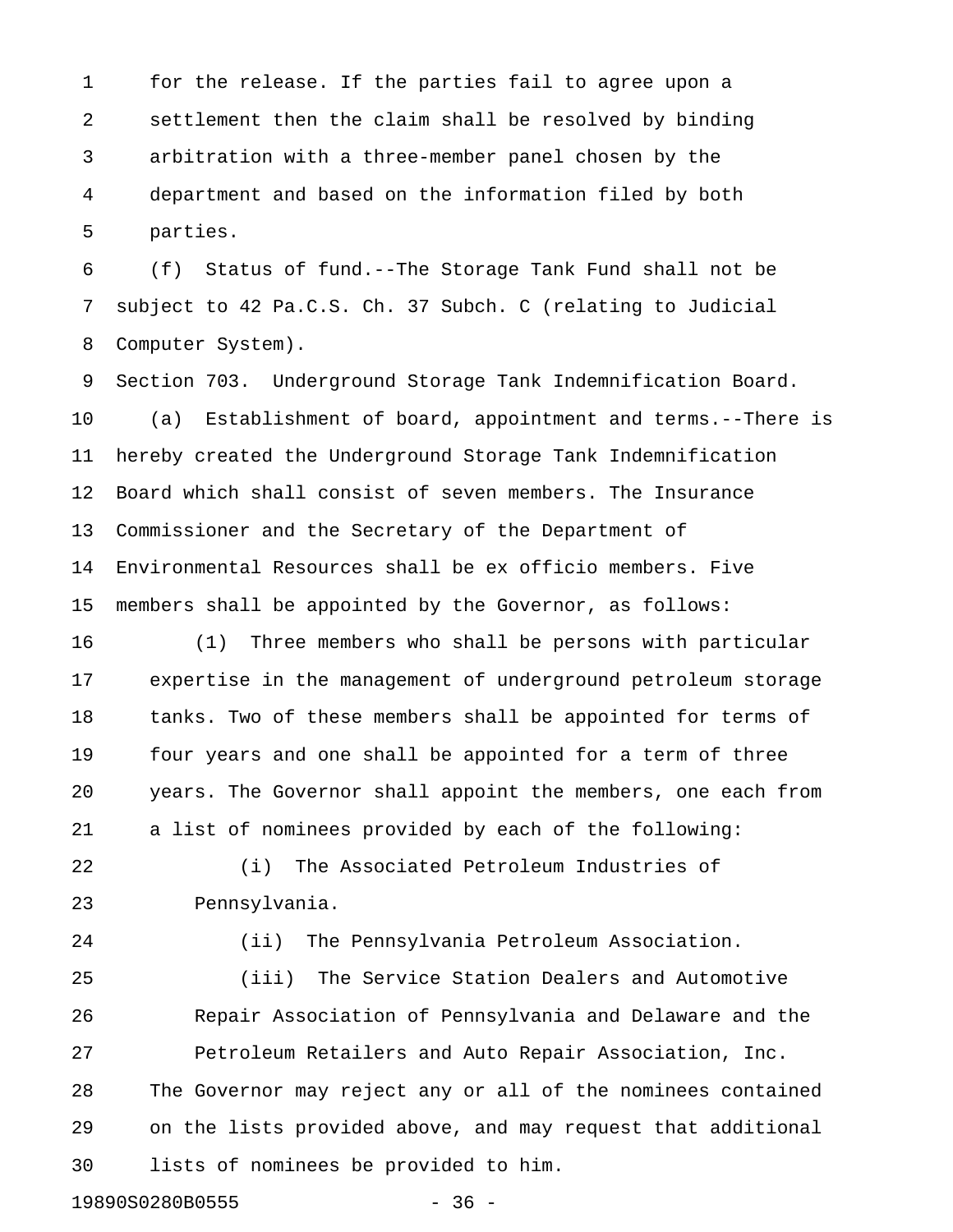1 (2) One local government member who shall have knowledge 2 and expertise in underground storage tanks. The local 3 government member shall be appointed for a term of two years.

4 (3) One public member who shall not be an owner or 5 operator of storage tanks nor affiliated in any way with any 6 person regulated under this act. The public member shall be 7 appointed for a term of three years.

8 (b) Chairman.--The board shall select a chairman from its 9 members annually.

10 (c) Vacancies.--Vacancies in appointed positions shall be 11 filled by the Governor in the same manner as the original 12 appointment. Members shall serve until their successors are 13 appointed and qualified.

14 (d) Compensation.--Members shall receive no compensation for 15 their service other than reimbursement for necessary expenses in 16 accordance with Commonwealth regulations.

17 (e) Conflicts.--No member shall participate in making any 18 decision in a matter involving any payment from which he or his 19 employer may benefit or which may benefit a member of his 20 immediate family.

21 (f) Meetings and quorum.--The board shall meet at least 22 quarterly. Additional meetings may be held upon reasonable 23 notice at times and locations selected by the board. The board 24 shall meet at the call of the chairman or upon written request 25 of three members of the board. Four members shall constitute a 26 quorum and a quorum may act for the board in all matters. 27 Section 704. Underground Storage Tank Indemnification Fund. 28 (a) Establishment of fund.--There is hereby created a 29 special fund in the State Treasury to be known as the 30 Underground Storage Tank Indemnification Fund. This fund shall 19890S0280B0555 - 37 -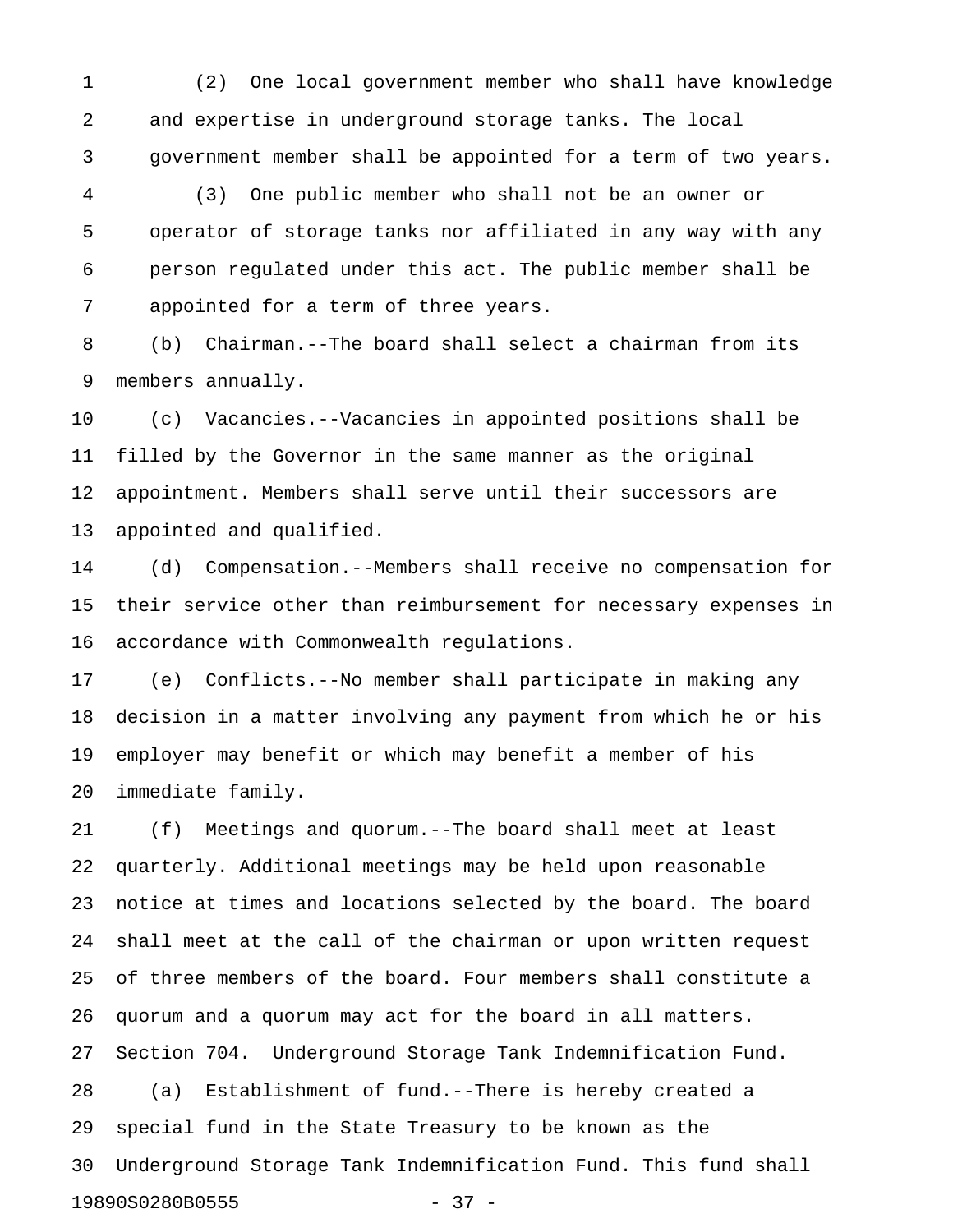1 consist of the fees assessed by the board under section 705(d), 2 amounts recovered by the board due to fraudulent or improper 3 claims or as penalties for failure to pay fees when due, and 4 funds earned by the investment and reinvestment of the moneys 5 collected. Moneys in the fund are hereby appropriated to the 6 board for the purpose of making payments to owners and operators 7 of underground petroleum storage tanks who incur liability for 8 taking corrective action or for bodily injury or property damage 9 caused by an accidental release from underground petroleum 10 storage tanks. The fund shall be the sole source of payments 11 under this act, and the Commonwealth shall have no liability 12 beyond the amount of the fund.

13 (b) Limit of payments.--Payments to eligible owners or 14 operators shall be limited to the actual costs of corrective 15 action and the amount of an award of damages by a court of 16 competent jurisdiction for bodily injury, property damage, or 17 both, not to exceed a total of \$1,000,000 per tank per 18 occurrence. Payments of claims against the fund shall be subject 19 to a deductible as provided in section 705.

20 (c) Prohibited uses.--Moneys in the fund shall not be used 21 for the repair, replacement or maintenance of underground 22 petroleum storage tanks or improvement of property on which the 23 tanks are located.

24 (d) Expenses.--All costs and expenses of the board shall be 25 paid from the fund, including, but not limited to, compensation 26 of employees and any independent contractors or consultants. 27 (e) Status of fund.--The Underground Storage Tank

28 Indemnification Fund shall not be subject to 42 Pa.C.S. Ch. 37 29 Subch. C (relating to Judicial Computer System).

30 Section 705. Powers and duties of Underground Storage Tank 19890S0280B0555 - 38 -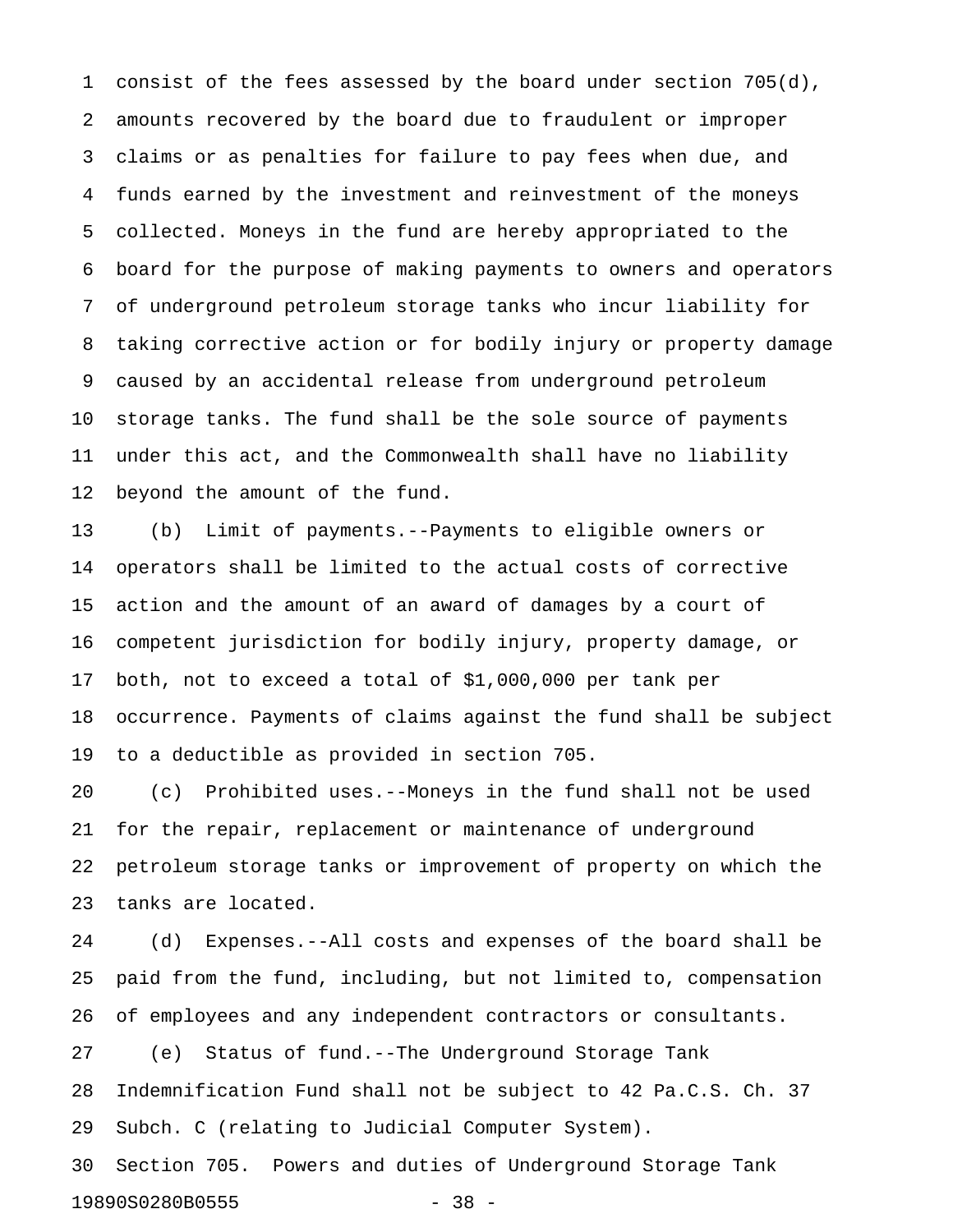#### 1 **Indemnification Board.**

2 (a) Support.--The board may employ the personnel necessary 3 to process fee payments to administer claims made against the 4 Underground Storage Tank Indemnification Fund and to carry out 5 the purposes of the board. The board may also contract for the 6 services of attorneys, consultants and actuaries necessary to 7 advise the board in establishing fees under subsection (d) and 8 deductible amounts under subsection (c).

9 (b) Claims.--The board shall establish procedures by which 10 owners and operators may make claims for costs estimated or 11 incurred in taking corrective action and for liability due to 12 bodily injury and property damage caused by an accidental 13 release from underground petroleum storage tanks. Claims 14 determined to be eligible shall be paid upon receipt of 15 information required under regulations which the board shall 16 promulgate. The board, by regulation, may establish a system for 17 prioritizing claims.

18 (c) Deductible.--

19 (1) Claims shall be subject to a deductible amount which 20 the board shall set annually. The board shall give at least 21 30 days' notice of a proposed change in deductible amounts by 22 publication in the Pennsylvania Bulletin, and the change 23 shall take effect on the date specified in the notice. Each 24 owner or operator shall be responsible for the amount of the 25 deductible as provided in section 705.

26 (2) The board shall set the initial deductible for 27 corrective action claims at \$75,000 per tank per occurrence. 28 Thereafter, the deductible shall be based on an estimate of 29 the average cost of taking corrective action due to an 30 accidental release from underground petroleum storage tanks 19890S0280B0555 - 39 -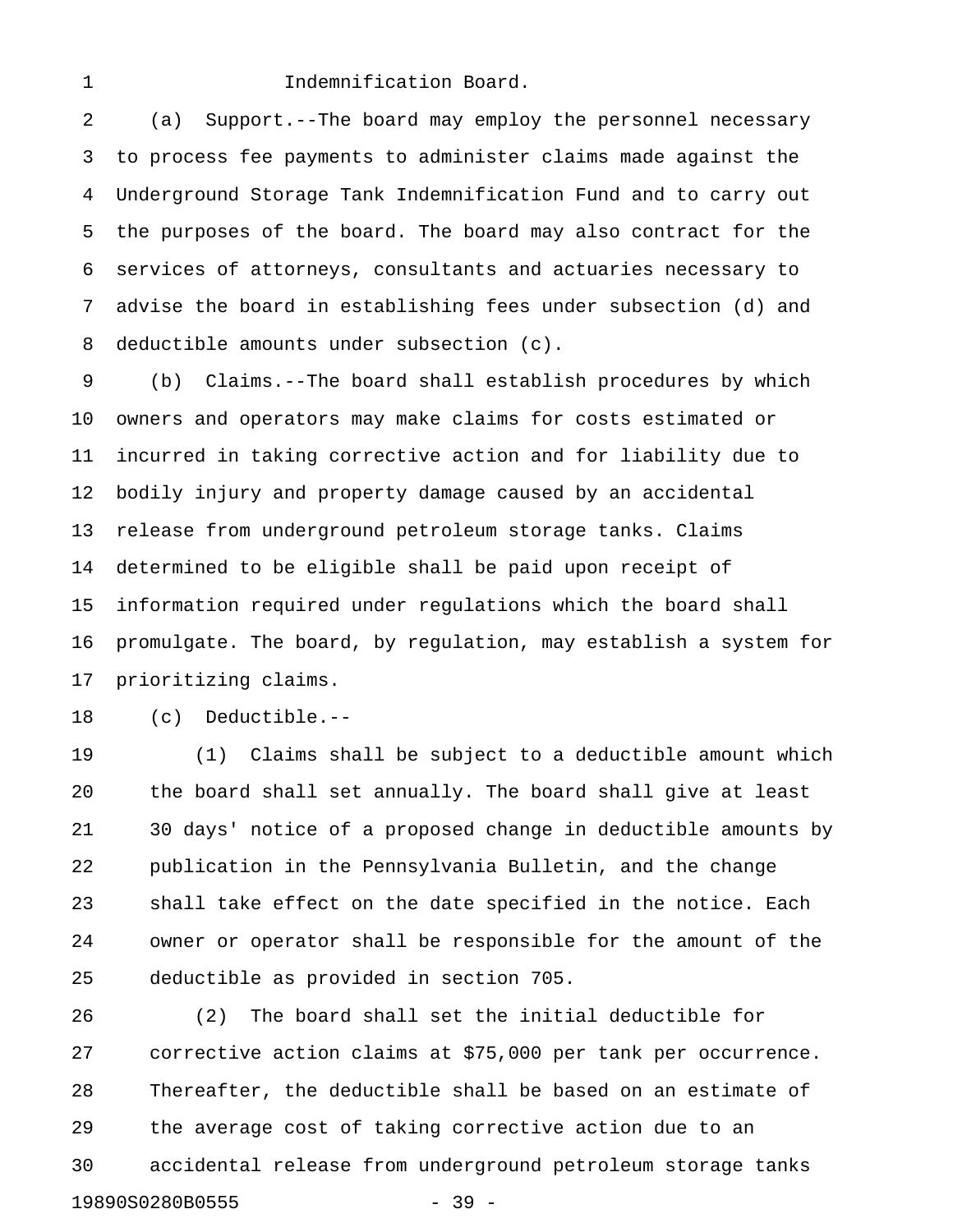1 in this Commonwealth. The board shall not set a deductible in 2 an amount lower than \$50,000 per tank per occurrence.

3 (3) The board shall set the initial deductible for 4 claims due to bodily injury, property damage, or both, at 5 \$150,000 per tank per occurrence. Thereafter, the deductible 6 shall be based on an estimate of the average award for 7 settlement of third-party claims involving bodily injury, 8 property damage, or both, caused by accidental release from 9 underground petroleum storage tanks in this Commonwealth. The 10 board shall not set a deductible in an amount lower than 11 \$100,000 per tank per occurrence.

12 (d) Fees.--The board, by regulations, shall establish fees 13 to be paid by the owner or operator, as appropriate, of 14 underground petroleum storage tanks. Fees shall be set on an 15 actuarial basis in order to provide an amount sufficient to pay 16 outstanding and anticipated claims against the Underground 17 Storage Tank Indemnification Fund in a timely manner. Fees shall 18 also include an amount sufficient to meet all other financial 19 requirements of the board. Fees shall be adjusted as deemed 20 necessary by the board, but no more than once a year.

21 (e) Payment of fees.--Fees established under subsection (d) 22 shall be paid by the owner of the tank unless a written 23 agreement between the owner and the operator provides otherwise. 24 A person who fails or refuses to pay the fee or a part of the 25 fee by the date established by the board shall be assessed a 26 penalty of 5% of the amount due which shall accrue on the first 27 day of delinquency and be added thereto. Thereafter, on the last 28 day of each month during which any part of any fee or any prior 29 accrued penalty remains unpaid, an additional 5% of the then 30 unpaid balance shall accrue and be added thereto.

19890S0280B0555 - 40 -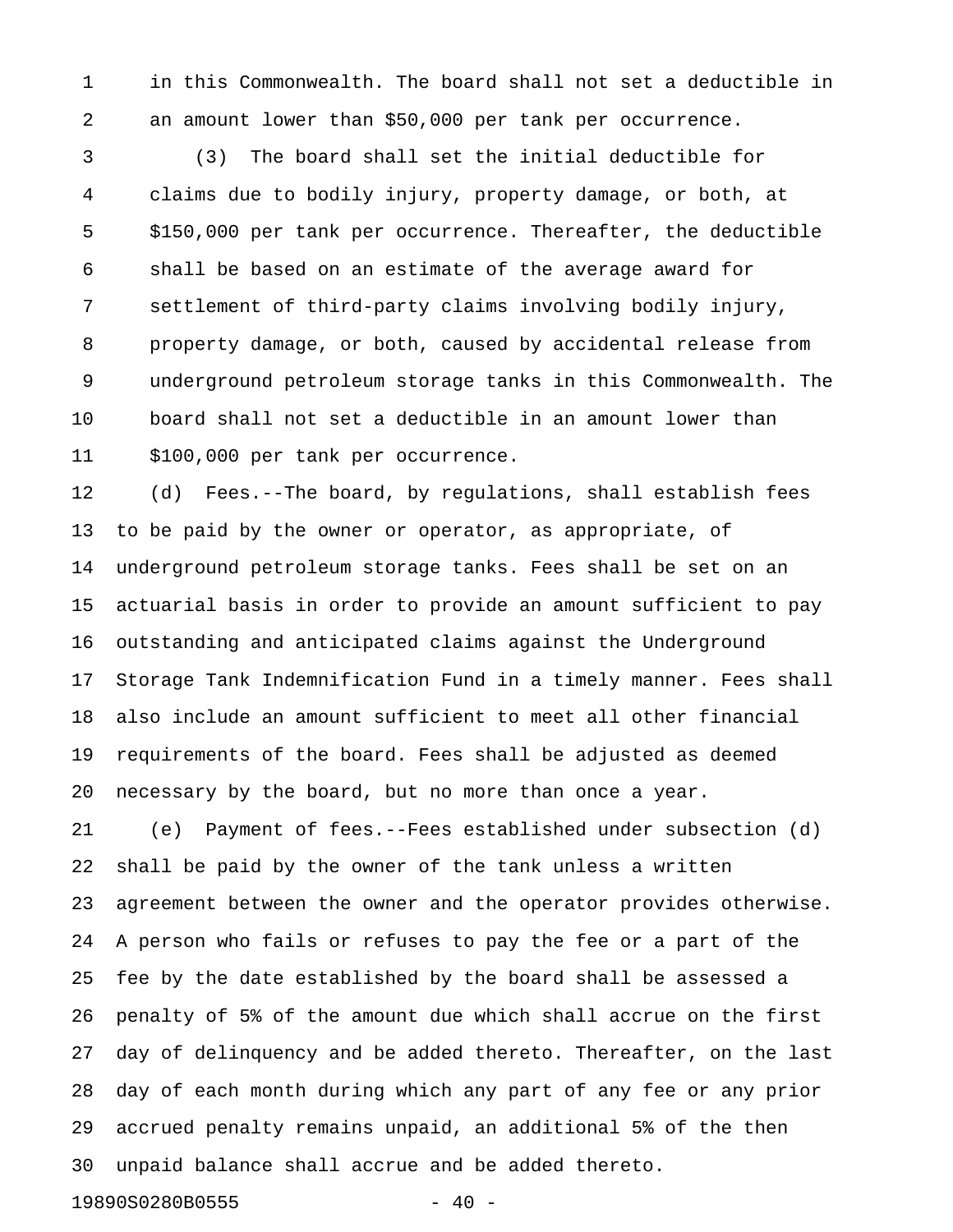1 (f) Additional powers.--The board shall have additional 2 powers as may be necessary to carry out its duties under this 3 act, including, but not limited to, the following:

4 (1) To make contracts and execute all instruments 5 necessary or convenient for carrying on of its business.

6 (2) To make bylaws for the management and regulation of 7 its affairs and to adopt, amend and repeal rules, regulations 8 and guidelines governing the administrative procedures and 9 business of the board and operation and administration of the 10 fund. Regulations of the board shall be subject to review 11 under the act of June 25, 1982 (P.L.633, No.181), known as 12 the Regulatory Review Act.

13 (3) To sue or be sued concerning claims arising as a 14 result of a release from an underground petroleum storage 15 tank and to implead and be impleaded, complain and defend in 16 all courts.

17 (4) To conduct examinations and investigations and take 18 testimony under oath or affirmation on any matter necessary 19 to the determination of approval or disapproval of any claim. 20 Section 706. Eligibility of claimants.

21 In order to receive a payment from the Underground Storage 22 Tank Indemnification Fund, a claimant shall meet the following 23 eligibility requirements:

24 (1) The claimant is the owner or operator of the 25 underground tank which is the subject of the claim.

26 (2) The fee required under section 705 has been paid. 27 (3) The tank has been registered in accordance with the 28 requirements of section 306.

29 (4) The owner or operator has obtained a permit, if 30 required under sections 304 and 305.

19890S0280B0555 - 41 -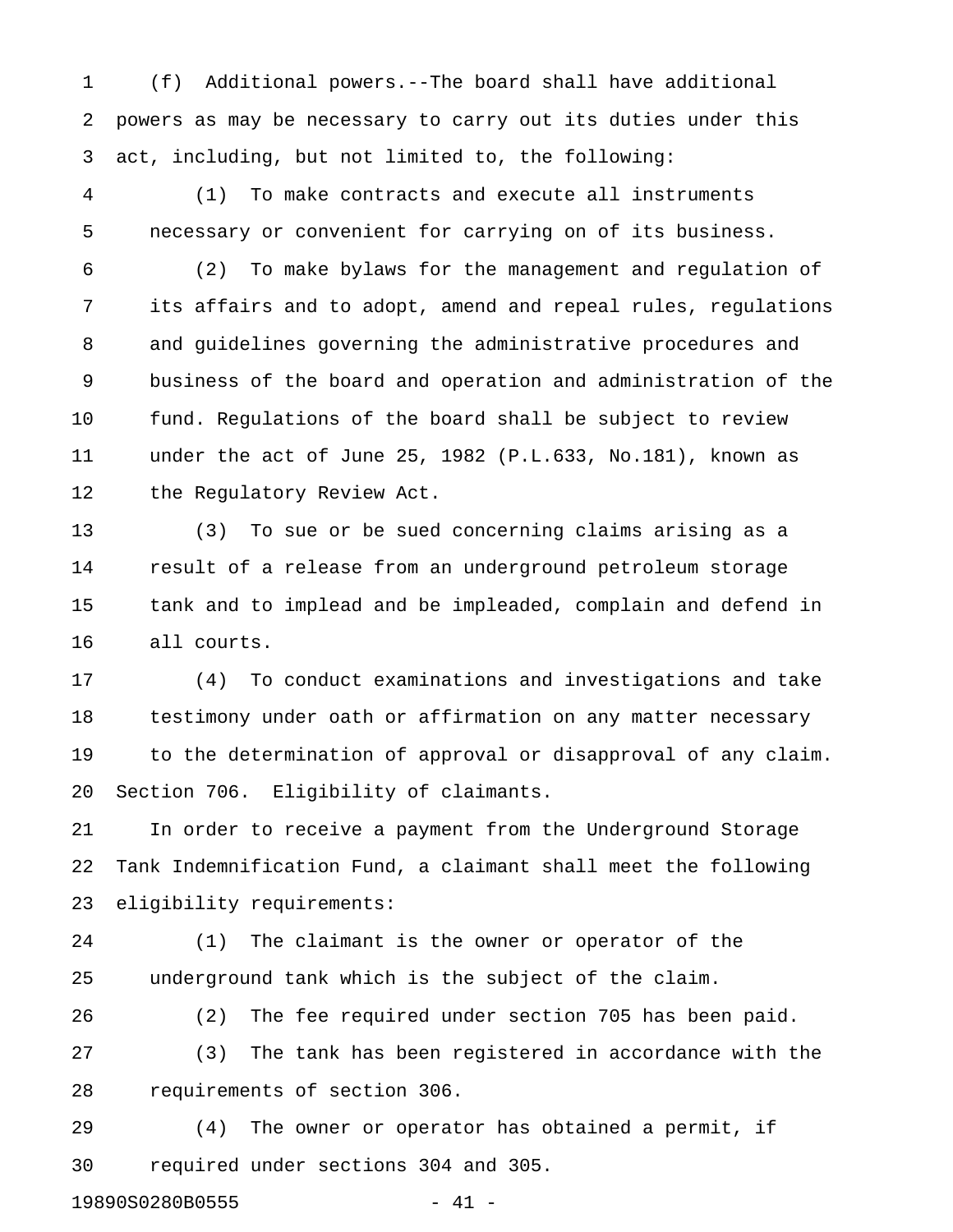1 (5) The claimant demonstrates to the satisfaction of the 2 board that the release that is the subject of the claim 3 occurred after the date established by the board for payment 4 of the fee required by section 705(d).

5 (6) Additional eligibility requirements which the board 6 may adopt by regulation.

7 Section 707. Audit.

8 The board shall contract for an annual independent audit of 9 the Underground Storage Tank Indemnification Fund.

10 Section 708. Sunset review.

11 The Underground Storage Tank Indemnification Fund and the 12 board shall be subject to periodic evaluation, review and 13 termination or continuation under the act of December 22, 1981 14 (P.L.508, No.142), known as the Sunset Act, every five years 15 commencing with an initial termination date of December 31, 16 1993. Nothing in the Sunset Act or this section shall be 17 construed to invalidate any claim submitted prior to the date of 18 termination.

### 19 CHAPTER 9

20 SITING OF NEW ABOVEGROUND STORAGE TANK FACILITIES 21 Section 901. Siting of new aboveground storage tank facilities. 22 (a) Procedure.--The owner or operator of an existing or 23 proposed aboveground tank facility shall provide written 24 notification to the local municipality and county in which the 25 aboveground tank facility is situated or to be located prior to 26 submitting an application for an aboveground storage permit to 27 construct or reconstruct an additional aboveground storage tank 28 at the aboveground storage tank facility or construct a new 29 aboveground storage tank facility. This chapter shall not apply 30 to small aboveground storage tanks. For purposes of this 19890S0280B0555 - 42 -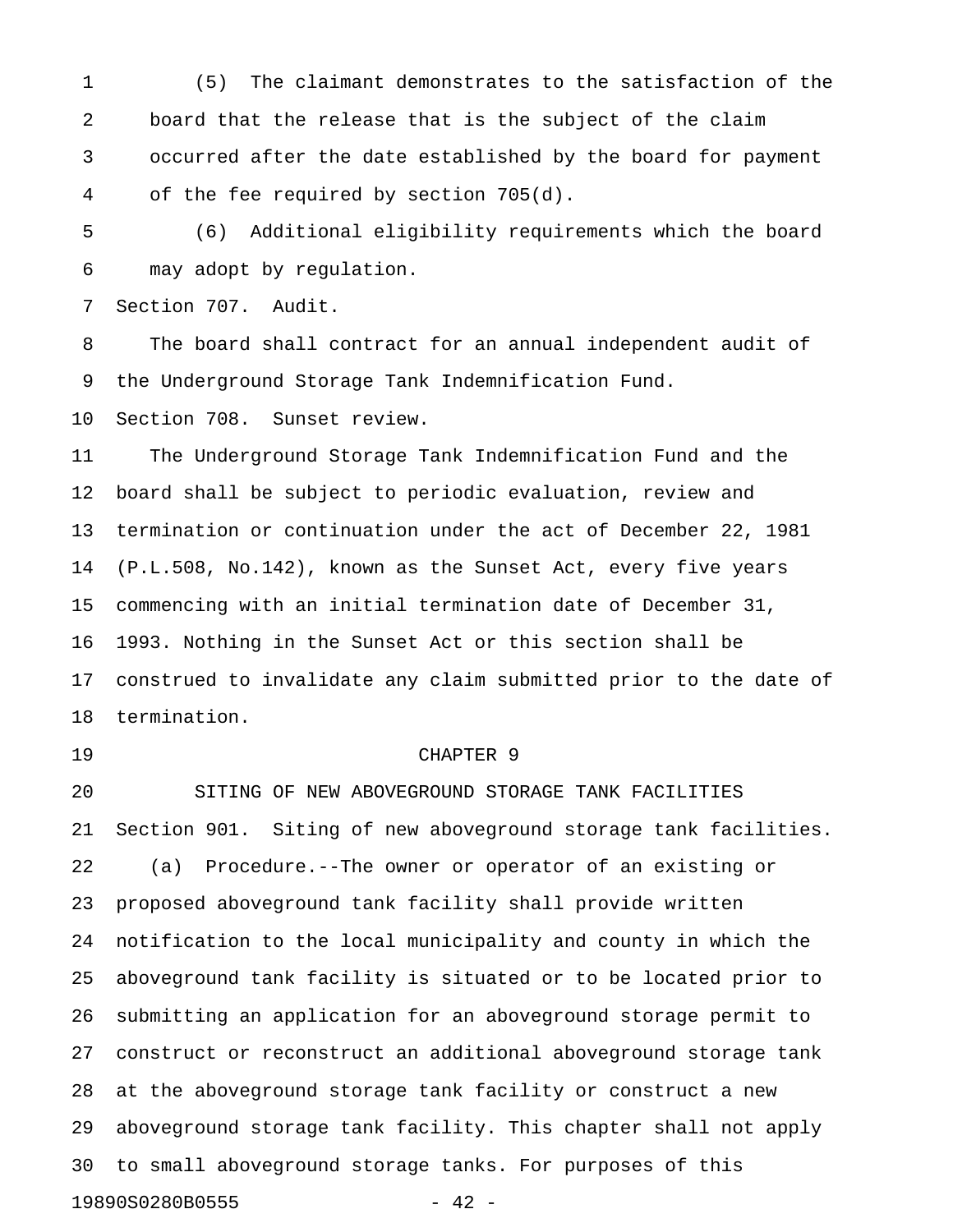1 chapter, the term "tank facility" means an area in which two or 2 more aboveground storage tanks are located.

3 (b) Public hearings.--Upon submission to the department of 4 the permit application to construct any new aboveground tank 5 facility, the department may hold a public hearing in the 6 municipality or county in which the aboveground tank facility is 7 proposed to be located. The department shall publish the permit 8 application in the Pennsylvania Bulletin upon receipt of the 9 permit application and provide not more than a 60-day comment 10 period.

11 (c) Public comment on aboveground storage tank permit.--The 12 department shall publish the aboveground storage tank permit 13 application in the Pennsylvania Bulletin upon receipt of the 14 permit application and provide a 30-day comment period for new 15 aboveground storage tank facilities consistent with section 311. 16 Section 902. Siting criteria for aboveground tank facilities. 17 The Environmental Quality Board shall promulgate siting 18 regulations for new aboveground storage tank facilities 19 consistent with section 311 which shall contain detailed site 20 specific provisions which an applicant shall use to evaluate a 21 potential site. The regulations shall include, but not be 22 limited to, consideration for public health and safety, 23 protection of water supply sources, water quality, air quality, 24 flooding, topography, soil conditions and hydrogeology. The 25 Environmental Quality Board shall hold at least one public 26 hearing on the siting regulations and shall solicit and take 27 into consideration written public comments, prior to final 28 adoption.

## 29 CHAPTER 11

30 ENFORCEMENT AND REMEDIES

19890S0280B0555 - 43 -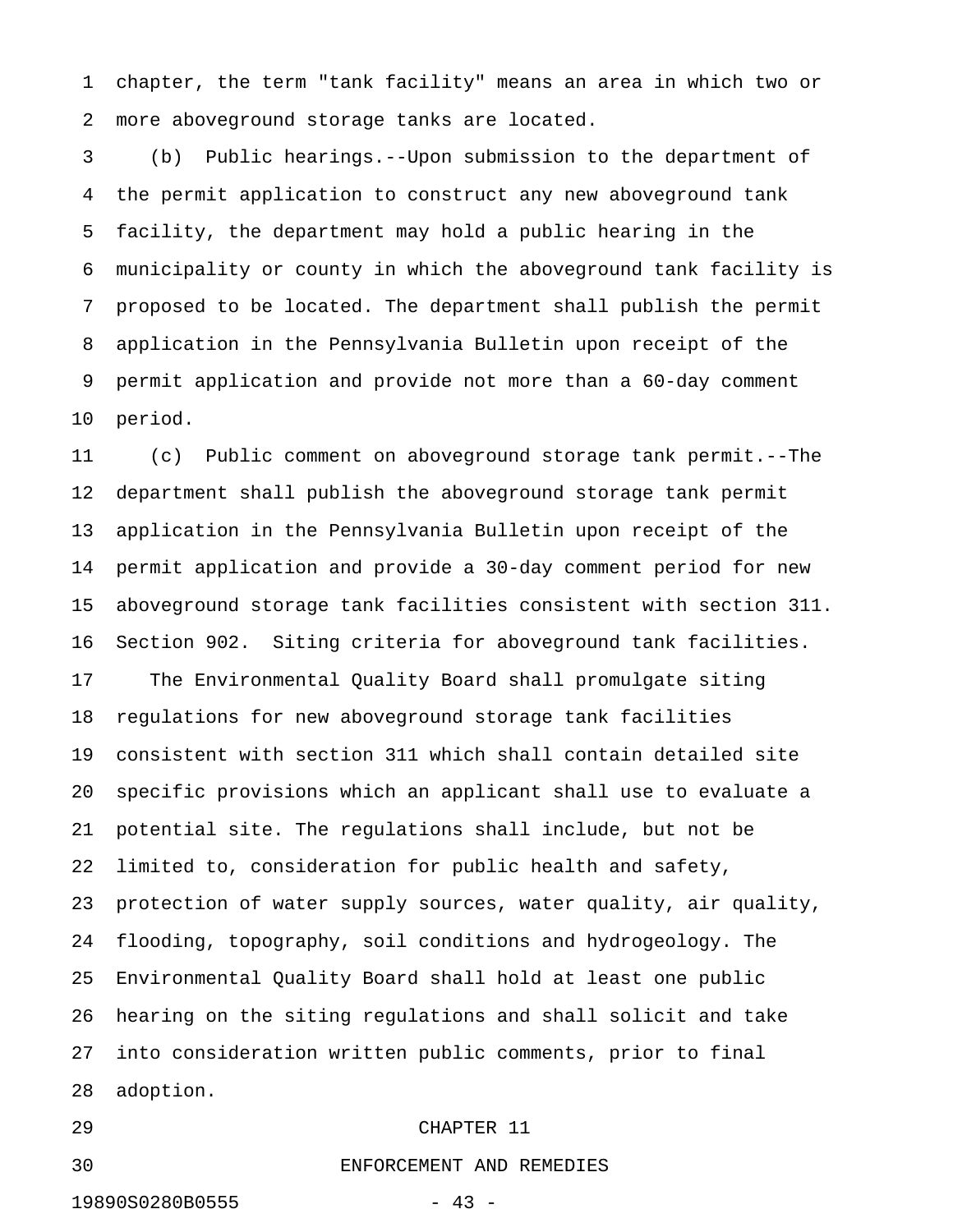1 Section 1101. Unlawful conduct.

2 (a) Offenses defined.--It shall be unlawful for any person  $3$  to:

4 (1) Sell, distribute, provide or fill any storage tank 5 with a regulated substance unless the storage tank has a 6 valid registration issued under this act and the regulations 7 promulgated hereunder.

8 (2) Violate, or cause or assist in the violation of, any 9 provision of this act, any regulation promulgated hereunder, 10 any order issued hereunder, or the terms or conditions of any 11 spill prevention and response plan approved by the department 12 under this act.

13 (3) Fail to adhere to the schedule set forth in, or 14 pursuant to, this act for developing or submitting to the 15 department a spill prevention and response plan.

16 (4) Hinder, obstruct, prevent or interfere with the 17 department or its personnel in the performance of any duty 18 under this act.

19 (5) Violate the provisions of 18 Pa.C.S. § 4903 20 (relating to false swearing) or 4904 (relating to unsworn 21 falsification to authorities) in complying with any provision 22 of this act, including, but not limited to, providing or 23 preparing any information required by this act.

24 (b) Public nuisance.--All unlawful conduct set forth in 25 subsection (a) shall also constitute a public nuisance. 26 Section 1102. Enforcement orders.

27 (a) Issuance.--The department may issue such orders to 28 persons as it deems necessary to aid in the enforcement of the 29 provisions of this act. The orders may include, but shall not be 30 limited to, orders requiring compliance with the provisions of 19890S0280B0555 - 44 -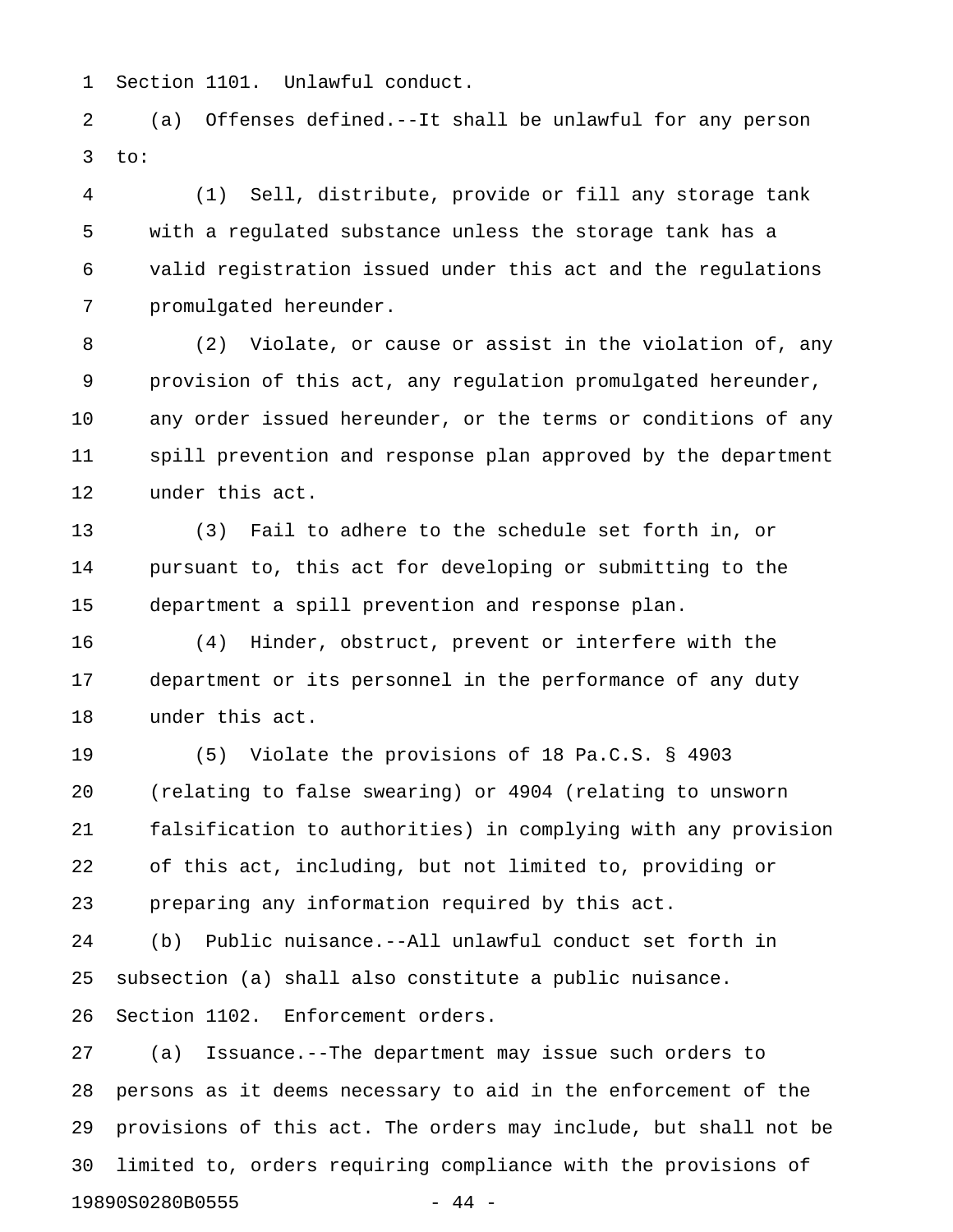1 this act and the regulations promulgated pursuant thereto. Any 2 order issued under this act shall take effect upon notice, 3 unless the order specifies otherwise. The power of the 4 department to issue an order under this act is in addition to 5 any other remedy which may be afforded to the department 6 pursuant to this act or any other act.

7 (b) Compliance.--It shall be the duty of any person to 8 proceed diligently to comply with any order issued pursuant to 9 subsection (a). If such person fails to proceed diligently or 10 fails to comply with the order within such time, if any, as may 11 be specified, such person shall be guilty of contempt and shall 12 be punished by the court in an appropriate manner, and for this 13 purpose, application may be made by the department to the 14 Commonwealth Court, which is hereby granted jurisdiction. 15 Section 1103. Civil penalties.

16 (a) Assessment.--In addition to proceeding under any other 17 remedy available at law or in equity for a violation of any 18 provision of this act, the regulations promulgated hereunder or 19 any order of the department issued hereunder, the department may 20 assess a civil penalty upon a person for the violation. The 21 penalty may be assessed whether or not the violation was willful 22 or negligent. In determining the amount of the penalty, the 23 department shall consider the willfulness of the violation; 24 damage to air, water, land or other natural resources of this 25 Commonwealth or their uses; cost of restoration and abatement; 26 savings resulting to the person in consequence of the violation; 27 deterrence of future violations; and other relevant factors. If 28 the violation leads to issuance of a cessation order, a civil 29 penalty shall be assessed.

30 (b) Escrow.--When the department assesses a civil penalty, 19890S0280B0555 - 45 -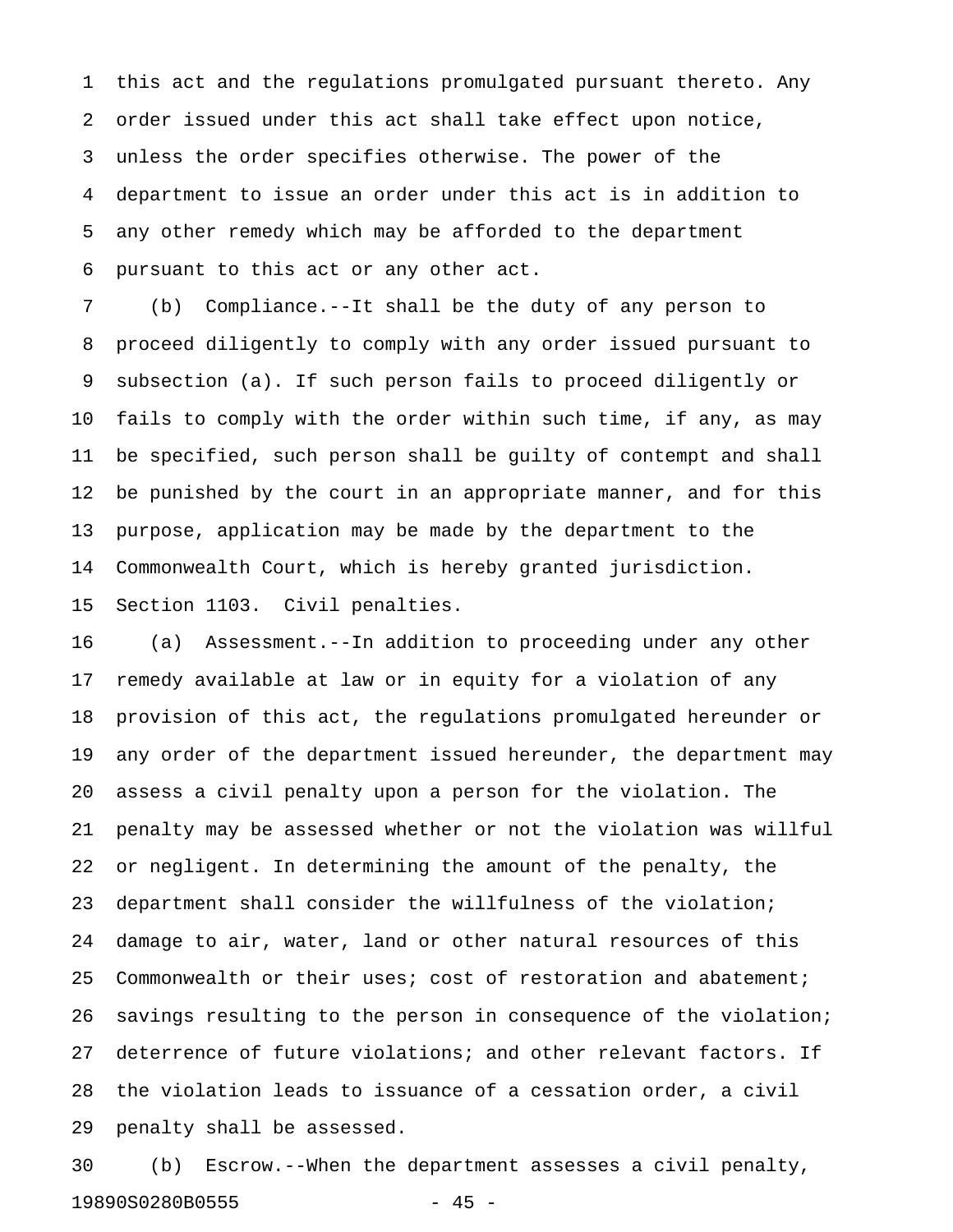1 it shall inform the person of the amount of the penalty. The 2 person charged with the penalty shall then have 30 days to pay 3 the penalty in full or, if the person wishes to contest either 4 the amount of the penalty or the fact of the violation, either 5 to forward the proposed amount to the department for placement 6 in an escrow account with the State Treasurer or with a bank in 7 this Commonwealth or to post an appeal bond in the amount of the 8 penalty. The bond must be executed by a surety licensed to do 9 business in this Commonwealth and must be satisfactory to the 10 department. If, through administrative or judicial review of the 11 proposed penalty, it is determined that no violation occurred or 12 that the amount of the penalty shall be reduced, the department 13 shall, within 30 days, remit the appropriate amount to the 14 person, with an interest accumulated by the escrow deposit. 15 Failure to forward the money or the appeal bond to the 16 department within 30 days shall result in a waiver of all legal 17 rights to contest the violation or the amount of the penalty. 18 (c) Amount.--The maximum civil penalty which may be assessed 19 pursuant to this section is \$10,000 per violation. Each 20 violation for each separate day and each violation of any 21 provision of this act, any regulation promulgated hereunder or 22 any order issued hereunder shall constitute a separate offense 23 under this section.

24 (d) Statute of limitations.--Notwithstanding any other 25 provision of law to the contrary, there shall be a statute of 26 limitations of seven years upon actions brought by the 27 Commonwealth under this section.

28 Section 1104. Criminal penalties.

29 (a) Summary offense.--Any person who initially violates any 30 provision of Chapter 3, any regulation promulgated thereunder, 19890S0280B0555 - 46 -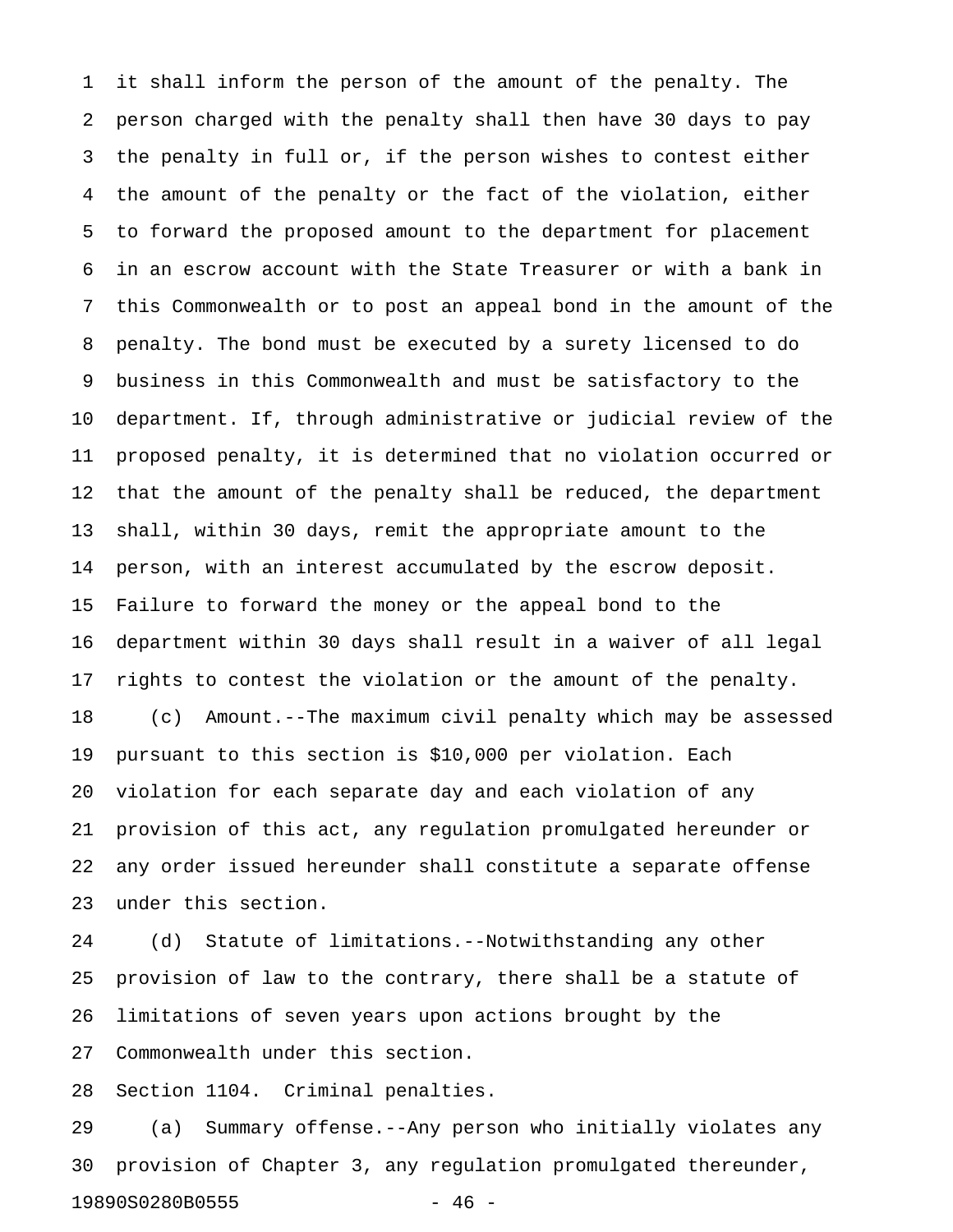1 any order issued thereunder or the terms or conditions of any 2 permit shall, upon conviction thereof in a summary proceeding, 3 be sentenced to pay a fine of not less than \$100 nor more than 4 \$1,000 and costs and, in default of the payment of such fine and 5 costs, to imprisonment for not more than 30 days.

6 (b) Misdemeanor offense.--Any person who willfully violates 7 any other provision of this act, any regulation promulgated 8 hereunder, any order issued hereunder or the terms or conditions 9 of any permit commits a misdemeanor of the third degree and 10 shall, upon conviction, be sentenced to pay a fine of not less 11 than \$1,000 nor more than \$10,000 per day for each violation or 12 to imprisonment for a period of not more than one year, or both. 13 (c) Second or subsequent offense.--Any person who, within 14 two years after a conviction of a misdemeanor for any willful 15 violation of this act, willfully violates the same provision of 16 this act at the same facility, any regulation promulgated 17 hereunder, any order issued hereunder or the terms or conditions 18 of any permit commits a misdemeanor of the second degree and 19 shall, upon conviction, be sentenced to pay a fine of not less 20 than \$2,500 nor more than \$25,000 for each violation or to 21 imprisonment for a period of not more than two years, or both. 22 (d) Violations to be separate offenses.--Each violation of 23 any provision of this act, any regulation promulgated hereunder, 24 any order issued hereunder or the terms or conditions of any 25 permit shall constitute a separate offense under subsections 26 (a), (b) and (c).

27 Section 1105. Production of materials; recordkeeping 28 requirements.

29 (a) Authority of department.--The department and its agents 30 and employees shall:

19890S0280B0555 - 47 -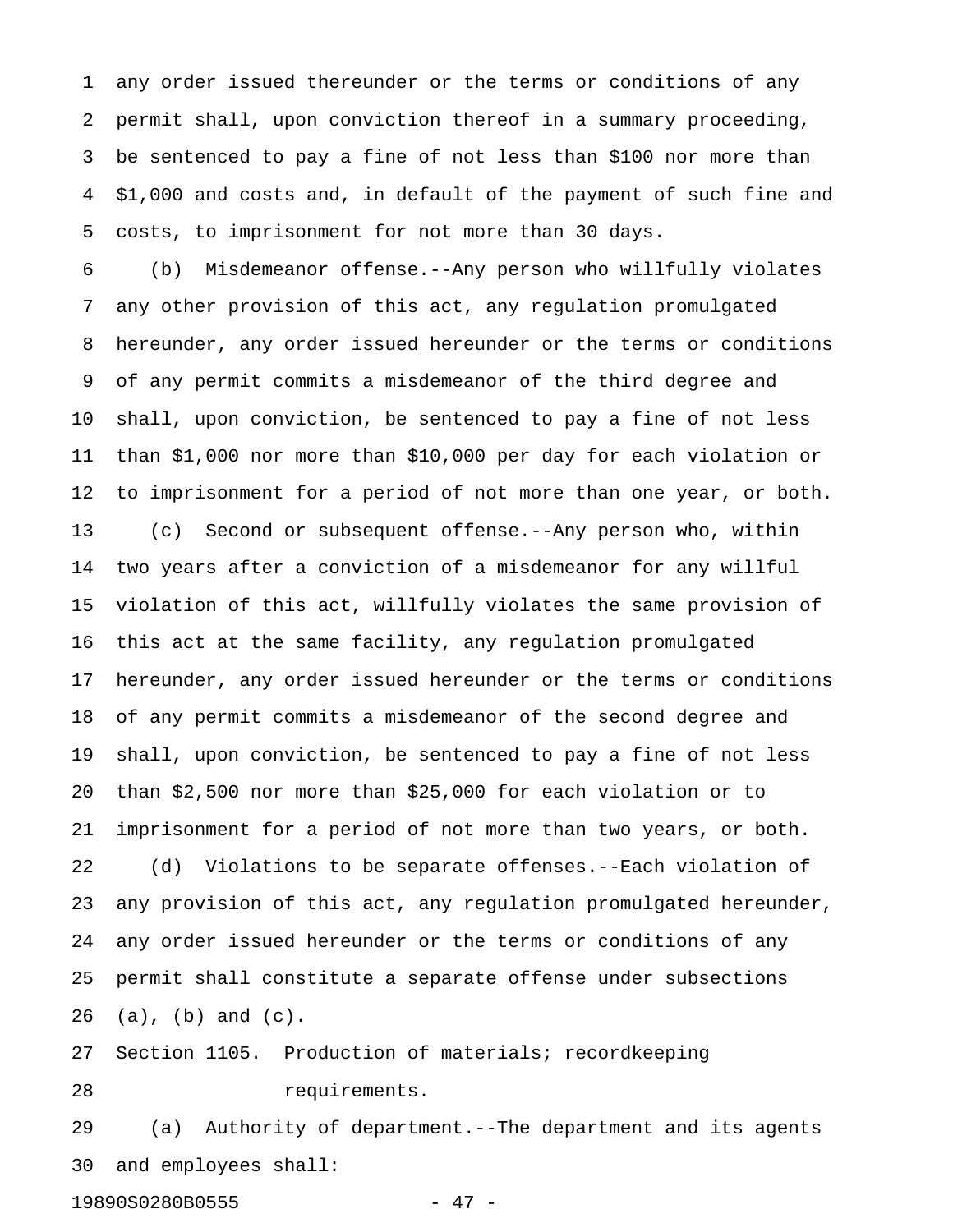1 (1) Have access to, and require the production of, books 2 and papers, documents and physical evidence pertinent to any 3 matter under investigation.

4 (2) Require any person holding a permit to establish and 5 maintain such records and make such reports and furnish such 6 information as the department may prescribe.

7 (3) Have the authority to enter any building, property, 8 premises or place where a storage tank is located for the 9 purposes of making an investigation or inspection necessary 10 to ascertain the compliance or noncompliance by any person 11 with the provisions of this act and the regulations 12 promulgated under this act. In connection with the inspection 13 or investigation, samples may be taken for analysis. If 14 analysis is made of the samples, a copy of the results of the 15 analysis shall be furnished within five business days after 16 receiving the analysis to the person having apparent 17 authority over the building, property, premises or place. 18 (b) Warrants.--An agent or employee of the department may 19 apply for a search warrant to any Commonwealth official 20 authorized to issue a search warrant for the purposes of 21 inspecting or examining any property, building, premises, place, 22 book, record or other physical evidence; of conducting tests; or 23 of taking samples. The warrant shall be issued upon probable 24 cause. It shall be sufficient probable cause to show any of the 25 following:

26 (1) The inspection, examination, test or sampling is 27 pursuant to a general administrative plan to determine 28 compliance with this act.

29 (2) The agent or employee has reason to believe that a 30 violation of this act has occurred or may occur.

19890S0280B0555 - 48 -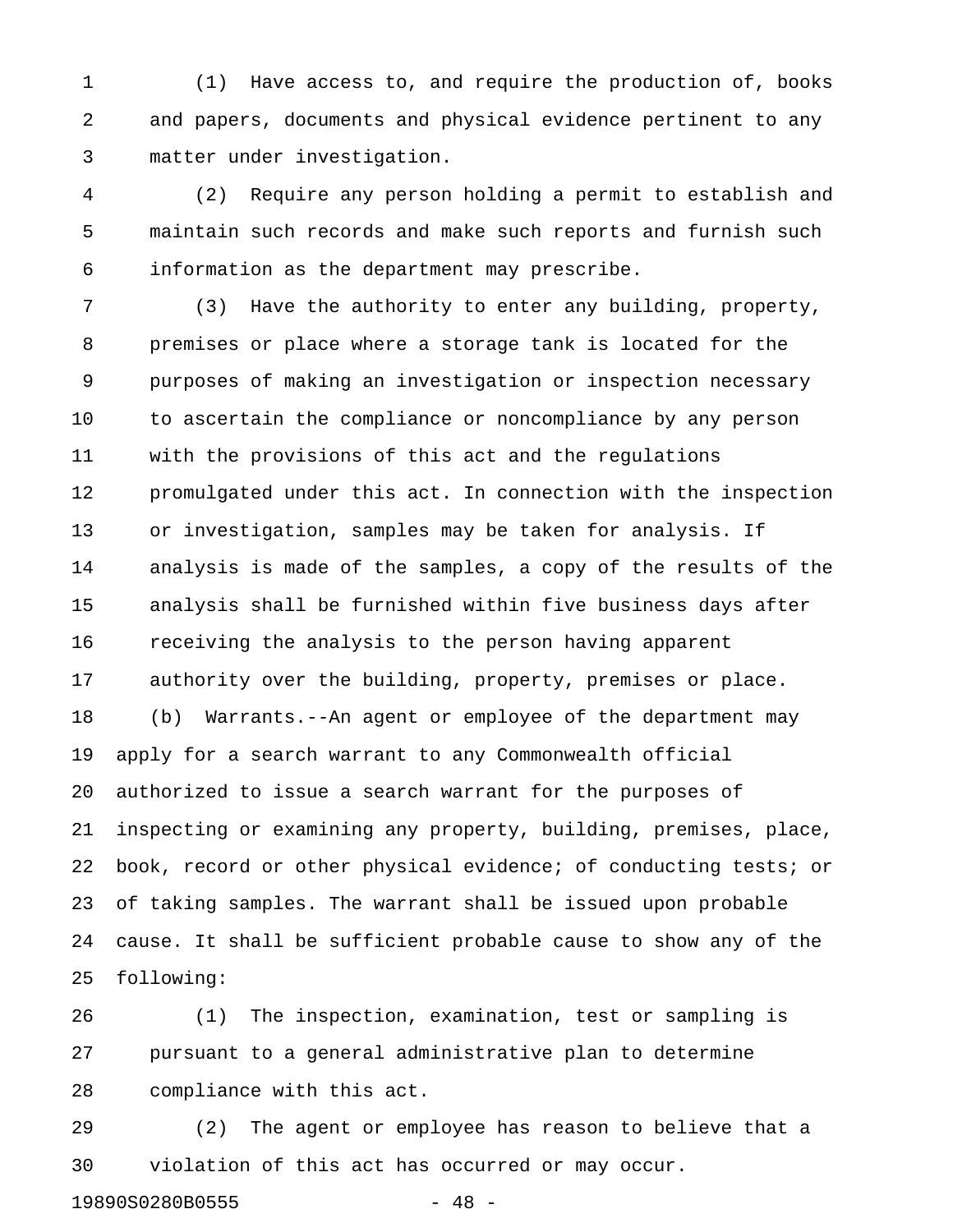1 (3) The agent or employee has been refused access to the 2 property, building, premises, place, book, record or physical 3 evidence or has been prevented from conducting tests or 4 taking samples.

5 Section 1106. Collection of fines, fees, etc.

6 (a) Lien.--All fines, fees, interest and penalties and any 7 other assessments shall be collectible in any manner provided by 8 law for the collection of debts. If the person liable to pay any 9 such amount neglects or refuses to pay the same after demand, 10 the amount, together with interest and any costs that may 11 accrue, shall be a judgment in favor of the Commonwealth upon 12 the property of such person, but only after same has been 13 entered and docketed of record by the prothonotary of the county 14 where the property is situated. The Commonwealth may at any time 15 transmit to the prothonotaries of the respective counties 16 certified copies of all such judgments, and it shall be the duty 17 of each prothonotary to enter and docket the same of record in 18 his office, and to index the same as judgments are indexed, 19 without requiring the payment of costs as a condition precedent 20 to the entry thereof.

21 (b) Deposit of fines.--All fines collected pursuant to 22 sections 1103 and 1104 shall be paid into the Underground 23 Storage Tank Indemnification Fund.

24 Section 1107. Public information.

25 (a) General rule.--Except as provided in subsection (b), 26 records, reports or other information obtained by the department 27 under this act shall be available to the public for inspection 28 or copying during regular business hours.

29 (b) Confidentiality.--The department may, upon request, 30 designate records, reports or information as confidential when 19890S0280B0555 - 49 -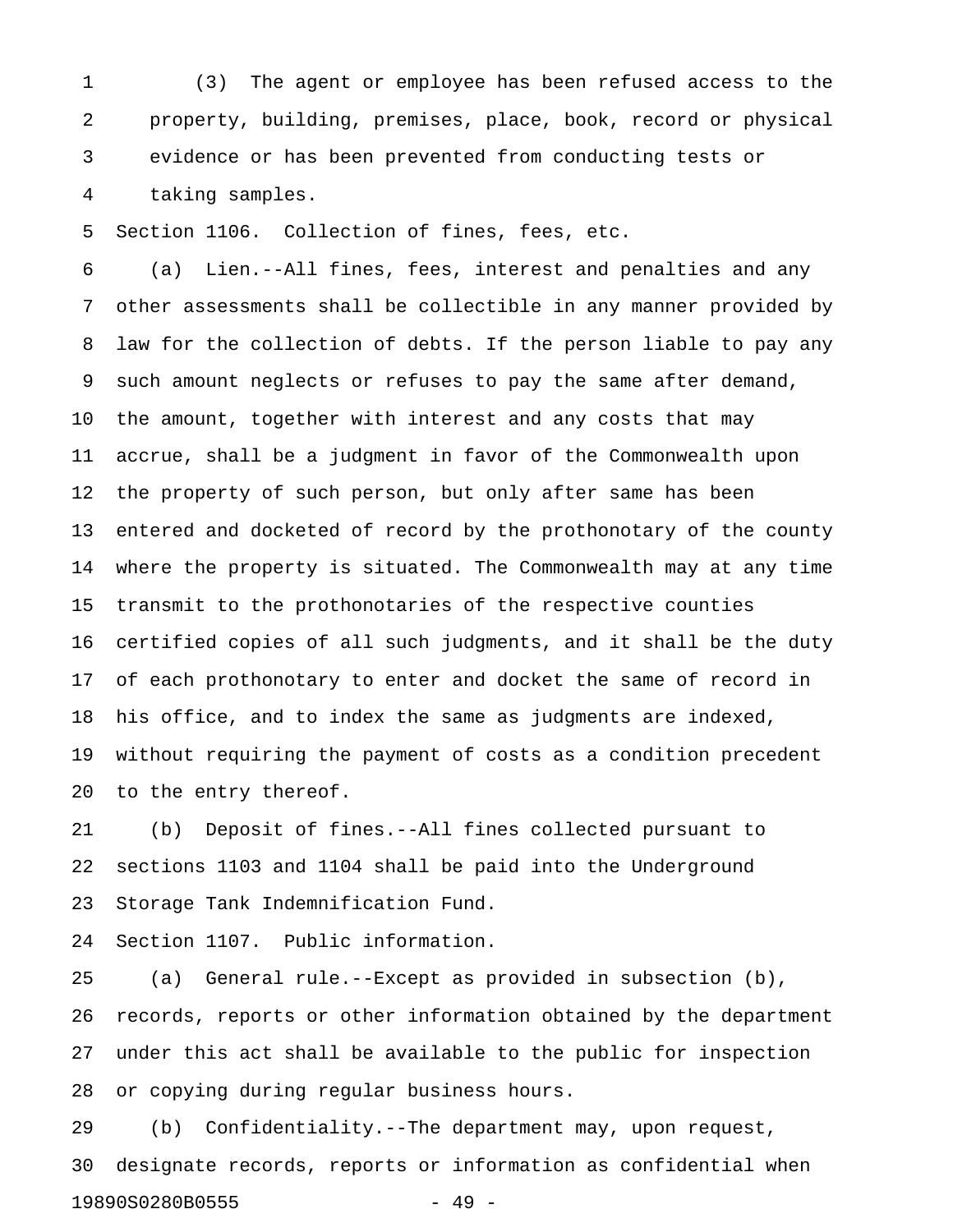1 the person providing the information demonstrates all of the 2 following:

3 (1) The information contains the trade secrets, 4 processes, operations, style of work or apparatus of a person 5 or is otherwise confidential business information.

6 (2) The information does not relate to public health, 7 safety or welfare, or the environment.

8 (c) Separation of information.--When submitting information 9 under this act, a person shall designate the information which 10 the person believes is confidential or shall submit that 11 information separately from other information being submitted. 12 Section 1108. Relationship to other laws.

13 The department shall take enforcement actions and actions to 14 recover the Commonwealth's costs for undertaking corrective 15 actions under this act before taking actions pursuant to the act 16 of October 18, 1988 (P.L.756, No.108), known as the Hazardous 17 Sites Cleanup Act.

18 CHAPTER 21

19 MISCELLANEOUS PROVISIONS

20 Section 2101. Appropriations.

21 (a) Storage Tank Fund.--The sum of \$700,000, or as much 22 thereof as may be necessary, is hereby appropriated to the 23 Storage Tank Fund for the fiscal year July 1, 1988, to June 30, 24 1989.

25 (b) Underground Storage Tank Indemnification Fund.--The sum 26 of \$300,000, or as much thereof as may be necessary, is hereby 27 appropriated to the Underground Storage Tank Indemnification 28 Fund for the fiscal year July 1, 1988, to June 30, 1989. 29 Section 2102. Severability.

30 The provisions of this act are severable. If any provision of 19890S0280B0555 - 50 -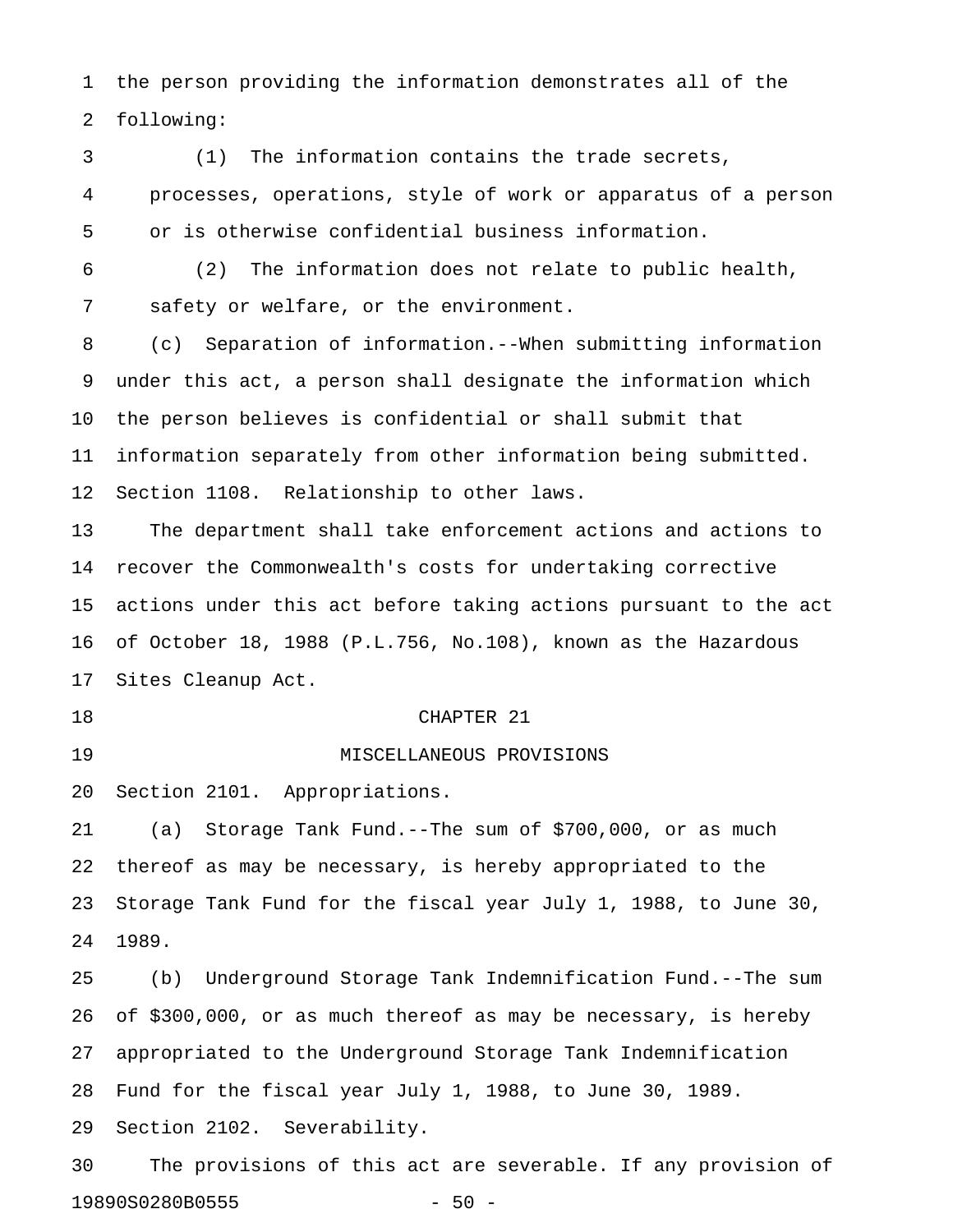1 this act or its application to any person or circumstance is 2 held invalid, the invalidity shall not affect other provisions 3 or applications of this act which can be given effect without 4 the invalid provision or application.

5 Section 2103. Repeals.

6 The following acts and parts of acts are repealed to the 7 extent specified:

8 Act of June 8, 1911 (P.L.705, No.281), entitled "An act 9 creating the office of Fire Marshal, to be attached to the 10 Department of Public Safety in cities of the first class; 11 prescribing his duties and powers; and providing penalties for 12 violations of the provisions of the act; and providing for the 13 method of appointment, compensation, and for the maintenance of 14 his office," insofar as it is inconsistent with this act, only 15 to the extent that this act provides coverage over the same 16 class of storage tanks and materials.

17 Act of April 27, 1927 (P.L.450, No.291), referred to as the 18 State Fire Marshal Law, insofar as the authority of the State 19 Fire Marshal and the Pennsylvania State Police are to adopt and 20 enforce rules and regulations governing the use, storage and 21 sale and retention of gasoline, naphthalene, kerosene, fuel oil 22 or other substances of like character, only to the extent that 23 this act provides coverage over the same class of storage tanks 24 and materials.

25 Act of July 28, 1953 (P.L.723, No.230), known as the Second 26 Class County Code, insofar as it is inconsistent with this act, 27 only to the extent that this act provides coverage over the same 28 class of storage tanks and materials.

29 Act of November 26, 1978 (P.L.1300, No.314), known as the 30 Underground Storage Act, insofar as it is inconsistent with this 19890S0280B0555 - 51 -